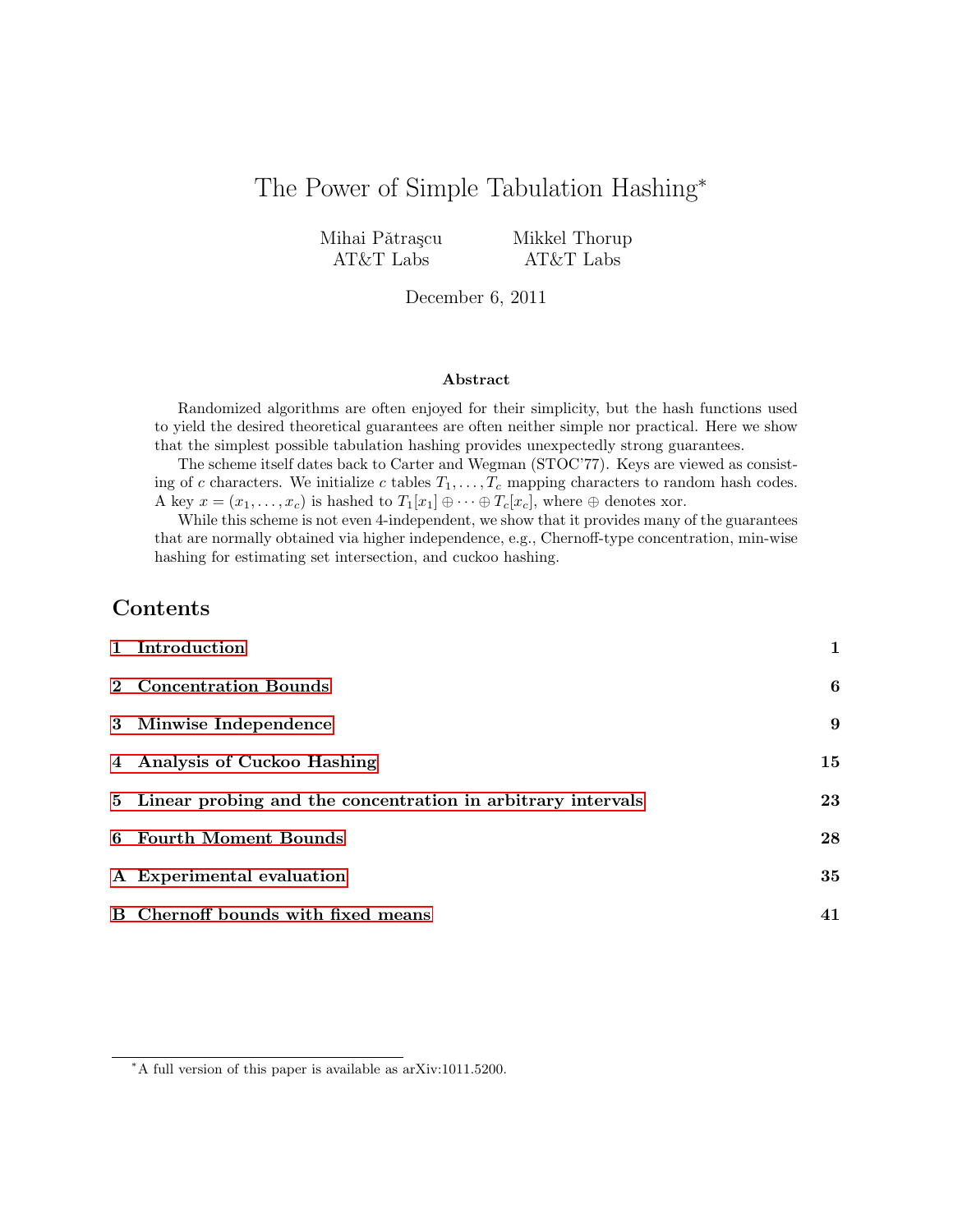## <span id="page-1-0"></span>1 Introduction

An important target of the analysis of algorithms is to determine whether there exist *practical* schemes, which enjoy mathematical *quarantees* on performance.

Hashing and hash tables are one of the most common inner loops in real-world computation, and are even built-in "unit cost" operations in high level programming languages that offer associative arrays. Often, these inner loops dominate the overall computation time. Knuth gave birth to the analysis of algorithms in 1963 [\[Knu63\]](#page-43-0) when he analyzed linear probing, the most popular practical implementation of hash tables. Assuming a perfectly random hash function, he bounded the expected number of probes. However, we do not have perfectly random hash functions. The approach of algorithms analysis is to understand when simple and practical hash functions work well. The most popular multiplication-based hashing schemes maintain the  $O(1)$  running times when the sequence of operations has sufficient randomness [\[MV08\]](#page-43-1). However, they fail badly even for very simple input structures like an interval of consecutive keys [\[PPR09,](#page-44-0) [PT10,](#page-44-1) [TZ09\]](#page-44-2), giving linear probing an undeserved reputation of being non-robust.

On the other hand, the approach of algorithm design (which may still have a strong element of analysis) is to construct (more complicated) hash functions providing the desired mathematical properties. This is usually done in the influential  $k$ -independence paradigm of Wegman and Carter [\[WC81\]](#page-44-3). It is known that 5-independence is sufficient [\[PPR09\]](#page-44-0) and necessary [\[PT10\]](#page-44-1) for linear probing. Then one can use the best available implementation of 5-independent hash functions, the tabulation-based method of [\[TZ04,](#page-44-4) [TZ09\]](#page-44-2).

Here we analyze simple tabulation hashing. This scheme views a key x as a vector of c characters  $x_1, \ldots, x_c$ . For each character position, we initialize a totally random table  $T_i$ , and then use the hash function

$$
h(x) = T_1[x_1] \oplus \cdots \oplus T_c[x_c].
$$

This is a well-known scheme dating back at least to Wegman and Carter [\[WC81\]](#page-44-3). From a practical view-point, tables  $T_i$  can be small enough to fit in fast cache, and the function is probably the easiest to implement beyond the bare multiplication. However, the scheme is only 3-independent, and was therefore assumed to have weak mathematical properties. We note that if the keys are drawn from a universe of size u, and hash values are machine words, the space required is  $O(cu^{1/c})$ words. The idea is to make this fit in fast cache. We also note that the hash values are bit strings, so when we hash into bins, the number of bins is generally understood to be a power of two.

The challenge in analyzing simple tabulation is the significant dependence between keys. Nevertheless, we show that the scheme works in some of the most important randomized algorithms, including linear probing and several instances when  $\Omega(\lg n)$ -independence was previously needed. We confirm our findings by experiments: simple tabulation is competitive with just one 64-bit multiplication, and the hidden constants in the analysis appear to be very acceptable in practice.

In many cases, our analysis gives the first provably good *implementation* of an algorithm which matches the algorithm's conceptual simplicity if one ignores hashing.

**Desirable properties.** We will focus on the following popular properties of truly random hash functions.

- The worst-case query time of chaining is  $O(\lg n / \lg \lg n)$  with high probability (w.h.p.). More generally, when distributing balls into bins, the bin load obeys Chernoff bounds.
- Linear probing runs in expected  $O(1)$  time per operation. Variance and all constant moments are also  $O(1)$ .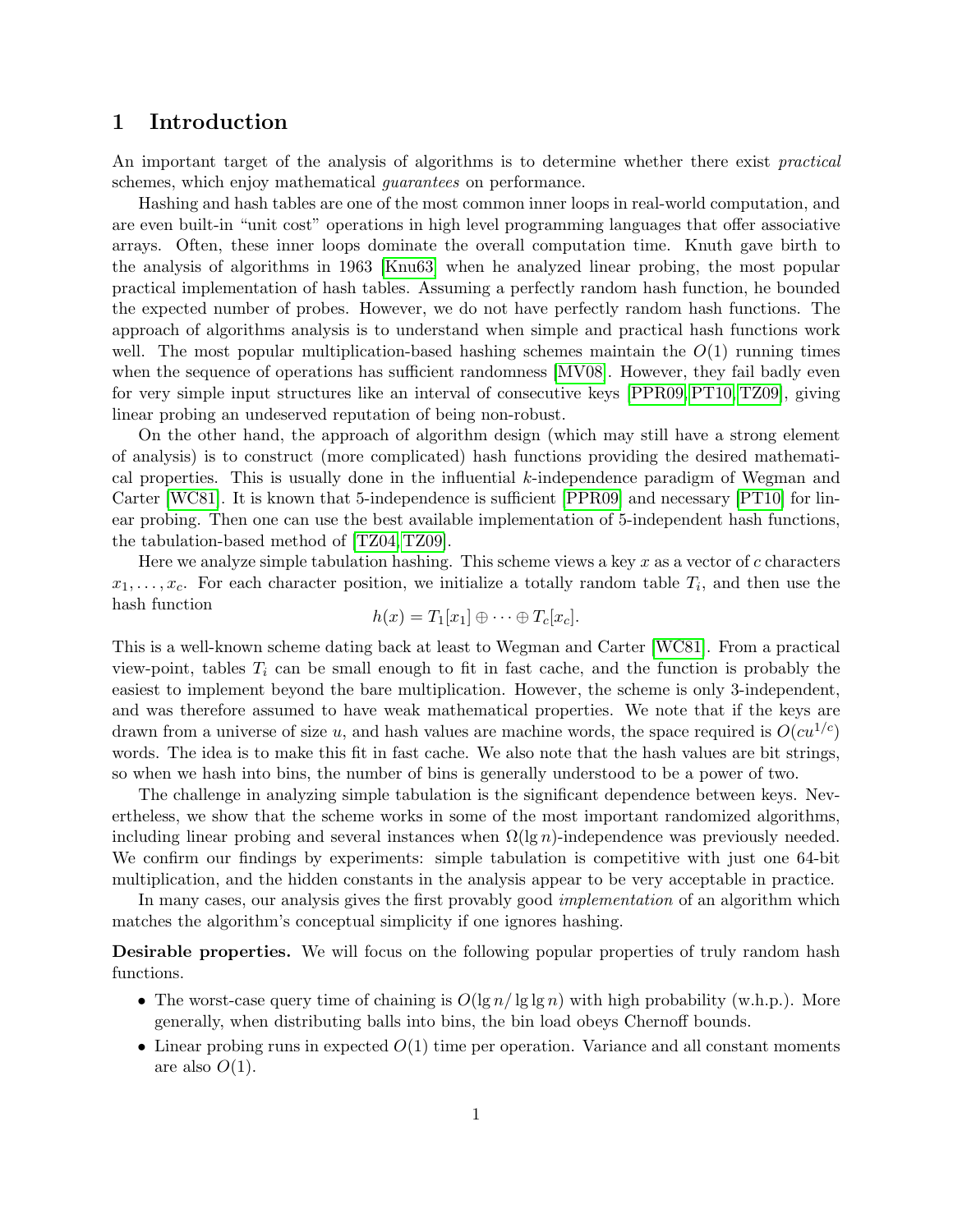- Cuckoo hashing: Given two tables of size  $m \geq (1+\varepsilon)n$ , it is possible to place a ball in one of two randomly chosen locations without *any* collision, with probability  $1 - O(\frac{1}{n})$  $\frac{1}{n}$ ).
- Given two sets  $A, B$ , we have  $Pr_h[\min h(A) = \min h(B)] = \frac{|A \cap B|}{|A \cup B|}$ . This can be used to quickly estimate the intersection of two sets, and follows from a property called *minwise independence*: for any  $x \notin S$ ,  $Pr_h[x < \min h(S)] = \frac{1}{|S|+1}$ .

As defined by Wegman and Carter [\[WC81\]](#page-44-3) in 1977, a family  $\mathcal{H} = \{h : [u] \to [m]\}\$  of hash functions is k-independent if for any distinct  $x_1, \ldots, x_k \in [u]$ , the hash codes  $h(x_1), \ldots, h(x_k)$  are independent random variables, and the hash code of any fixed x is uniformly distributed in  $[m]$ .

Chernoff bounds continue to work with high enough independence [\[SSS95\]](#page-44-5); for instance, independence  $\Theta(\frac{\lg n}{\lg \lg n})$  suffices for the bound on the maximum bin load. For linear probing, 5-independence is sufficient [\[PPR09\]](#page-44-0) and necessary [\[PT10\]](#page-44-1). For cuckoo hashing,  $O(\lg n)$ -independence suffices and at least 6-independence is needed [\[CK09\]](#page-43-2). While minwise independence cannot be achieved, one can achieve  $\varepsilon$ -minwise independence with the guarantee  $(\forall)x \notin S, \Pr_h[x \prec$  $\min h(S) = \frac{1 \pm \varepsilon}{|S| + 1}$ . For this,  $\Theta(\lg \frac{1}{\varepsilon})$  independence is sufficient [\[Ind01\]](#page-43-3) and necessary [\[PT10\]](#page-44-1). (Note that the  $\varepsilon$  is a bias so it is a lower bound on how well set intersection can be approximated, with any number of independent experiments.)

The canonical construction of k-independent hash functions is a random degree  $k-1$  polynomial in a prime field, which has small representation but  $\Theta(k)$  evaluation time. Competitive implementations of polynomial hashing simulate arithmetic modulo Mersenne primes via bitwise operations. Even so, tabulation-based hashing with  $O(u^{1/c})$  space and  $O(ck)$  evaluation time is significantly faster [\[TZ04\]](#page-44-4). The linear dependence on k is problematic, e.g., when  $k \approx \lg n$ .

Siegel [\[Sie04\]](#page-44-6) shows that a family with superconstant independence but  $O(1)$  evaluation time requires  $\Omega(u^{\varepsilon})$  space, i.e. it requires tabulation. He also gives a solution that uses  $O(u^{1/c})$  space,  $c^{O(c)}$ evaluation time, and achieves  $u^{\Omega(1/c^2)}$  independence (which is superlogarithmic, at least asymptotically). The construction is non-uniform, assuming a certain small expander which gets used in a graph product. Dietzfelbinger and Rink [\[DR09\]](#page-43-4) use universe splitting to obtain similar high independence with some quite different costs. Instead of being highly independent on the whole universe, their goal is to be highly independent on an unknown but fixed set  $S$  of size  $n$ . For some constant parameter  $\gamma$ , they tolerate an error probability of  $n^{-\gamma}$ . Assuming no error, their hash function is highly independent on S. The evaluation time is constant and the space is sublinear. For error probability  $n^{-\gamma}$ , each hash computation calls  $O(\gamma)$  subroutines, each of which evaluates its own degree  $O(\gamma)$  polynomial. The price for a lower error tolerance is therefore a slower hash function (even if we only count it as constant time in theory).

While polynomial hashing may perform better than its independence suggests, we have no positive example yet. On the tabulation front, we have one example of a good hash function that is not formally k-independent: cuckoo hashing works with an ad hoc hash function that combines space  $O(n^{1/c})$  and polynomials of degree  $O(c)$  [\[DW03\]](#page-43-5).

### 1.1 Our results

Here we provide an analysis of simple tabulation showing that it has many of the desirable properties above. For most of our applications, we want to rule out certain obstructions with high probability. This follows immediately if certain events are independent, and the algorithms design approach is to pick a hash function guaranteeing this independence, usually in terms of a highly independent hash function.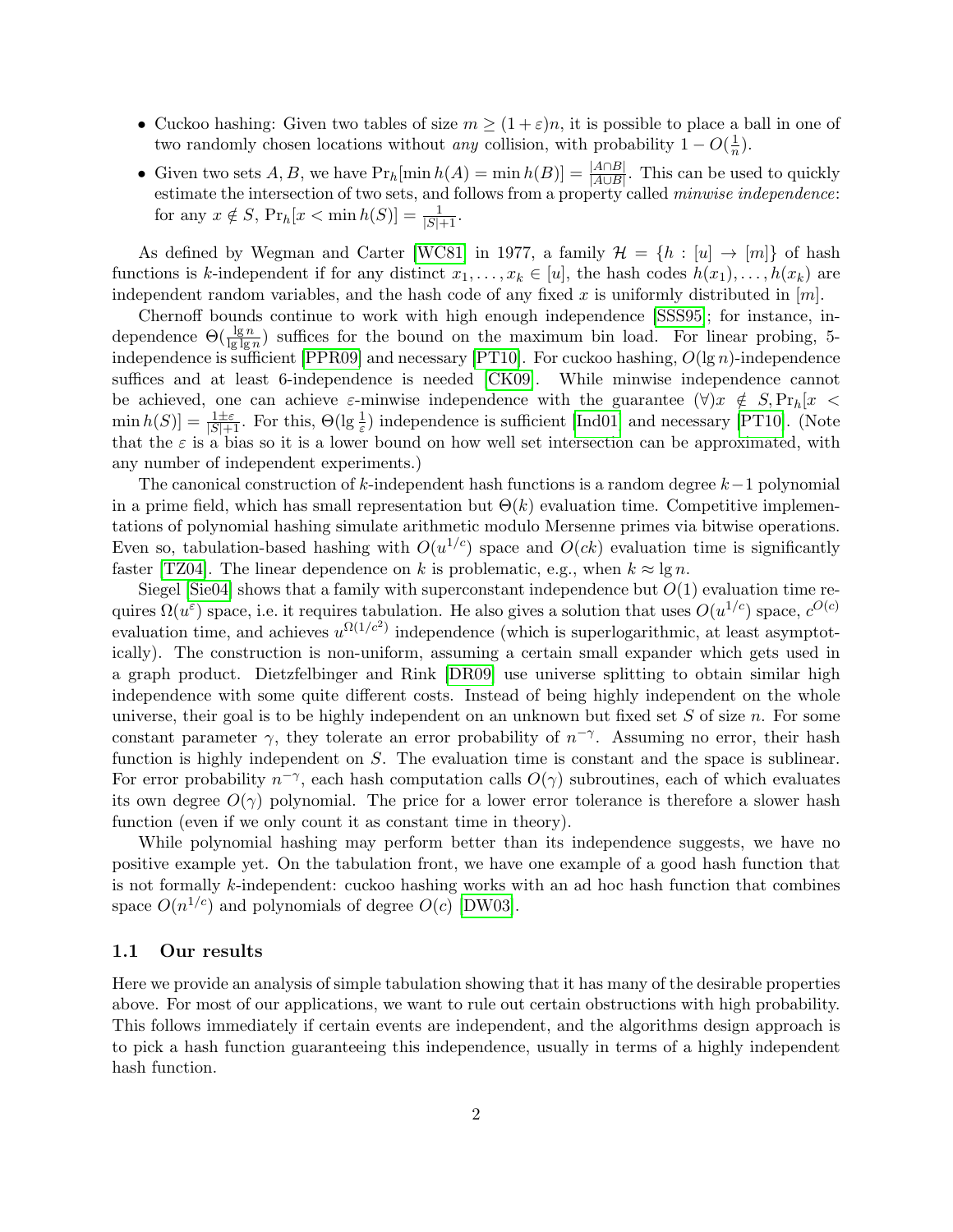Instead we here stick with simple tabulation with all its dependencies. This means that we have to struggle in each individual application to show that the dependencies are not fatal. However, from an implementation perspective, this is very attractive, leaving us with one simple and fast scheme for (almost) all our needs.

In all our results, we assume the number of characters is  $c = O(1)$ . The constants in our bounds will depend on c. Our results use a rather diverse set of techniques analyzing the table dependencies in different types of problems. For chaining and linear probing, we rely on some concentration results, which will also be used as a starting point for the analysis of min-wise hashing. Theoretically, the most interesting part is the analysis for cuckoo hashing, with a very intricate study of the random graph constructed by the two hash functions.

Chernoff bounds. We first show that simple tabulation preserves Chernoff-type concentration:

<span id="page-3-0"></span>**Theorem 1.** Consider hashing n balls into  $m \ge n^{1-1/(2c)}$  bins by simple tabulation. Let q be an additional query ball, and define  $X_q$  as the number of regular balls that hash into a bin chosen as a function of  $h(q)$ . Let  $\mu = \mathbf{E}[X_q] = \frac{n}{m}$ . The following probability bounds hold for any constant  $\gamma$ :

$$
(\forall)\delta \le 1: \Pr[|X_q - \mu| > \delta\mu] < 2e^{-\Omega(\delta^2\mu)} + m^{-\gamma} \tag{1}
$$

$$
(\forall)\delta = \Omega(1): \Pr[X_q > (1+\delta)\mu] < (1+\delta)^{-\Omega((1+\delta)\mu)} + m^{-\gamma} \tag{2}
$$

For any  $m \leq n^{1-1/(2c)}$ , every bin gets

<span id="page-3-3"></span><span id="page-3-2"></span><span id="page-3-1"></span>
$$
n/m \pm O\left(\sqrt{n/m} \log^c n\right). \tag{3}
$$

keys with probability  $1 - n^{-\gamma}$ .

Contrasting standard Chernoff bounds (see, e.g., [\[MR95\]](#page-43-6)), Theorem [1](#page-3-0) can only provide polynomially small probability, i.e. at least  $n^{-\gamma}$  for any desired constant  $\gamma$ . In addition, the exponential dependence on  $\mu$  in [\(1\)](#page-3-1) and [\(2\)](#page-3-2) is reduced by a constant which depends (exponentially) on the constants  $\gamma$  and c. It is possible to get some super polynomially small bounds with super constant  $\gamma$  but they are not as clean. An alternative way to understand the bound is that our tail bound depends exponentially on  $\varepsilon\mu$ , where  $\varepsilon$  decays to subconstant as we move more than inversely polynomial out in the tail. Thus, our bounds are sufficient for any polynomially high probability guarantee. However, compared to the standard Chernoff bound, we would have to tolerate a constant factor more balls in a bin to get the same failure probability.

By the union bound [\(1\)](#page-3-1) implies that with  $m = \Theta(n)$  bins, no bin receives more than  $O(\lg n / \lg \lg n)$  balls w.h.p. This is the first realistic hash function to achieve this fundamental property. Similarly, for linear probing with fill bounded below 1, [\(2\)](#page-3-2) shows that the longest filled interval is of length  $O(\log n)$  w.h.p.

Linear probing.. Building on the above concentration bounds, we show that if the table size is  $m = (1 + \varepsilon)n$ , then the expected time per operation is  $O(1/\varepsilon^2)$ , which asymptotically matches the bound of Knuth [\[Knu63\]](#page-43-0) for a truly random function. In particular, this compares positively with the  $O(1/\varepsilon^{13/6})$  bound of [\[PPR09\]](#page-44-0) for 5-independent hashing.

Our proof is a combinatorial reduction that relates the performance of linear probing to concentration bounds. The results hold for any hash function with concentration similar to Theorem [1.](#page-3-0) To illustrate the generality of the approach, we also improve the  $O(1/\varepsilon^{13/6})$  bound from [\[PPR09\]](#page-44-0) for 5-independent hashing to the optimal  $O(1/\varepsilon^2)$ . This was raised as an open problem in [\[PPR09\]](#page-44-0).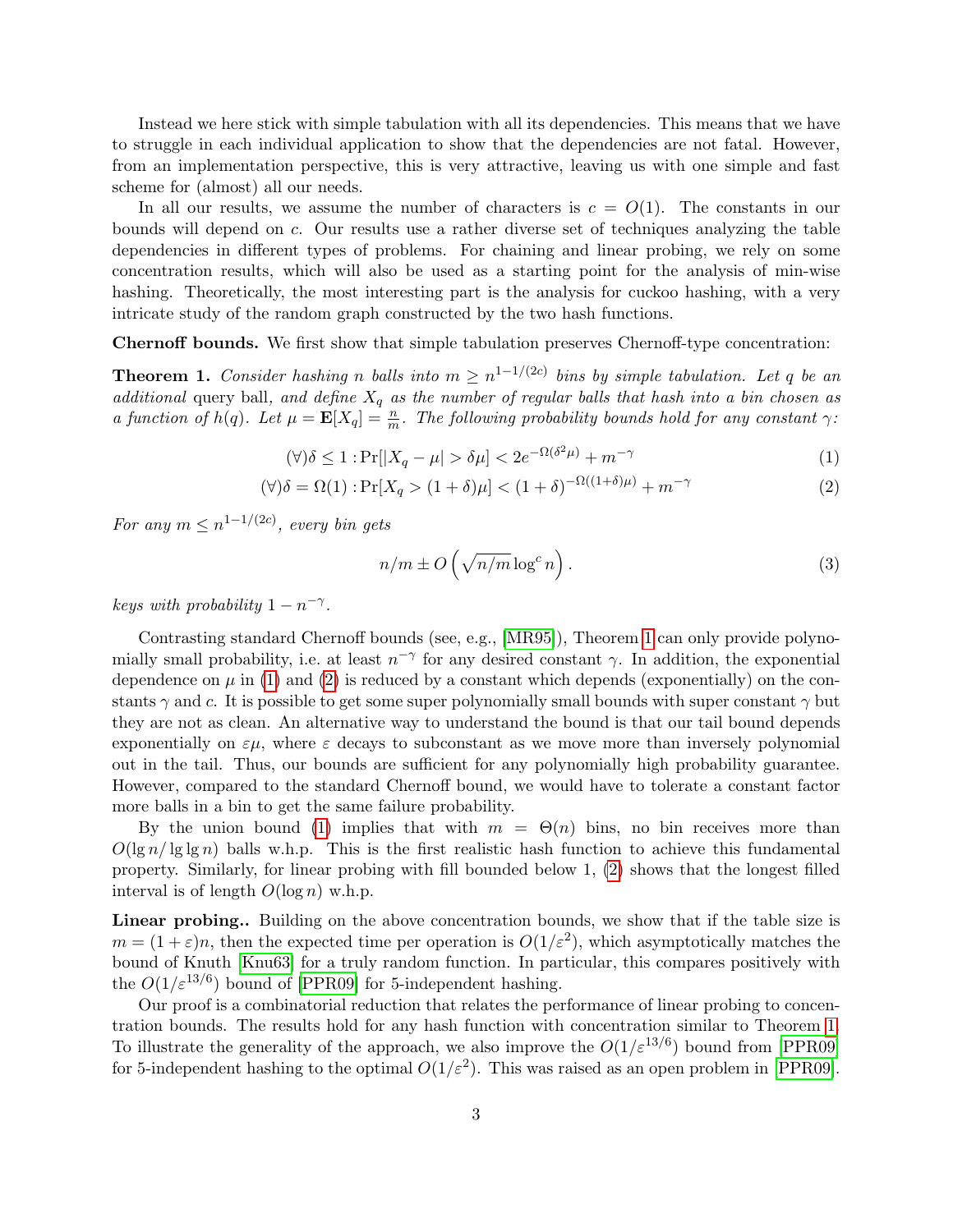For simple tabulation, we get quite strong concentration results for the time per operation, e.g,, constant variance for constant  $\varepsilon$ . For contrast, with 5-independent hashing, the variance is only known to be  $O(\log n)$  [\[PPR09,](#page-44-0) [TZ09\]](#page-44-2).

Cuckoo hashing.. In general, the cuckoo hashing algorithm fails iff the random bipartite graph induced by two hash functions contains a component with more vertices than edges. With truly random hashing, this happens with probability  $\Theta(\frac{1}{n})$ . Here we study the random graphs induced by simple tabulation, and obtain a rather unintuitive result: the optimal failure probability is inversely proportional to the cube root of the set size.

<span id="page-4-0"></span>**Theorem 2.** Any set of n keys can be placed in two table of size  $m = (1+\varepsilon)$  by cuckoo hashing and simple tabulation with probability  $1 - O(n^{-1/3})$ . There exist sets on which the failure probability is  $\Omega(n^{-1/3})$ .

Thus, cuckoo hashing and simple tabulation are an excellent construction for a static dictionary. The dictionary can be built (in linear time) after trying  $O(1)$  independent hash functions w.h.p., and later every query runs in constant worst-case time with two probes. We note that even though cuckoo hashing requires two independent hash functions, these essentially come for the cost of one in simple tabulation: the pair of hash codes can be stored consecutively, in the same cache line, making the running time comparable with evaluating just one hash function.

In the dynamic case, Theorem [2](#page-4-0) implies that we expect  $\Omega(n^{4/3})$  updates between failures requiring a complete rehash with new hash functions.

Our proof involves a complex understanding of the intricate, yet not fatal dependencies in simple tabulation. The proof is a (complicated) algorithm that assumes that cuckoo hashing has failed, and uses this knowledge to compress the random tables  $T_1, \ldots, T_c$  below the entropy lower bound.

Using our techniques, it is also possible to show that if n balls are placed in  $O(n)$  bins in an online fashion, choosing the least loaded bin at each time, the maximum load is  $O(\lg \lg n)$  in expectation.

**Minwise independence..** In the full version, we show that simple tabulation is  $\varepsilon$ -minwise independent, for a vanishingly small  $\varepsilon$  (inversely polynomial in the set size). This would require  $\Theta(\log n)$  independence by standard techniques.

**Theorem 3.** Consider a set S of  $n = |S|$  keys and  $q \notin S$ . Then with h implemented by simple tabulation:

$$
\Pr[h(q) < \min h(S)] = \frac{1 \pm \varepsilon}{n}, \quad where \ \varepsilon = O\left(\frac{\lg^2 n}{n^{1/c}}\right).
$$

This can be used to estimate the size of set intersection by estimating:

$$
\Pr[\min h(A) = \min h(B)]
$$
  
= 
$$
\sum_{x \in A \cap B} \Pr[x < \min h(A \cup B \setminus \{x\})]
$$
  
= 
$$
\frac{|A \cap B|}{|A \cup B|} \cdot \left(1 \pm \widetilde{O}\left(\frac{1}{|A \cup B|^{1/c}}\right)\right).
$$

For good bounds on the probabilities, we would make multiple experiments with independent hash functions. An alternative based on a single hash function is that we for each set consider the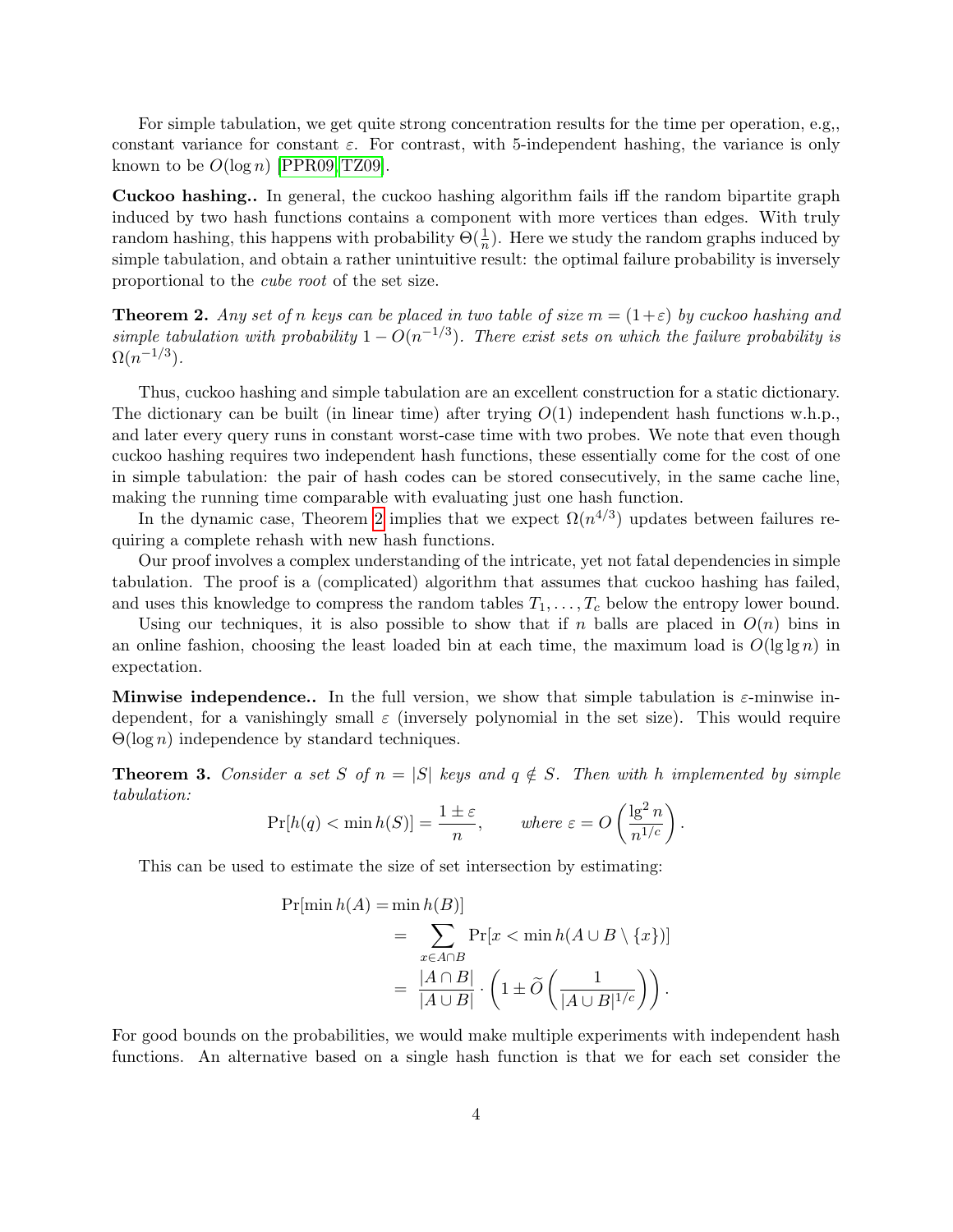k elements with the smallest hash values. We will also present concentration bounds for this alternative.

Fourth moment bounds.. An alternative to Chernoff bounds in proving good concentration is to use bounded moments. In the full version of the paper, we analyze the  $4<sup>th</sup>$  moment of a bin's size when balls are placed into bins by simple tabulation. For a fixed bin, we show that the  $4<sup>th</sup>$ moment comes extremely close to that achieved by truly random hashing: it deviates by a factor of  $1 + O(4<sup>c</sup>/m)$ , which is tiny except for a very large number of characters c. This would require 4-independence by standard arguments. This limited  $4<sup>th</sup>$  moment for a given bin was discovered independently by  $[BCL+10]$  $[BCL+10]$ .

If we have a designated query ball  $q$ , and we are interested in the size of a bin chosen as a function of  $h(q)$ , the 4<sup>th</sup> moment of simple tabulation is within a constant factor of that achieved by truly random hashing (on close inspection of the proof, that constant is at most 2). This would require 5-independence by standard techniques. (See [\[PT10\]](#page-44-1) for a proof that 4-independence can fail quite badly when we want to bound the size of the bin in which  $q$  lands.) Our proof exploits an intriguing phenomenon that we identify in simple tabulation: in any fixed set of 5 keys, one of them has a hash code that is independent of the other four's hash codes.

Unlike our Chernoff-type bounds, the constants in the 4<sup>th</sup> moment bounds can be analyzed quite easily, and are rather tame. Compelling applications of  $4<sup>th</sup>$  moment bounds were given by [\[KR93\]](#page-43-8) and [\[Tho09\]](#page-44-7). In [\[KR93\]](#page-43-8), it was shown that any hash function with a good  $4<sup>th</sup>$  moment bound suffices for a nonrecursive version of quicksort, routing on the hypercube, etc. In [\[Tho09\]](#page-44-7), linear probing is shown to have constant expected performance if the hash function is a composition of universal hashing down to a domain of size  $O(n)$ , with a strong enough hash function on this small domain (i.e. any hash function with a good  $4<sup>th</sup>$  moment bound).

We will also use  $4<sup>th</sup>$  moment bounds to attain certain bounds of linear probing not covered by our Chernoff-type bounds. In the case of small fill  $\alpha = \frac{n}{m} = o(1)$ , we use the 4<sup>th</sup> moment bounds to show that the probability of a full hash location is  $O(\alpha)$ .

Pseudorandom numbers.. The tables used in simple tabulation should be small to fit in the first level of cache. Thus, filling them with truly random numbers would not be difficult (e.g. in our experiments we use atmospheric noise from <random.org>). If the amount of randomness needs to be reduced further, we remark that all proofs continue to hold if the tables are filled by a  $\Theta(\lg n)$ -independent hash function (e.g. a polynomial with random coefficients).

With this modification, simple tabulation naturally lends itself to an implementation of a very efficient pseudorandom number generator. We can think of a pseudorandom generator as a hash function on range  $[n]$ , with the promise that each  $h(i)$  is evaluated once, in the order of increasing i. To use simple tabulation, we break the universe into two, very lopsided characters:  $\left[\frac{n}{R}\right] \times [R]$ , for R chosen to be  $\Theta(\lg n)$ . Here the second coordinate is least significant, that is,  $(x, y)$  represents  $xR+y$ . During initialization, we fill  $T_2[1 \t R]$  with R truly random numbers. The values of  $T_1[1 \t n/R]$  are generated on the fly, by a polynomial of degree  $\Theta(\lg n)$ , whose coefficients were chosen randomly during initialization. Whenever we start a new row of the matrix, we can spend a relatively large amount of time to evaluate a polynomial to generate the next value  $r_1$  which we store in a register. For the next R calls, we run sequentially through  $T_2$ , xoring each value with  $r_1$  to provide a new pseudorandom number. With  $T_2$  fitting in fast memory and scanned sequentially, this will be much faster than a single multiplication, and with R large, the amortized cost of generating  $r_1$ is insignificant. The pseudorandom generator has all the interesting properties discussed above, including Chernoff-type concentration, minwise independence, and random graph properties.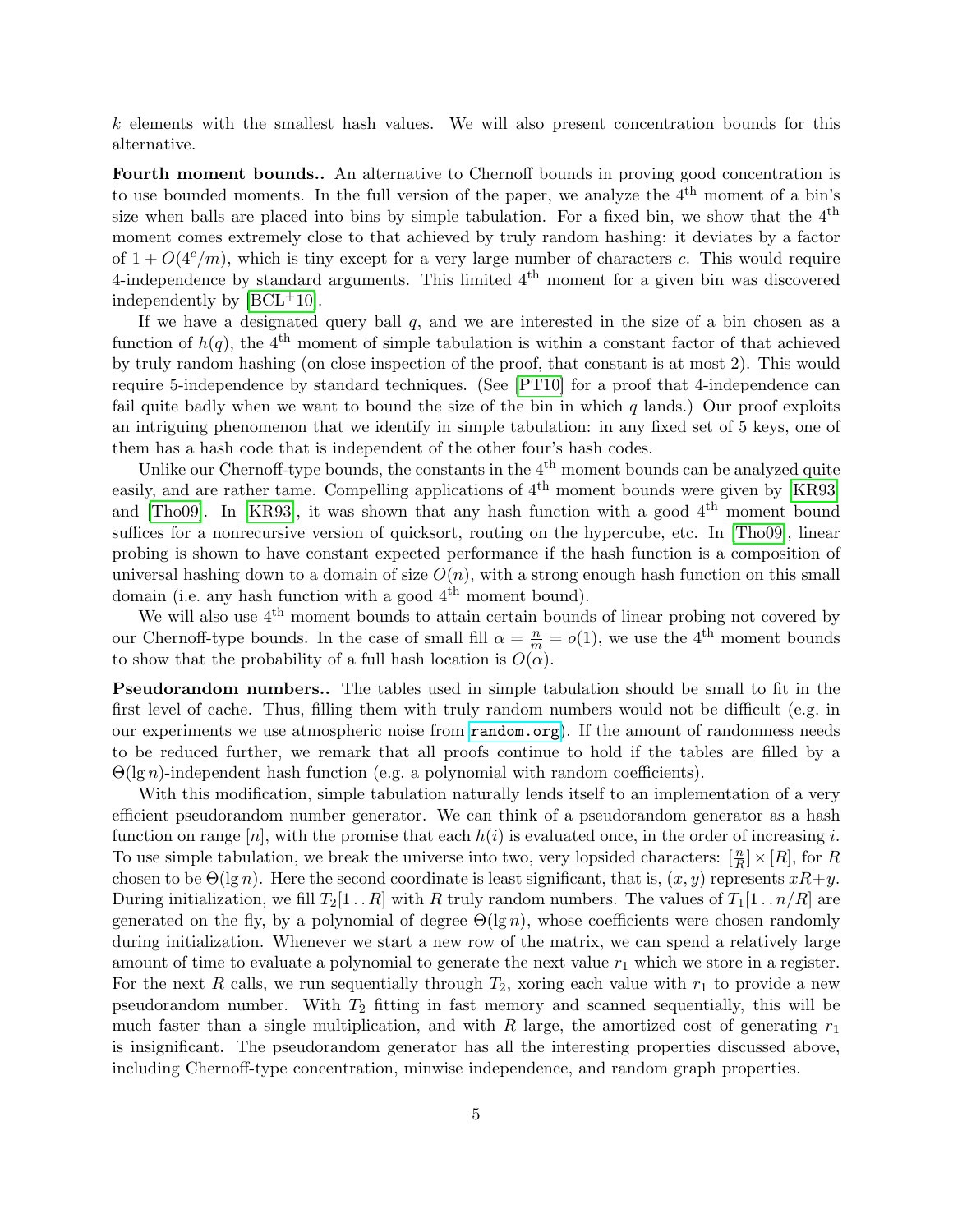Experimental evaluation.. We performed an experimental evaluation of simple tabulation. Our implementation uses tables of 256 entries (i.e. using  $c = 4$  characters for 32-bit data and  $c = 8$ characters with 64-bit data). The time to evaluate the hash function turns out to be competitive with multiplication-based 2-independent functions, and significantly better than for hash functions with higher independence. We also evaluated simple tabulation in applications, in an effort to verify that the constants hidden in our analysis are not too large. Simple tabulation proved very robust and fast, both for linear probing and for cuckoo hashing.

Contents of extended abstract.. We only have room to present the most essential results; namely the Chernoff style concentration from Theorem [1](#page-3-0) and the results for Cuckoo hashing from Theorem [2.](#page-4-0)

Notation.. We now introduce some notation that will be used throughout the proofs. We want to construct hash functions  $h : [u] \to [m]$ . We use simple tabulation with an alphabet of  $\Sigma$  and  $c = O(1)$  characters. Thus,  $u = \Sigma^c$  and  $h(x_1, \ldots, x_c) = \bigoplus_{i=1}^c T_i[x_i]$ . It is convenient to think of each hash code  $T_i[x_i]$  as a fraction in [0, 1) with large enough precision. We always assume m is a power of two, so an m-bit hash code is obtained by keeping only the most significant  $\log_2 m$  bits in such a fraction. We always assume the table stores long enough hash codes, i.e. at least  $\log_2 m$ bits.

Let  $S \subset \Sigma^c$  be a set of  $|S| = n$  keys, and let q be a query. We typically assume  $q \notin S$ , since the case  $q \in S$  only involves trivial adjustments (for instance, when looking at the load of the bin  $h(q)$ , we have to add one when  $q \in S$ ). Let  $\pi(S, i)$  be the projection of S on the *i*-th coordinate,  $\pi(S, i) = \{x_i \mid (\forall)x \in S\}.$ 

We define a *position-character* to be an element of  $[c] \times \Sigma$ . Then, the alphabets on each coordinate can be assumed to be disjoint: the first coordinate has alphabet  $\{1\} \times \Sigma$ , the second has alphabet  $\{2\} \times \Sigma$ , etc. Under this view, we can treat a key x as a set of q position-characters (on distinct positions). Furthermore, we can assume h is defined on position characters:  $h((i, \alpha)) =$  $T_i[\alpha]$ . This definition is extended to keys (sets of position-characters) in the natural way  $h(x)$  $\bigoplus_{\alpha \in x} h(\alpha)$ .

When we say with high probability in r, we mean  $1 - r^a$  for any desired constant a. Since  $c = O(1)$ , high probability in  $|\Sigma|$  is also high probability in u. If we just say high probability, it is understood to be in n.

# <span id="page-6-0"></span>2 Concentration Bounds

This section proves Theorem [1,](#page-3-0) except branch [\(3\)](#page-3-3) which is shown in the full version of the paper.

If n elements are hashed into  $n^{1+\varepsilon}$  bins by a truly random hash function, the maximum load of any bin is  $O(1)$  with high probability. First we show that simple tabulation preserves this guarantee. Building on this, we shows that the load of any fixed bin obeys Chernoff bounds. Finally we show that the Chernoff bound holds even for a bin chosen as a function of the query hash code,  $h(q)$ .

As stated in the introduction, the number of bins is always understood to be a power of two. This is because our hash values are xor'ed bit strings. If we want different numbers of bins we could view the hash values as fractions in the unit interval and divide the unit interval into subintervals. Translating our results to this setting is standard.

Hashing into Many Bins.The notion of peeling lies at the heart of most work in tabulation hashing. If a key from a set of keys contains one position-character that doesn't appear in the rest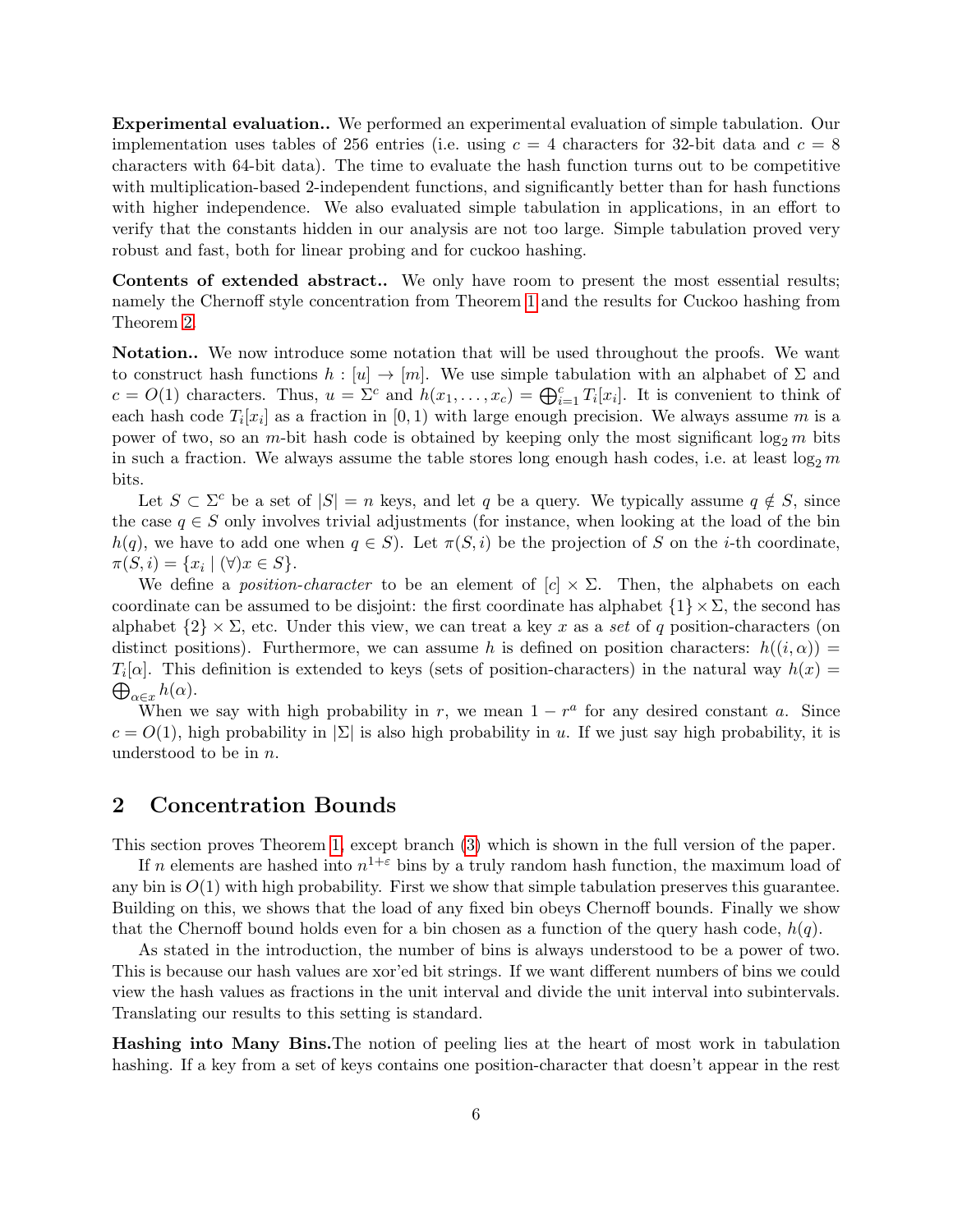of the set, its hash code will be independent of the rest. Then, it can be "peeled" from the set, as its behavior matches that with truly random hashing. More formally, we say a set  $T$  of keys is peelable if we can arrange the keys of T in some order, such that each key contains a position-character that doesn't appear among the previous keys in the order.

<span id="page-7-0"></span>**Lemma 4.** Suppose we hash  $n \leq m^{1-\varepsilon}$  keys into m bins, for some constant  $\varepsilon > 0$ . For any constant  $\gamma$ , all bins get less than  $d = \min \left\{ ((1 + \gamma)/\varepsilon)^c, 2^{(1+\gamma)/\varepsilon} \right\}$  keys with probability  $\geq 1 - m^{-\gamma}$ .

Proof. We will show that among any d elements, one can find a peelable subset of size  $t \geq$  $\max\{d^{1/c}, \lg d\}$ . Then, a necessary condition for the maximum load of a bin to be at least d is that some bin contain t peelable elements. There are at most  $\binom{n}{t}$  $\binom{n}{t} < n^t$  such sets. Since the hash codes of a peelable set are independent, the probability that a fixed set lands into a common bin is  $1/m^{t-1}$ . Thus, an upper bound on the probability that the maximum load is d can be obtained:  $n^{t}/m^{t-1} = m^{(1-\varepsilon)t}/m^{t-1} = m^{1-\varepsilon t}$ . To obtain failure probability  $m^{-\gamma}$ , set  $t = (1+\gamma)/\varepsilon$ .

It remains to show that any set T of  $|T| = d$  keys contains a large peelable subset. Since  $T \subset \pi(T,1) \times \cdots \times \pi(T,c)$ , it follows that there exists  $i \in [c]$  with  $|\pi(T,i)| \geq d^{1/c}$ . Pick some element from T for every character value in  $\pi(S, i)$ ; this is a peelable set of  $t = d^{1/c}$  elements.

To prove  $t \geq \log_2 d$ , we proceed iteratively. Consider the coordinate giving the largest projection,  $j = \arg \max_i |\pi(T, i)|$ . As long as  $|T| \geq 2$ ,  $|\pi(T, j)| \geq 2$ . Let  $\alpha$  be the most popular value in T for the j-th character, and let  $T^*$  contain only elements with  $\alpha$  on the j-th coordinate. We have  $|T^*| \geq |T|/|\pi(T, j)|$ . In the peelable subset, we keep one element for every value in  $\pi(T, j) \setminus {\{\alpha\}}$ , and then recurse in  $T^*$  to obtain more elements. In each recursion step, we obtain  $k \geq 1$  elements, at the cost of decreasing  $\log_2 |T|$  by  $\log_2 (k+1)$ . Thus, we obtain at least  $\log_2 d$  elements overall.

We note that, when the subset of keys of interest forms a combinatorial cube, the probabilistic analysis in the proof is sharp up to constant factors. In other words, the exponential dependence on c and  $\gamma$  is inherent.

Chernoff Bounds for a Fixed Bin.We study the number of keys ending up in a prespecified bin B. The analysis will define a total ording  $\prec$  on the space of position-characters,  $[c] \times \Sigma$ . Then we will analyze the random process by fixing hash values of position-characters  $h(\alpha)$  in the order  $\prec$ . The hash value of a key  $x \in S$  becomes known when the position-character max $\prec x$  is fixed. For  $\alpha \in [c] \times \Sigma$ , we define the group  $G_{\alpha} = \{x \in S \mid \alpha = \max_{\alpha} x\}$ , the set of keys for whom  $\alpha$  is the last position-character to be fixed.

The intuition is that the contribution of each group  $G_{\alpha}$  to the bin B is a random variable independent of the previous  $G_\beta$ 's, since the elements  $G_\alpha$  are shifted by a new hash code  $h(\alpha)$ . Thus, if we can bound the contribution of  $G_{\alpha}$  by a constant, we can apply Chernoff bounds.

<span id="page-7-1"></span>**Lemma 5.** There is an ordering  $\prec$  such that the maximal group size is  $\max_{\alpha} |G_{\alpha}| \leq n^{1-1/c}$ .

*Proof.* We start with  $S$  being the set of all keys, and reduce  $S$  iteratively, by picking a positioncharacter  $\alpha$  as next in the order, and removing keys  $G_{\alpha}$  from S. At each point in time, we pick the position-character  $\alpha$  that would minimize  $|G_{\alpha}|$ . Note that, if we pick some  $\alpha$  as next in the order,  $G_{\alpha}$  will be the set of keys  $x \in S$  which contain  $\alpha$  and contain no other character that hasn't been fixed:  $(\forall)\beta \in x \setminus {\alpha}, \beta \prec \alpha$ .

We have to prove is that, as long as  $S \neq \emptyset$ , there exists  $\alpha$  with  $|G_{\alpha}| \leq |S|^{1-1/c}$ . If some position i has  $|\pi(S, i)| > |S|^{1/c}$ , there must be some character  $\alpha$  on position i which appears in less than  $|S|^{1-1/c}$  keys; thus  $|G_{\alpha}| \leq S^{1-1/c}$ . Otherwise,  $\pi(S, i) \leq |S|^{1/c}$  for all i. Then if we pick an arbitrary character  $\alpha$  on some position i, have  $|G_{\alpha}| \leq \prod_{j \neq i} |\pi(S, j)| \leq (|S|^{1/c})^{c-1} = |S|^{1-1/c}$ .  $\Box$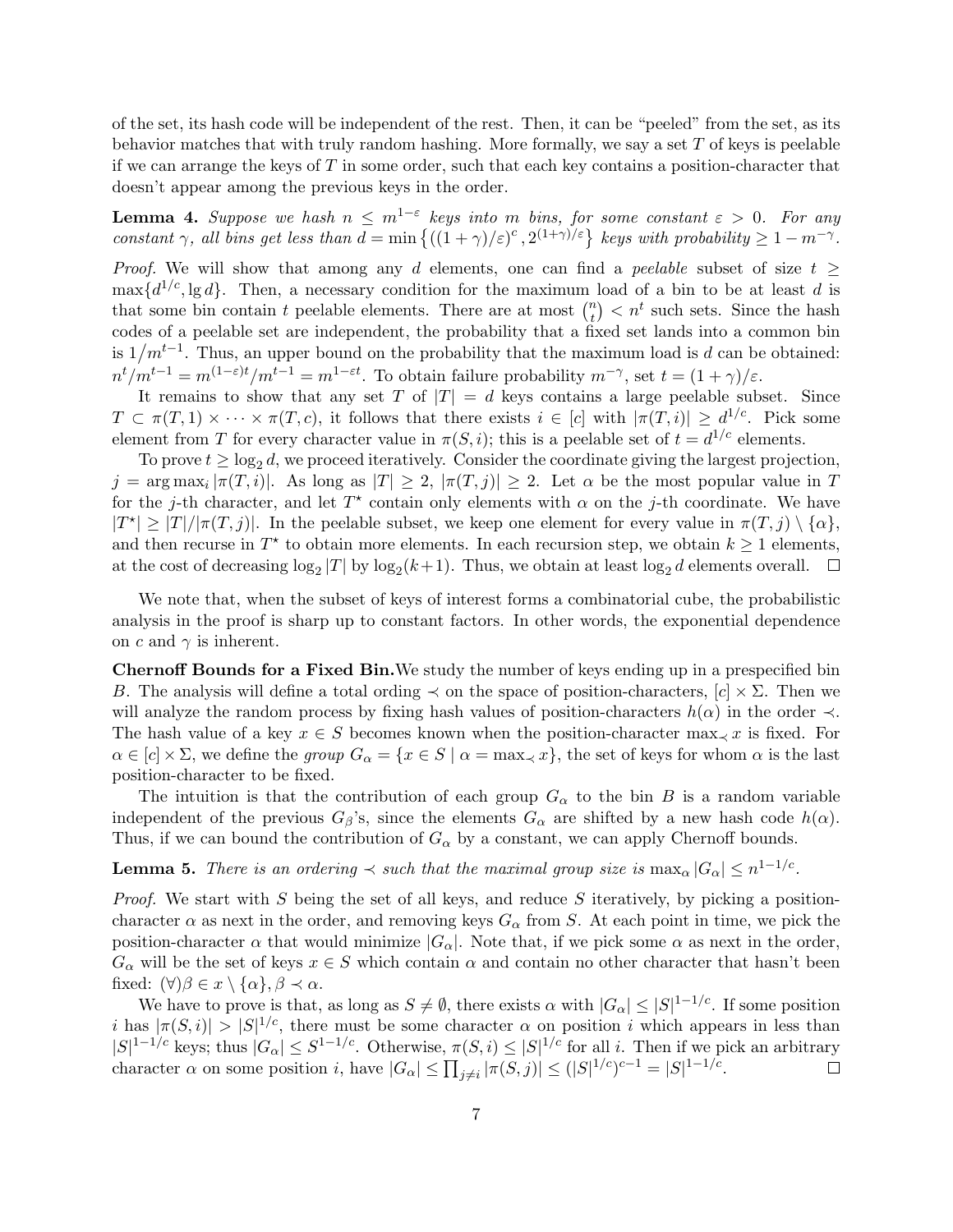From now on assume the ordering  $\prec$  has been fixed as in the lemma. This ordering partitions S into at most n non-empty groups, each containing at most  $n^{1-1/c}$  keys. We say a group  $G_{\alpha}$  is d-bounded if no bin contains more than d keys from  $G_{\alpha}$ .

<span id="page-8-0"></span>**Lemma 6.** Assume the number of bins is  $m \geq n^{1-1/(2c)}$ . For any constant  $\gamma$ , with probability  $\geq 1 - m^{-\gamma}$ , all groups are d-bounded where

$$
d = \min\left\{ (2c(3+\gamma)^c, 2^{2c(3+\gamma)} \right\}
$$

*Proof.* Since  $|G_{\alpha}| \leq n^{1-1/c} \leq m^{1-1/(2c)}$ , by Lemma [4,](#page-7-0) we get that there are at most d keys from  $G_{\alpha}$  in any bin with probability  $1 - m^{-(2+\gamma)} \geq 1 - m^{-\gamma}/n$ . The conclusion follows by union bound over the  $\leq n$  groups.  $\Box$ 

Henceforth, we assume that  $\gamma$  and d are fixed as in Lemma [6.](#page-8-0) Chernoff bounds (see [\[MR95,](#page-43-6) Theorem 4.1]) consider independent random variables  $X_1, X_2, \dots \in [0, d]$ . Let  $X = \sum_i X_i$ ,  $\mu =$  $\mathbf{E}[X]$ , and  $\delta > 0$ , the bounds are:

$$
\Pr[X \ge (1+\delta)\mu] \le \left(\frac{e^{\delta}}{(1+\delta)^{(1+\delta)}}\right)^{\mu/d}
$$
\n
$$
\Pr[X \le (1-\delta)\mu] \le \left(\frac{e^{-\delta}}{(1-\delta)^{(1-\delta)}}\right)^{\mu/d}
$$
\n(4)

<span id="page-8-1"></span>Let  $X_\alpha$  be the number of elements from  $G_\alpha$  landing in the bin B. We are quite close to applying Chernoff bounds to the sequence  $X_{\alpha}$ , which would imply the desired concentration around  $\mu = \frac{n}{m}$  $\frac{n}{m}$ . Two technical problems remain:  $X_{\alpha}$ 's are not d-bounded in the worst case, and they are not independent.

To address the first problem, we define the sequence of random variables  $\hat{X}_{\alpha}$  as follows: if  $G_{\alpha}$  is d-bounded, let  $\hat{X}_{\alpha} = X_{\alpha}$ ; otherwise  $\hat{X}_{\alpha} = |G_{\alpha}|/m$  is a constant. Observe that  $\sum_{\alpha} \hat{X}_{\alpha}$ coincides with  $\sum_{\alpha} X_{\alpha}$  if all groups are d-bounded, which happens with probability  $1 - m^{-\gamma}$ . Thus a probabilistic bound on  $\sum_{\alpha} \hat{X}_{\alpha}$  is a bound on  $\sum_{\alpha} X_{\alpha}$  up to an additive  $m^{-\gamma}$  in the probability.

Finally, the  $\hat{X}_{\alpha}$  variables are not independent: earlier position-character dictate how keys clus-ter in a later group. Fortunately [\(4\)](#page-8-1) holds even if the distribution of each  $X_i$  is a function of  $X_1, \ldots, X_{i-1}$ , as long as the mean  $\mathbf{E}[X_i \mid X_1, \ldots, X_{i-1}]$  is a fixed constant  $\mu_i$  independent of  $X_1, ..., X_{i-1}$ . We claim that our means are fixed this way: regardless of the hash codes for  $\beta < \alpha$ , we will argue that  $\mathbf{E}[\hat{X}_{\alpha}] = \mu_{\alpha} = |G_{\alpha}|/m$ .

Observe that whether or not  $G_{\alpha}$  is d-bounded is determined before  $h(\alpha)$  is fixed in the order  $\prec$ . Indeed,  $\alpha$  is the last position-character to be fixed for any key in  $G_{\alpha}$ , so the hash codes of all keys in  $G_{\alpha}$  have been fixed up to an xor with  $h(\alpha)$ . This final shift by  $h(\alpha)$  is common to all the keys, so it cannot change whether or not two elements land together in a bin. Therefore, the choice of  $h(\alpha)$  does not change if  $G_{\alpha}$  is d-bounded.

After fixing all hash codes  $\beta \prec \alpha$ , we decide if  $G_{\alpha}$  is d-bounded. If not, we set  $\hat{X}_{\alpha} = |G_{\alpha}|/m$ . Otherwise  $\hat{X}_{\alpha} = X_{\alpha}$  is the number of elements we get in B when fixing  $h(\alpha)$ , and  $h(\alpha)$  is a uniform random variable sending each element to B with probability  $1/m$ . Therefore  $\mathbf{E}[\hat{X}_{\alpha}] = |G_{\alpha}|/m$ . This completes the proof that the number of keys in bin  $B$  obeys Chernoff bounds from  $(4)$ , which immediately imply [\(1\)](#page-3-1) and [\(2\)](#page-3-2) in Theorem [1.](#page-3-0)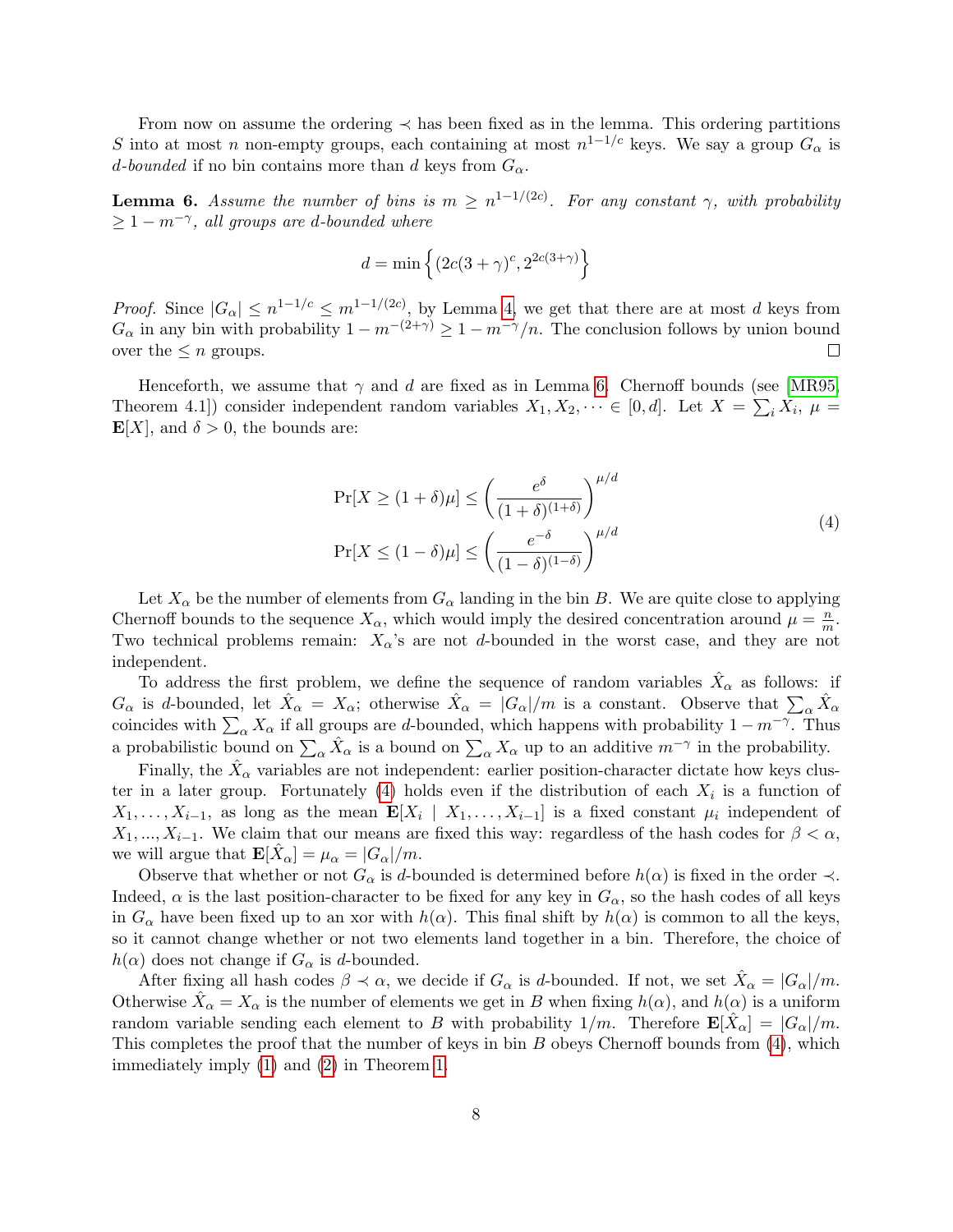**The Load of a Query-Dependent Bin.** When we are dealing with a special key  $q$  (a query), we may be interested in the load of a bin  $B_q$ , chosen as a function of the query's hash code,  $h(q)$ . We show that the above analysis also works for the size of  $B_q$ , up to small constants. The critical change is to insist that the query position-characters come first in our ordering ≺:

<span id="page-9-2"></span>**Lemma 7.** There is an ordering  $\prec$  placing the characters of q first, in which the maximal group size is  $2 \cdot n^{1-1/c}$ .

*Proof.* After placing the characters of q at the beginning of the order, we use the same iterative construction as in Lemma [5.](#page-7-1) Each time we select the position-character  $\alpha$  minimizing  $|G_{\alpha}|$ , place  $\alpha$ next in the order  $\prec$ , and remove  $G_{\alpha}$  from S. It suffices to prove that, as long as  $S \neq \emptyset$ , there exists a position-character  $\alpha \notin q$  with  $|G_{\alpha}| \leq 2 \cdot |S|^{1-1/c}$ . Suppose in some position  $i, |\pi(S, i)| > |S|^{1/c}$ . Even if we exclude the query character  $q_i$ , there must be some character  $\alpha$  on position i that appears in at most  $|S|/(|\pi(S, i)| - 1)$  keys. Since  $S \neq \emptyset$ ,  $|S|^{1/c} > 1$ , so  $|\pi(S, i)| \geq 2$ . This means  $|\pi(S, i)| - 1 \geq |S|^{1/c}/2$ , so  $\alpha$  appears in at most  $2|S|^{1-1/c}$  keys. Otherwise, we have  $\pi(S, i) \leq |S|^{1/c}$ for all *i*. Then, for any character  $\alpha$  on position *i*, we have  $|G_{\alpha}| \leq \prod_{j \neq i} |\pi(S, j)| \leq |S|^{1-1/c}$ .  $\Box$ 

The lemma guarantees that the first nonempty group contains the query alone, and all later groups have random shifts that are independent of the query hash code. We lost a factor two on the group size, which has no effect on our asymptotic analysis. In particular, all groups are d-bounded w.h.p. Letting  $X_{\alpha}$  be the contribution of  $G_{\alpha}$  to bin  $B_q$ , we see that the distribution of  $X_{\alpha}$  is determined by the hash codes fixed previously (including the hash code of q, fixing the choice of the bin  $B_q$ ). But  $\mathbf{E}[X_\alpha] = |G_\alpha|/m$  holds irrespective of the previous choices. Thus, Chernoff bounds continue to apply to the size of  $B_q$ . This completes the proof of [\(1\)](#page-3-1) and [\(2\)](#page-3-2) in Theorem [1.](#page-3-0)

In Theorem [1](#page-3-0) we limited ourselves to polynomially small error bounds  $m^{-\gamma}$  for constant  $\gamma$ . However, we could also consider a super constant  $\gamma = \omega(1)$  using the formula for d in Lemma [6.](#page-8-0) For the strongest error bounds, we would balance  $m^{-\gamma}$  with the Chernoff bounds from [\(4\)](#page-8-1). Such balanced error bounds would be messy, and we found it more appealing to elucidate the standard Chernoff-style behavior when dealing with polynomially small errors.

### <span id="page-9-0"></span>3 Minwise Independence

<span id="page-9-1"></span>We will prove that:

$$
\frac{1}{n} \cdot \left(1 - \frac{O(\lg n)}{n^{1/c}}\right) \le Pr[h(q) < \min h(X)]
$$
\n
$$
\le \frac{1}{n} \cdot \left(1 + \frac{O(\lg^2 n)}{n^{1/c}}\right)
$$
\n(5)

The lower bound is relatively simple, and is shown in  $\S 3.1$ . The upper bound is significantly more involved and appears in §[3.2.](#page-11-0)

For the sake of the analysis, we divide the output range  $[0, 1)$  into  $\frac{n}{\ell}$  bins, where  $\ell = \gamma \lg n$  for a large enough constant  $\gamma$ . Of particular interest is the minimum bin  $[0, \frac{\ell}{n}]$  $\frac{\ell}{n}$ ). We choose  $\gamma$  sufficiently large for the Chernoff bounds of Theorem [1](#page-3-0) to guarantee that the minimum bin in non-empty w.h.p.:  $Pr[\min h(X) < \frac{\ell}{n}]$  $\frac{\ell}{n}] \geq 1 - \frac{1}{n^2}.$ 

In §[3.1](#page-10-0) and §[3.2,](#page-11-0) we assume that hash values  $h(x)$  are binary fractions of infinite precision (hence, we can ignore collisions). It is easy to see that [\(5\)](#page-9-1) continues to hold when the hash codes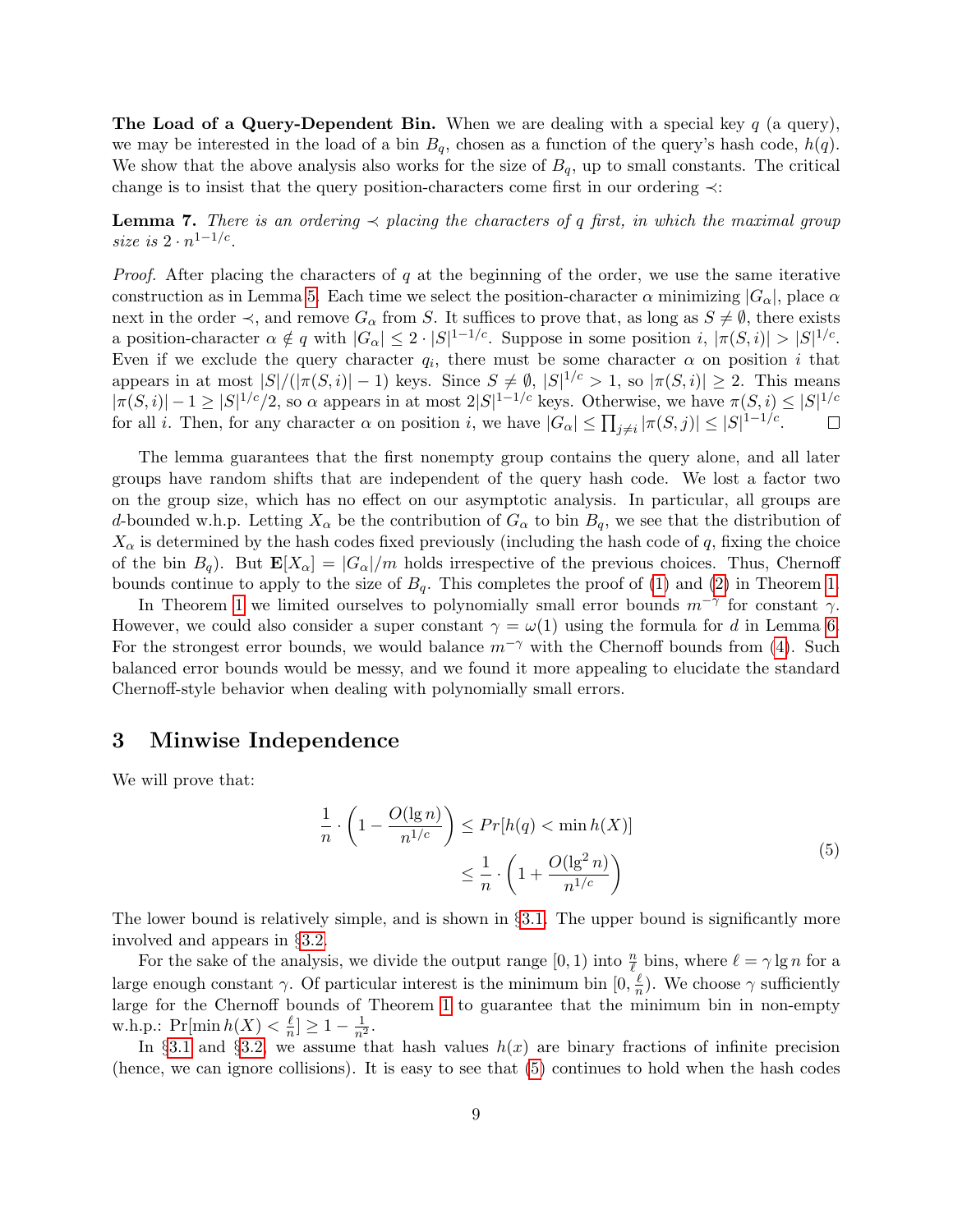have  $(1+\frac{1}{c})\lg n$  bits, even if ties are resolved adversarially. Let  $\tilde{h}$  be a truncation to  $(1+\frac{1}{c})\lg n$ bits of the infinite-precision  $h$ . We only have a distinction between the two functions if  $q$  is the minimum and  $(\exists)x \in S : h(x) = h(q)$ . The probability of a distinction is bounded from above:

$$
\Pr\left[\tilde{h}(q) \leq \frac{\ell}{n} \ \wedge \ (\exists)x \in S : \tilde{h}(x) = \tilde{h}(q)\right] \ \leq \ \frac{\ell}{n} \cdot \left(n \cdot \frac{1}{n^{1+1/c}}\right) \ \leq \ \frac{O(\lg n)}{n^{1+1/c}}
$$

We used 2-independence to conclude that  $\{h(q) < \frac{\ell}{n}\}$  $\frac{\ell}{n}$  and  $\{\tilde{h}(x) = \tilde{h}(q)\}\$ are independent.

Both the lower and upper bounds start by expressing:

$$
Pr[h(q) < min h(S)] = \int_0^1 f(p) dp,
$$
  
where  $f(p) = Pr[p < min h(S) | h(q) = p].$ 

For truly random hash functions,  $Pr[p \leq \min h(S) | h(q) = p] = (1 - p)^n$ , since each element has an independent probability of  $1 - p$  of landing about p.

#### <span id="page-10-0"></span>3.1 Lower bound

For a lower bound, it suffices to look at the case when  $q$  lands in the minimum bin:

$$
\Pr[h(q) < \min h(S)] \ge \int_0^{\ell/n} f(p) \, dp,
$$
\n
$$
\text{where } f(p) = \Pr[p < \min h(S) \mid h(q) = p]
$$

We will now aim to understand  $f(p)$  for  $p \in [0, \frac{\ell}{n}]$  $\frac{\ell}{n}$ . In the analysis, we will fix the hash codes of various position-characters in the order  $\prec$  given by Lemma [7.](#page-9-2) Let  $h(\prec \alpha)$  done the choice for all position-characters  $\beta \prec \alpha$ .

Remember that  $\prec$  starts by fixing the characters of q first, so:  $q_1 \prec \cdots \prec q_c \prec \alpha_0 \prec \alpha_1 \prec \cdots$ Start by fixing  $h(q_1), \ldots, h(q_c)$  subject to  $h(q) = x$ .

When it is time to fix some position-character  $\alpha$ , the hash code of any key  $x \in G_\alpha$  is a constant depending on  $h(\prec \alpha)$  xor the random quantity  $h(\alpha)$ . This final xor makes  $h(x)$  uniform in [0, 1). Thus, for any choice of  $h(\prec \alpha)$ ,  $Pr[h(z) < p \mid h(\prec \alpha)] = p$ . By the union bound,  $Pr[p < \min h(G_\alpha) | h(\prec \alpha)] \geq 1 - p \cdot |G_\alpha|$ . This implies that:

<span id="page-10-1"></span>
$$
f(p) = \Pr[p < \min h(S) \mid h(q) = p] \ge \prod_{\alpha \succ q_c} (1 - p \cdot |G_{\alpha}|). \tag{6}
$$

To bound this product from below, we use the following lemma:

**Lemma 8.** Let  $p \in [0,1]$  and  $k \geq 0$ , where  $p \cdot k \leq$ √  $\overline{2} - 1$ . Then  $1 - p \cdot k > (1 - p)^{(1 + pk)k}$ .

*Proof.* First we note a simple proof for the weaker statement  $(1 - pk) < (1 - p)^{[(1+pk)k]}$ . However, it will be crucial for our later application of the lemma that we can avoid the ceiling.

Consider t Bernoulli trials, each with success probability  $p$ . The probability of no failures occurring is  $(1-p)^t$ . By the inclusion-exclusion principle, applied to the second level, this is bounded from above by:

$$
(1-p)^{t} \leq 1 - t \cdot p + {t \choose 2} p^{2} < 1 - (1 - \frac{pt}{2})t \cdot p
$$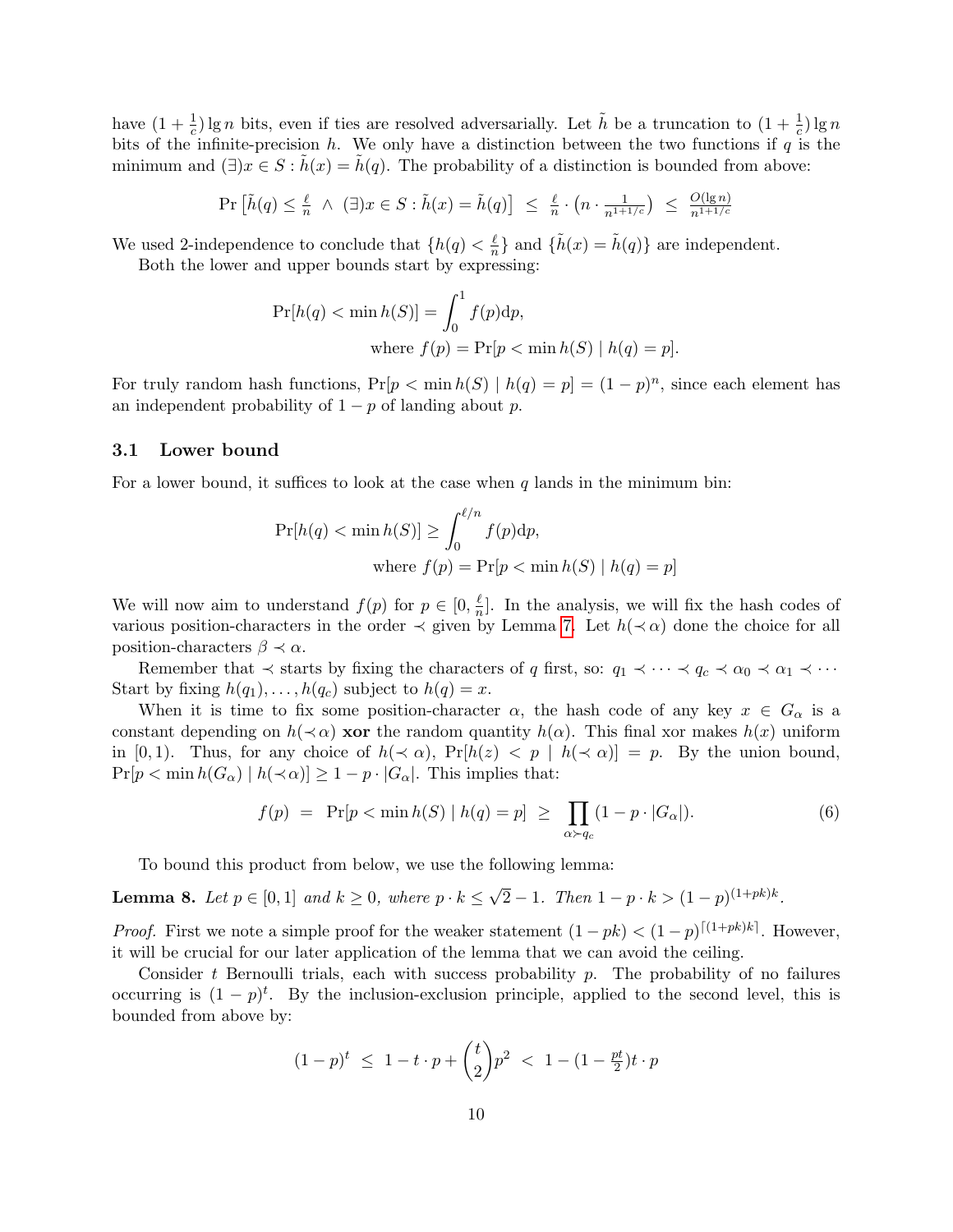Thus,  $1-kp$  can be bounded from below by the probability that no failure occurs amount t Bernoulli trials with success probability p, for t satisfying  $t \cdot (1 - \frac{pt}{2})$  $\frac{\partial u}{\partial t}$ )  $\geq k$ . This holds for  $t \geq (1 + kp)k$ .

We have just shown  $1 - p \cdot k > (1 - p)^{[(1 + pk)k]}$ . Removing the ceiling requires an "inclusionexclusion" inequality with a non-integral number of experiments  $t$ . Such an inequality was shown by Gerber [\[Ger68\]](#page-43-9):  $(1-p)^t \leq 1-\alpha t + (\alpha t)^2/2$ , even for fractional t. Setting  $t = (1 + pk)k$ , our result is a corollary of Gerber's inequality:

$$
(1-p)^t \le 1 - pt + \frac{(pt)^2}{2} = 1 - p(1+pk)k + \frac{1}{2}(p(1+pk)k)^2
$$
  
= 1 - pk - (1 -  $\frac{(1+pk)^2}{2}$ )(pk)<sup>2</sup>  $\le 1 - pk$ .  $\square$ 

The lemma applies in our setting, since  $p < \frac{\ell}{n} = O(\frac{\lg n}{n})$  $\frac{\mathbb{E}^n}{n}$  and all groups are bounded  $|G_\alpha| \leq$  $2 \cdot n^{1-1/c}$ . Note that  $p \cdot |G_{\alpha}| \leq \frac{\ell}{n} \cdot 2n^{1-1/c} = O(\ell/n^{1/c})$ . Plugging into [\(6\)](#page-10-1):

$$
f(p) \geq \prod_{\alpha \succ q_c} (1 - p \cdot |G_{\alpha}|) \geq \prod_{\alpha \succ q_c} (1 - p)^{|G_{\alpha}| (1 + \ell/n^{1/c})}
$$
  
 
$$
\geq (1 - p)^{n \cdot (1 + \ell/n^{1/c})}.
$$

Let  $m = n \cdot (1 + \ell/n^{1/c})$ . The final result follows by integration over p:

$$
\Pr[h(q) < \min h(S)] \ge \int_0^{\ell/n} f(p) \, dp \ge \int_0^{\ell/n} (1-p)^m \, dp
$$
\n
$$
= \left. \frac{-(1-p)^{m+1}}{m+1} \right|_{p=0}^{\ell/n} = \frac{1 - (1 - \ell/n)^{m+1}}{m+1}
$$
\n
$$
> \frac{1 - e^{-\ell}}{m+1} > \frac{1 - 1/n}{n(1 + \ell/n^{1/c})} = \frac{1}{n} \cdot \left( 1 - \frac{O(\lg n)}{n^{1/c}} \right)
$$

### <span id="page-11-0"></span>3.2 Upper bound

As in the lower bound, it will suffice to look at the case when q lands in the minimum bin:

$$
Pr[h(q) < h(S)] \leq Pr[\min h(S) \geq \frac{\ell}{n}]
$$
\n
$$
+ Pr[h(q) < h(S) \land h(q) < \frac{\ell}{n}] \leq \frac{1}{n^2} + \int_0^{\ell/n} f(p) \, dp
$$

To bound  $f(p)$ , we will fix position-characters in the order  $\prec$  from Lemma [7,](#page-9-2) subject to  $h(q) = p$ . In the lower bound, we could analyze the choice of  $h(\alpha)$  even for the worst-case choice of  $h(\prec \alpha)$ . Indeed, no matter how the keys in  $G_{\alpha}$  arranged themselves, when shifted randomly by  $h(\alpha)$ , they failed to land below p with probability  $1 - p|G_\alpha| \ge (1 - p)^{(1 + o(1))|G_\alpha|}$ .

For an upper bound, we need to prove that keys from  $G_{\alpha}$  do land below p often enough:  $Pr[p < \min h(G_\alpha) \mid h(\prec \alpha)] \le (1-p)^{(1-o(1))|G_\alpha|}$ . However, a worst-case arrangement of  $G_\alpha$  could make all keys equal, which would give the terrible bound of just  $1 - p$ .

To refine the analysis, we can use Lemma [4,](#page-7-0) which says that for  $d = O(1)$ , all groups  $G_{\alpha}$  are d-bounded with probability  $\geq 1 - \frac{1}{n^2}$ . If  $G_{\alpha}$  is d-bounded, its keys cannot cluster in less than  $\left[|G_{\alpha}|/d\right]$  different bins.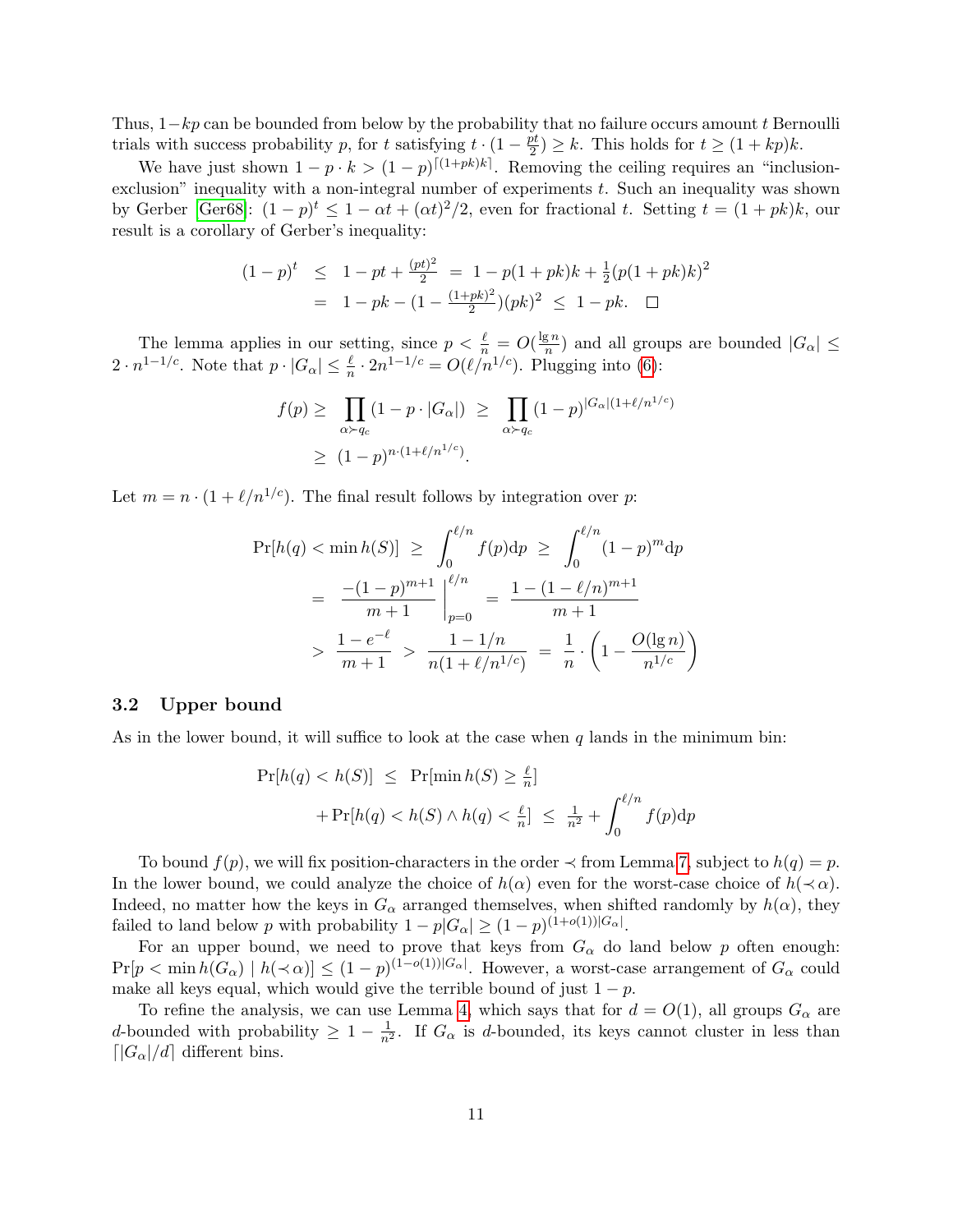When a group  $G_{\alpha}$  has more than one key in some bin, we pick one of them as a *representative*, by some arbitrary (but fixed) tie-breaking rule. Let  $R_{\alpha}$  be the set of representatives of  $G_{\alpha}$ . Observe that the set  $R_{\alpha} \subseteq G_{\alpha}$  is decided once we condition on  $h(\prec \alpha)$ . Indeed, the hash codes for keys in  $G_{\alpha}$  are decided up to a shift by  $h(\alpha)$ , and this common shift cannot change how keys cluster into bins. We obtain:

$$
\Pr[p < \min h(G_{\alpha}) \mid h(\prec \alpha)] \leq \Pr[p < \min h(R_{\alpha}) \mid h(\prec \alpha)]
$$
\n
$$
= 1 - p|R_{\alpha}| \leq (1 - p)|R_{\alpha}|
$$

To conclude  $Pr[p \leq \min h(R_{\alpha})] = 1 - p|R_{\alpha}|$  we used that the representatives are in different bins, so at most one can land below p. Remember that  $|R_{\alpha}|$  is a function of  $h(\prec \alpha)$ . By d-boundedness,  $|R_{\alpha}| \geq |G_{\alpha}|/d$ , so we get  $Pr[p \lt \min h(G_{\alpha}) | h(\lt \alpha)] \leq (1-p)^{|G_{\alpha}|/d}$  for almost all  $h(\lt \alpha)$ . Unfortunately, this is a far cry from the desired exponent,  $|G_{\alpha}| \cdot (1 - \widetilde{O}(n^{-1/c}))$ .

To get a sharper bound, we will need a dynamic view of the representatives. After fixing  $h(\prec \alpha)$ , we know whether two keys x and y collide whenever the symmetric difference  $x\Delta y =$  $(x \setminus y) \cup (y \setminus x)$  consists only of position-characters  $\prec \alpha$ . Define  $R_\beta(\alpha)$  to be our understanding of the representatives  $R_\beta$  just before character  $\alpha$  is revealed: from any subset of  $G_\beta$  that is known to collide, we select only one key. After the query characters get revealed, we don't know of any collisions yet (we know only one character per position), so  $R_\beta(\alpha_0) = G_\beta$ . The set of representatives decreases in time, as we learn about more collisions, and  $R_\beta(\beta) = R_\beta$  is the final value (revealing β doesn't change the clustering of  $G_\beta$ ).

Let  $C(\alpha)$  be the number of key pairs  $(x, y)$  from the same group  $G_\beta$  ( $\beta > \alpha$ ) such that  $\alpha =$  $\max_{\prec}(x\Delta y)$ . These are the pairs whose collisions is decided when  $h(\alpha)$  is revealed, since  $h(\alpha)$  is the last unknown hash code in the keys, besides the common ones. Let  $\alpha^+$  be the successor of  $\alpha$  in the order  $\prec$ . Consider the total number of representatives before and after  $h(\alpha)$  is revealed:  $\sum_{\beta} |R_{\beta}(\alpha)|$ versus  $\sum_{\beta} |R_{\beta}(\alpha^+)|$ . The maximum change between these quantities is  $\leq C(\alpha)$ , while the expected change is  $\leq C(\alpha) \cdot \frac{\ell}{n}$  $\frac{\ell}{n}$ . This is because  $h(\alpha)$  makes every pair  $(x, y)$  collide with probability  $\frac{\ell}{n}$ , regardless of the previous hash codes in  $(x\Delta y) \setminus \{\alpha\}$ . Note, however, that the number of colliding pairs may overestimate the decrease in the representatives if the same key is in multiple pairs.

Let  $n(\succ \alpha) = \sum_{\beta \succ \alpha} |G_{\alpha}|$  and define  $n(\succeq \alpha)$  simmilarly. Our main inductive claim is:

<span id="page-12-0"></span>**Lemma 9.** For any setting  $h(\prec \alpha)$  such that  $h(q) = p$  and  $\sum_{\beta \succeq \alpha} |R_{\beta}(\alpha)| = r$ , we have:

$$
\Pr\left[\left(p < \min \bigcup_{\beta \succeq \alpha} h(G_{\beta})\right) \wedge (\forall \alpha) G_{\alpha} \ d\text{-bounded} \mid h(\prec \alpha)\right] \leq P(\alpha, p, r)
$$

where we define  $P(\alpha, p, r) = (1-p)^r + (1-p)^{n(\succeq \alpha)/(2d)} \cdot \sum$  $β\succeqα$  $\frac{4C(\beta) \cdot (\ell/n)}{n(\succ \beta)/d}.$ 

As the definition  $P(\alpha, p, r)$  may look intimidating, we first try to demystify it, while giving a sketch for the lemma's proof (the formal proof appears in §[3.3.](#page-14-0)) The lemma looks at the worstcase probability, over prior choices  $h(\prec \alpha)$ , that  $p = h(q)$  remains the minimum among groups  $G_{\alpha}, G_{\alpha^+}, \ldots$ . After seeing the prior hash codes, the number of representatives in these groups is  $r = \sum_{\beta \succeq \alpha} |R_{\beta}(\alpha)|$ . In the ideal case when  $h(\alpha), h(\alpha^+), \dots$  do not introduce any additional collisions, we have  $r$  representatives that could beat  $p$  for the minimum. As argued above, the probability that p is smaller than all these representatives is  $\leq (1-p)^r$ . Thus, the first term of  $P(\alpha, p, r)$  accounts for the ideal case when no more collisions occur.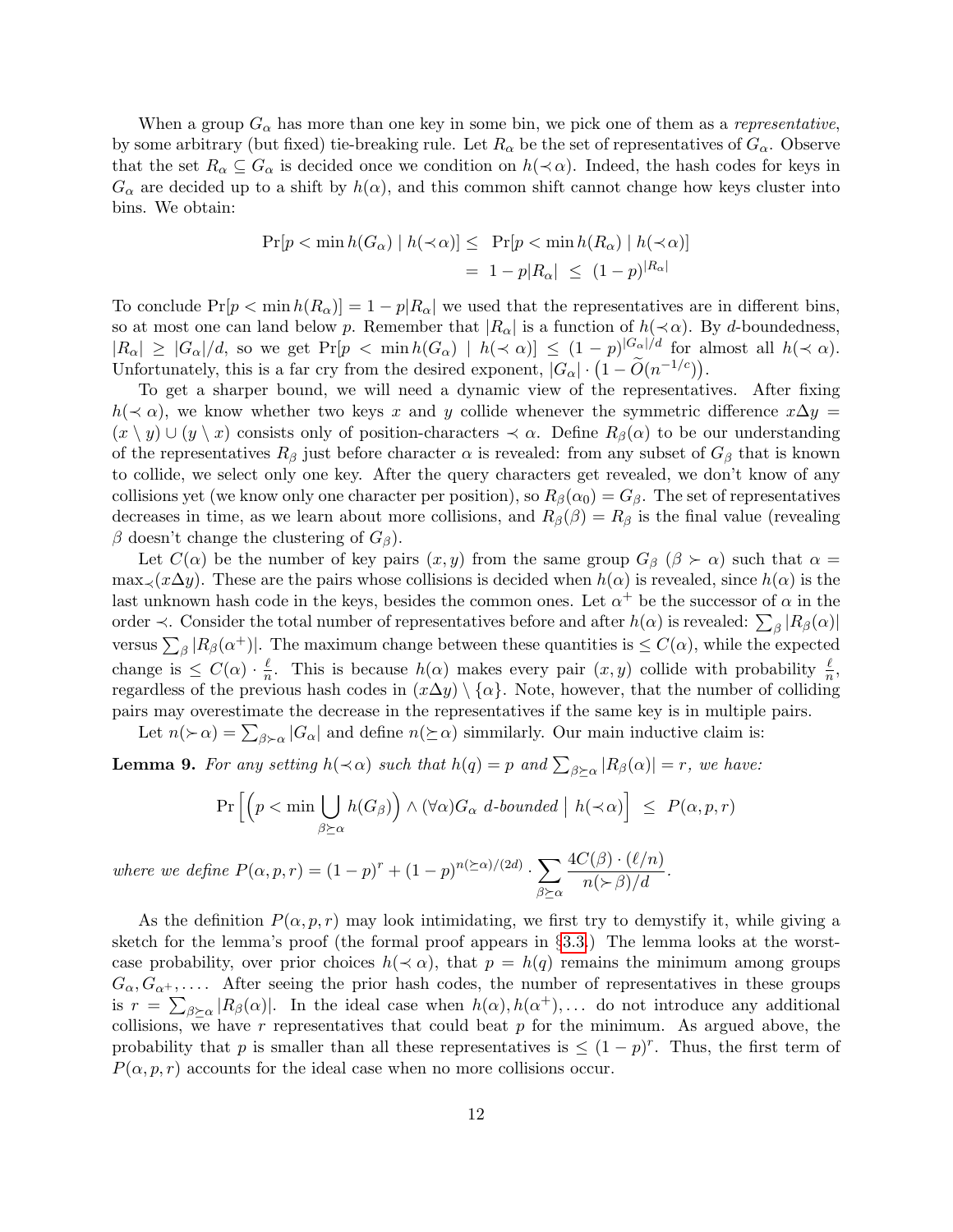On the other hand, the factor  $(1-p)^{n(\succeq \alpha)/(2d)}$  accounts for the worst case, with no guarantee on the representatives except that the groups are d-bounded (the 2 in the exponent is an artifact). Thus,  $P(\alpha, p, r)$  interpolates between the best case and the worst case. This is explained by a convexity argument: the bound is maximized when  $h(\alpha)$  mixes among two extreme strategies — it creates no more collisions, or creates the maximum it could.

It remains to understand the weight attached to the worst-case probability. After fixing  $h(\alpha)$ , the maximum number of remaining representatives is  $\hat{r} = \sum_{\beta \succ \alpha} |R_{\beta}(\alpha)|$ . The expected number is  $\geq \hat{r} - C(\alpha) \frac{\ell}{n}$  $\frac{\ell}{n}$ , since every collision happens with probability  $\frac{\ell}{n}$ . By a Markov bound, the worst case (killing most representatives) can only happen with probability  $O(\frac{\ell}{n}C(\alpha)/\hat{r})$ . The weight of the worst case follows by  $\hat{r} \ge n(\succ \alpha)/d$  and letting these terms accrue in the induction for  $\beta \succ \alpha$ .

**Deriving the upper bound..** We now prove the upper bound on  $Pr[h(q) < h(S)]$  assuming Lemma [9.](#page-12-0) Let  $\alpha_0$  be the first position-character fixed after the query. Since fixing the query cannot eliminate representatives,

 $Pr[p < \min h(S) \land (\forall \alpha) G_{\alpha} d$ -bounded  $| h(q) = p | \leq P(\alpha_0, p, n)$ 

**Lemma 10.**  $P(\alpha_0, p, n) \le (1-p)^n + (1-p)^{n/(2d)} \cdot \frac{O(\lg^2 n)}{n^{1/c}}$ .

*Proof.* We will prove that  $A = \sum_{\beta \succ \alpha_0}$  $\frac{C(\beta)}{n(\geq \beta)} \leq n^{1-1/c} \cdot H_n$ , where  $H_n$  is the Harmonic number.

Consider all pairs  $(x, y)$  from the same group  $G_{\gamma}$ , and order them by  $\beta = \max_{\gamma}(x \Delta y)$ . This is the time when the pair gets counted in some  $C(\beta)$  as a potential collision. The contribution of the pair to the sum is  $1/n(\geq \beta)$ , so this contribution is maximized if  $\beta$  immediately precedes  $\gamma$  in the  $|G_\beta|^2$ order  $\prec$ . That is, the sum is maximized when  $C(\beta) = {\binom{|G_{\beta}|}{2}}$ . We obtain  $A \leq \sum_{\beta}$  $\frac{\beta}{2}/n(\succeq\beta)\leq$  $n^{1-1/c} \cdot \sum_{\beta} |G_{\beta}|/n(\succeq \beta)$ . In this sum, each key  $x \in G_{\beta}$  contributes  $1/n(\succeq \beta)$ , which is bounded by one over the number of keys following x. Thus  $A \leq H_n$ .  $\Box$ 

To achieve our original goal, bounding  $Pr[h(q) < h(S)]$ , we proceed as follows:

$$
\Pr[h(q) < h(S)] \leq \frac{1}{n^2} + \int_0^{\ell/n} \Pr[p < \min h(S) \mid h(q) = p] \, dp
$$
\n
$$
\leq \frac{1}{n^2} + \Pr[(\exists \alpha) G_\alpha \text{ not } d\text{-bounded}] + \int_0^{\ell/n} P(\alpha_0, p, n) \, dp
$$

By Lemma [4,](#page-7-0) all groups are d-bounded with probability  $1 - \frac{1}{n^2}$ . We also have

$$
\int_0^{\ell/n} (1-p)^n dp = \left. \frac{-(1-p)^{n+1}}{n+1} \right|_{p=0}^{\ell/n} \le \frac{1}{n+1}
$$

Thus:

$$
\Pr[h(q) < h(S)] \le \frac{O(1)}{n^2} + \frac{1}{n+1} + \frac{1}{n/(2d)+1} \cdot \frac{O(\lg^2 n)}{n^{1/c}} = \frac{1}{n} \cdot \left(1 + \frac{O(\lg^2 n)}{n^{1/c}}\right).
$$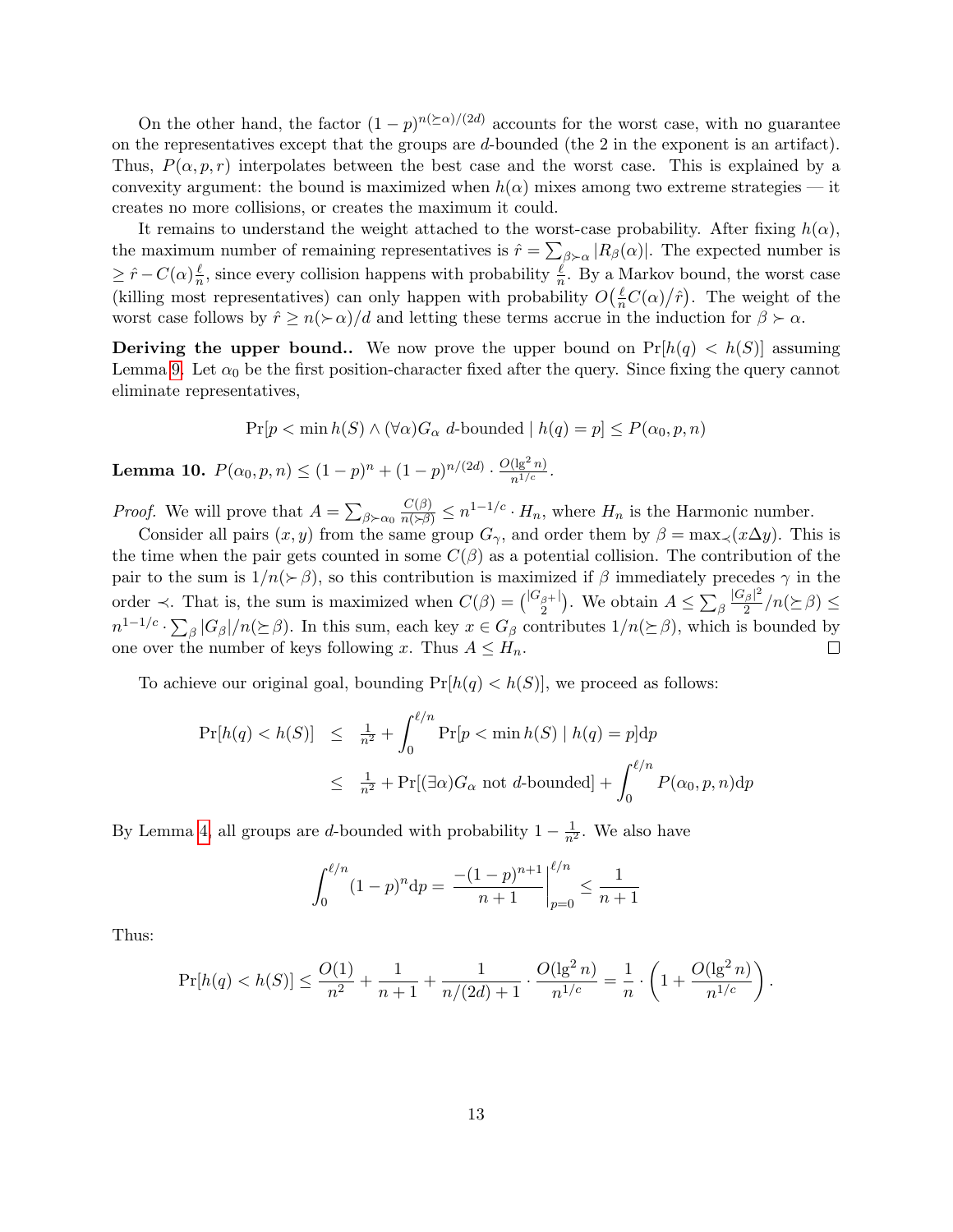### <span id="page-14-0"></span>3.3 Proof of Lemma [9](#page-12-0)

Recall that we are fixing some choice of  $h(\prec \alpha)$  and bounding:

$$
A = \Pr \left[ p < \min \bigcup_{\beta \succeq \alpha} h(G_{\beta}) \ \wedge \ (\forall \alpha) G_{\alpha} \ d\text{-bounded} \mid h(\prec \alpha) \right]
$$

If for some  $\beta$ ,  $|R_{\beta}(\alpha)| < |G_{\beta}|/d$ , it means not all groups are d-bounded, so  $A = 0$ . If all groups are d-bounded and we finished fixing all position-characters,  $A = 1$ . These form the base cases of our induction.

The remainder of the proof is the inductive step. We first break the probability into:

$$
A_1 \cdot A_2 = \Pr \left[ p < \min h(G_\alpha) \mid h(\prec \alpha) \right] \cdot \Pr \left[ \bigcup_{\beta \succ \alpha} h(G_\beta) \land (\forall \alpha) G_\alpha \ d \text{-bounded} \mid h(\prec \alpha), p > \min h(G_\alpha) \right]
$$

As  $h(\alpha)$  is uniformly random, each representative in  $R_{\alpha}$  has a probability of p of landing below p. These events are disjoint because p is in the minimum bin, so  $A_1 = 1 - p \cdot |R_\alpha| \le (1 - p)^{|R_\alpha|}$ .

After using  $R_{\alpha}$ , we are left with  $\hat{r} = r - |R_{\alpha}| = \sum_{\beta \succ \alpha} |R_{\beta}(\alpha)|$  representatives. After  $h(\alpha)$  is chosen, some of the representative of  $\hat{r}$  are lost. Define the random variable  $\Delta = \sum_{\beta \succ \alpha} (|R_{\beta}(\alpha)| |R_{\beta}(\alpha^+)|$  to measure this loss.

Let  $\Delta^{\max} \geq \hat{r} - \frac{n(\succ \alpha)}{d}$  $\frac{\partial \alpha}{\partial d}$  be a value to be determined. We only need to consider  $\Delta \leq \Delta^{\max}$ . Indeed, if more than  $\Delta^{\max}$  representatives are lost, we are left with less than  $n(\succ \alpha)/d$  representatives, so some group is not d-bounded, and the probability is zero. We can now bound  $A_2$  by the induction hypothesis:

$$
A_2 \le \sum_{\delta=0}^{\Delta^{\max}} \Pr[\Delta = \delta \mid h(\prec \alpha), p > \min h(G_\alpha)] \cdot P(\alpha^+, p, \hat{r} - \delta)
$$

where we had  $P(\alpha^+, p, \hat{r} - \delta) = (1-p)^{\hat{r}-\delta} + (1-p)^{n(\geq \alpha)/(2d)}$ .  $\beta \succ \alpha$  $\frac{4C(\beta) \cdot (\ell/n)}{n(\succ \beta)/d}.$ 

Observe that the second term of  $P(\alpha^+, p, \hat{r} - \delta)$  does not depend on  $\delta$  so:

$$
A_2 \le A_3 + (1-p)^{n(\succ\alpha)/(2d)} \cdot \sum_{\beta \succ \alpha} \frac{4C(\beta) \cdot (\ell/n)}{n(\succ \beta)/d}
$$

where  $A_3 =$  $\sum^{\text{max}}$  $\delta = 0$  $\Pr[\Delta = \delta \mid h(\prec \alpha), p > \min h(G_{\alpha})] \cdot (1-p)^{\hat{r}-\delta}.$ 

It remains to bound  $A_3$ . We observe that  $(1-p)^{\hat{r}-\delta}$  is convex in  $\delta$ , so its achieves the maximum value if all the probability mass of  $\Delta$  is on 0 and  $\Delta^{\max}$ , subject to preserving the mean.

**Observation 11.** We have:  $\mathbf{E}[\Delta \mid h(\prec \alpha), p > \min h(G_\alpha)] \leq 2 \cdot C(\alpha) \cdot \frac{\ell}{n}$  $\frac{\ell}{n}$  .

*Proof.* As discussed earlier, a representative disappears when we have a pair  $x, y \in R_\beta(\alpha)$  that lands in the same bin due to  $h(\alpha)$ . This can only happen if  $(x, y)$  is counted in  $C(\alpha)$ , i.e.  $\alpha = \max_{\prec} (x \Delta y)$ . If  $h(\alpha)$  is uniform, such a pair  $(x, y)$  collides with probability  $\frac{\ell}{n}$ , regardless of  $h(\prec \alpha)$ . By linearity of expectation  $\mathbf{E}[\Delta \mid h(\prec \alpha)] \leq C(\alpha) \cdot \frac{\ell}{n}$  $\frac{\ell}{n}$ .

However, we have to condition on the event  $p > \min h(G_\alpha)$ , which makes  $h(\alpha)$  non-uniform. Since  $p < \frac{\ell}{n}$  and  $|G_{\alpha}| \leq n^{1-1/c}$ , we have  $Pr[p < \min h(G_{\alpha})] < 1/2$ . Therefore, conditioning on this event can at most double the expectation of positive random variables.  $\Box$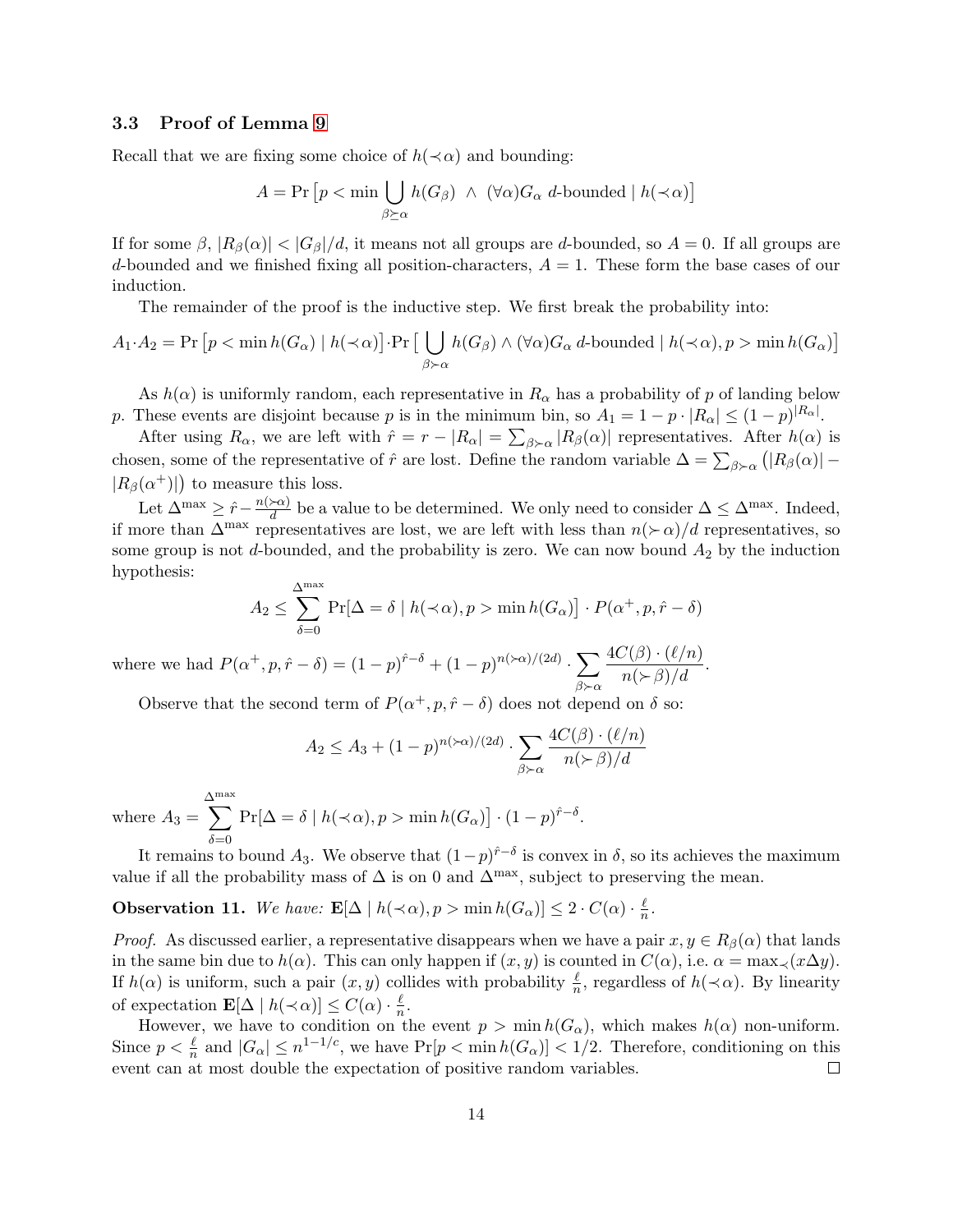A bound on  $A_3$  can be obtained by assuming  $Pr[\Delta = \Delta^{\max}] = (2 \cdot C(\alpha) \cdot \frac{\ell}{n})$  $\frac{\ell}{n}$  $\frac{1}{\Delta}$   $\Delta$ <sup>max</sup>, and all the rest of the mass is on  $\Delta = 0$ . This gives:

$$
A_3 \le (1-p)^{\hat{r}} + \frac{2 \cdot C(\alpha) \cdot (\ell/n)}{\Delta^{\max}} \cdot (1-p)^{\hat{r}-\Delta^{\max}}
$$

Remember that we promised to choose  $\Delta^{\max} \geq \hat{r} - \frac{n(\succ \alpha)}{d}$  $\frac{\partial \alpha}{\partial d}$ . We now fix  $\Delta^{\max} = \hat{r} - \frac{n(\epsilon \alpha)}{2d}$  $\frac{(\geq \alpha)}{2d}$ . We are guaranteed that  $\hat{r} \geq \frac{n(\succ a)}{d}$  $\frac{\partial \alpha}{\partial d}$ , since otherwise some group is not d-bounded. This means  $\Delta^{\max} \ge \frac{n(\nabla \alpha)}{2d}$  $\frac{\sum x_i}{2d}$ . We have obtained a bound on  $A_3$ :

$$
A_3 \le (1-p)^{\hat{r}} + \frac{2 \cdot C(\alpha) \cdot (\ell/n)}{n(\succ \alpha)/(2d)} \cdot (1-p)^{n(\succ \alpha)/(2d)}
$$
  
\n
$$
\implies A_2 \le (1-p)^{\hat{r}} + (1-p)^{n(\succ \alpha)/(2d)} \cdot \sum_{\beta \succeq \alpha} \frac{4C(\beta) \cdot (\ell/n)}{n(\succ \beta)/d}
$$
  
\n
$$
\implies A \le (1-p)^{|R_{\alpha}|} \cdot (1-p)^{r-|R_{\alpha}|} + (1-p)^{n(\succ \alpha)/(2d)} \cdot \sum_{\beta \succeq \alpha} \frac{4C(\beta) \cdot (\ell/n)}{n(\succ \beta)/d}
$$

This completes the proof of Lemma [9,](#page-12-0) and the bound on minwise independence.

# <span id="page-15-0"></span>4 Analysis of Cuckoo Hashing

We begin with the negative side of our result:

**Observation 12.** There exists a set S of n keys such that cuckoo hashing with simple tabulation hashing cannot place S into two tables of size  $2n$  with probability  $\Omega(n^{-1/3})$ .

*Proof.* The hard instance is the 3-dimensional cube  $[n^{1/3}]^3$ . Here is a sufficient condition for cuckoo hashing to fail:

- there exist  $a, b, c \in [n^{1/3}]^2$  with  $h_0(a) = h_0(b) = h_0(c)$ ;
- there exist  $x, y \in [n^{1/3}]$  with  $h_1(x) = h_1(y)$ .

If both happen, then the elements  $ax, ay, bx, by, cx, cy$  cannot be hashed. Indeed, on the left side  $h_0(a) = h_0(b) = h_0(c)$  so they only occupy 2 positions. On the right side,  $h_1(x) = h_1(y)$  so they only occupy 3 positions. In total they occupy  $5 < 6$  positions.

The probability of 1. is asymptotically  $(n^{2/3})^3/n^2 = \Omega(1)$ . This is because tabulation (on two characters) is 3-independent. The probability of 2. is asymptotically  $(n^{1/3})^2/n = \Omega(1/n^{1/3})$ . So overall cuckoo hashing fails with probability  $\Omega(n^{-1/3})$ .  $\Box$ 

Our positive result will effectively show that this is the worst possible instance: for any set  $S$ , the failure probability is  $O(n^{-1/3})$ .

The proof is an encoding argument. A tabulation hash function from  $\Sigma^c \mapsto [m]$  has entropy  $|\Sigma|^c \lg m$  bits; we have two random functions  $h_0$  and  $h_1$ . If, under some event  $\mathcal{E}$ , one can encode the two hash functions  $h_0, h_1$  using  $(2|\Sigma|^c \lg m) - \gamma$  bits, it follows that  $\Pr[\mathcal{E}] = O(2^{-\gamma})$ . Letting  $\mathcal{E}_S$  denote the event that cuckoo hashing fails on the set of keys S, we will demonstrate a saving of  $\gamma = \frac{1}{3}$  $\frac{1}{3}$  lg  $n - f(c, \varepsilon) = \frac{1}{3}$  lg  $n - O(1)$  bits in the encoding. Note that we are analyzing simple tabulation on a *fixed* set of n keys, so both the encoder and the decoder know  $S$ .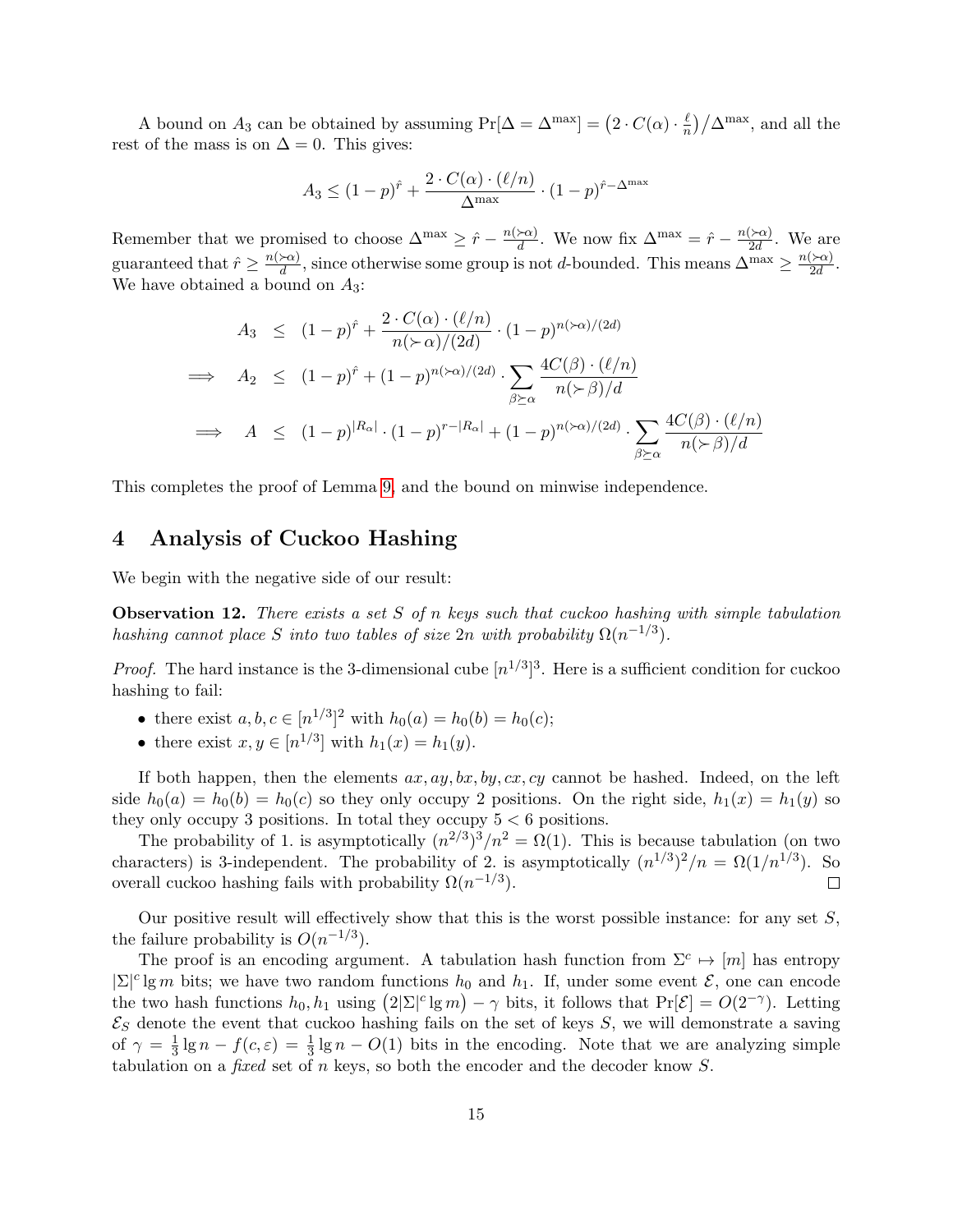

<span id="page-16-0"></span>Figure 1: Minimal obstructions to cuckoo hashing.

We will consider various cases, and give algorithms for encoding some subset of the hash codes (we can afford  $O(1)$  bits in the beginning of the encoding to say which case we are in). At the end, the encoder will always list all the remaining hash codes in order. If the algorithm chooses to encode k hash codes, it will use space at most  $k \lg m - \frac{1}{3}$  $\frac{1}{3}$  lg  $n + O(1)$  bits. That is, it will save 1  $\frac{1}{3}$  lg  $n - O(1)$  bits in the complete encoding of  $h_0$  and  $h_1$ .

An easy way out. A *subkey* is a set of position-characters on distinct positions. If a is a subkey, we let  $C(a) = \{x \in S \mid a \subseteq x\}$  be the set of "completions" of a to a valid key.

We first consider an easy way out: there subkeys a and b on the positions such that  $|C(a)| \ge$  $n^{2/3}, |C(b)| \ge n^{2/3}$ , and  $h_i(a) = h_i(b)$  for some  $i \in \{0, 1\}$ . Then we can easily save  $\frac{1}{3} \lg n - O(1)$ bits. First we write the set of positions of a and b, and the side of the collision  $(c + 1)$  bits). There are at most  $n^{1/3}$  subkeys on those positions that have  $\geq n^{2/3}$  completions each, so we can write the identities of a and b using  $\frac{1}{3} \lg n$  bits each. We write the hash codes  $h_i$  for all characters in  $a\Delta b$  (the symmetric difference of a and b), skipping the last one, since it can be deduced from the collision. This uses  $c+1+2\cdot \frac{1}{3}$  $\frac{1}{3}$  lg  $n + (|a\Delta b| - 1)$  lg m bits to encode  $|a\Delta b|$  hash codes, so it saves 1  $\frac{1}{3}$  lg  $n - O(1)$  bits.

The rest of the proof assumes that there is no easy way out.

Walking Along an Obstruction. Consider the bipartite graph with  $m$  nodes on each side and n edges going from  $h_0(x)$  to  $h_1(x)$  for all  $x \in S$ . Remember that cuckoo hashing succeeds if and only if no component in this graph has more edges than nodes. Assuming cuckoo hashing failed, the encoder can find a subgraph with one of two possible obstructions: (1) a cycle with a chord; or (2) two cycles connected by a path (possibly a trivial path, i.e. the cycles simply share a vertex).

Let  $v_0$  be a node of degree 3 in such an obstruction, and let its incident edges be  $a_0, a_1, a_2$ . The obstruction can be traversed by a walk that leaves  $v_0$  on edge  $a_0$ , returns to  $v_0$  on edge  $a_1$ , leaves again on  $a_2$ , and eventually meets itself. Other than visiting  $v_0$  and the last node twice, no node or edge is repeated. See Figure [1.](#page-16-0)

Let  $x_1, x_2, \ldots$  be the sequence of keys in the walk. The first key is  $x_1 = a_0$ . Technically, when the walk meets itself at the end, it is convenient to expand it with an extra key, namely the one it first used to get to the meeting point. This repeated key marks the end of the original walk, and we chose it so that it is not identical to the last original key. Let  $x_{\leq i} = \bigcup_{j\leq i} x_j$  be the positioncharacters seen in keys up to  $x_i$ . Define  $\hat{x}_i = x_i \setminus x_{\leq i}$  to be the position-characters of  $x_i$  not seen previously in the sequence. Let k be the first position such that  $\hat{x}_{k+1} = \emptyset$ . Such a k certainly exists, since the last key in our walk is a repeated key.

At a high level, the encoding algorithm will encode the hash codes of  $\hat{x}_1, \ldots, \hat{x}_k$  in this order. Note that the obstruction, hence the sequence  $(x_i)$ , depends on the hash functions  $h_0$  and  $h_1$ . Thus, the decoder does not know the sequence, and it must also be written in the encoding.

For notational convenience, let  $h_i = h_{i \mod 2}$ . This means that in our sequence  $x_i$  and  $x_{i+1}$ collide in their  $h_i$  hash code, that is  $h_i(x_i) = h_i(x_{i+1})$ . Formally, we define 3 subroutines: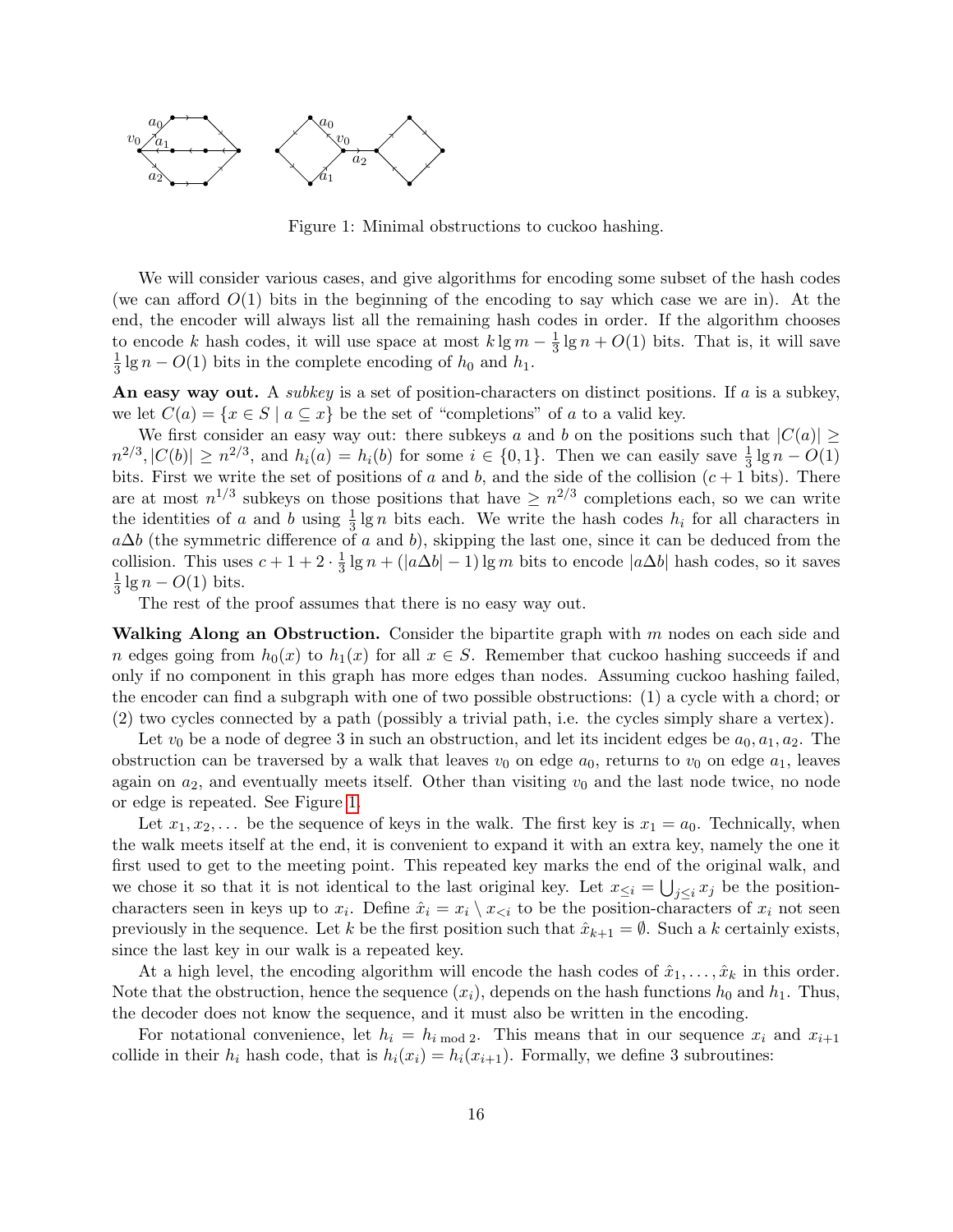ID(x): Write the identity of  $x \in S$  in the encoding, which takes lg n bits.

HASHES $(h_i, x_k)$ : Write the hash codes  $h_i$  of the characters  $\hat{x}_k$ . This takes  $|\hat{x}_k|$  lg m bits.

COLL $(x_i, x_{i+1})$ : Document the collision  $h_i(x_i) = h_i(x_{i+1})$ . We write all  $h_i$  hash codes of characters  $\hat{x}_i \cup \hat{x}_{i+1}$  in some fixed order. The last hash code of  $\hat{x}_i \Delta \hat{x}_{i+1}$  is redundant and will be omitted. Indeed, the decoder can compute this last hash code from the equality  $h_i(x_i)$  =  $h_i(x_{i+1})$ . Since  $\hat{x}_{i+1} = x_{i+1} \setminus x_{\leq i}, \hat{x}_{i+1} \setminus \hat{x}_i \neq \emptyset$ , so there exists a hash code in  $\hat{x}_i \Delta \hat{x}_{i+1}$ . This subroutine uses  $(|\hat{x}_i \cup \hat{x}_{i+1}| - 1)$  lg m bits, saving lg m bits compared to the trivial alternative:  $HASHES(h_i, x_i);$  HASHES $(h_i, x_{i+1}).$ 

To decode the above information, the decoder will need enough context to synchronize with the coding stream. For instance, to decode  $COLL(x_i, x_{i+1})$ , one typically needs to know i, and the identities of  $x_i$  and  $x_{i+1}$ .

Our encoding begins with the value k, encoded with  $O(\lg k)$  bits, which allows the decoder to know when to stop. The encoding proceeds with the output of the stream of operations:

$$
ID(x1);
$$
HASHES( $h0, x1$ ); 
$$
ID(x2);
$$
COLL( $x1, x2$ );  
... 
$$
ID(xk);
$$
COLL( $xk, xk-1$ ); HASHES( $hk, xk$ )

We observe that for each  $i > 1$ , we save  $\varepsilon$  bits of entropy. Indeed,  $\text{ID}(x_i)$  uses  $\lg n$  bits, but COLL $(x_{i-1}, x_i)$  then saves  $\lg m = \lg((1+\varepsilon)n) \geq \varepsilon + \lg n$  bits.

The trouble is  $\text{ID}(x_1)$ , which has an upfront cost of  $\lg n$  bits. We must devise algorithms that modify this stream of operations and save  $\frac{4}{3} \lg n - O(1)$  bits, giving an overall saving of  $\frac{1}{3} \lg n - O(1)$ . (For intuition, observe that a saving that ignores the cost of  $\text{ID}(x_1)$  bounds the probability of an obstruction at some fixed vertex in the graph. This probability must be much smaller than  $1/n$ , so we can union bound over all vertices. In encoding terminology, this saving must be much more than  $\lg n$  bits.)

We will use modifications to all types of operations. For instance, we will sometimes encode ID(x) with much less than  $\lg n$  bits. At other times, we will be able to encode COLL $(x_i, x_{i+1})$  with the cost of  $|\hat{x}_i \cup \hat{x}_{i+1}| - 2$  characters, saving lg n bits over the standard encoding.

Since we will make several such modifications, it is crucial to verify that they only touch distinct operations in the stream. Each modification to the stream will be announced at the beginning of the stream with a pointer taking  $O(\lg k)$  bits. This way, the decoder knows when to apply the special algorithms. We note that terms of  $O(\lg k)$  are negligible, since we are already saving  $\varepsilon k$  bits by the basic encoding ( $\varepsilon$  bits per edge). For any k,  $O(\lg k) \leq \varepsilon k + f(c, \varepsilon) = k + O(1)$ . Thus, if our overall saving is  $\frac{1}{3} \lg n - O(\lg k) + \varepsilon k$ , it achieves the stated bound of  $\lg n - O(1)$ .

**Safe Savings.** Remember that  $\hat{x}_{k+1} = \emptyset$ , which suggests that we can save a lot by local changes towards the end of the encoding. We have  $x_{k+1} \subset x_{\leq k}$ , so  $x_{k+1} \setminus x_{\leq k} \subseteq \hat{x}_k$ . We will first treat the case when  $x_{k+1} \setminus x_{\leq k}$  is a proper subset of  $\hat{x}_k$  (including the empty subset). This is equivalent to  $\hat{x}_k \not\subset x_{k+1}.$ 

<span id="page-17-0"></span>**Lemma 13** (safe-strong). If  $\hat{x}_k \not\subset x_{k+1}$ , we can save  $\lg n - O(c \lg k)$  bits by changing HASHES( $x_k$ ).

*Proof.* We can encode  $\text{ID}(x_{k+1})$  using  $c \lg k$  extra bits, since it consists only of known characters from  $x_{\leq k}$ . For each position 1...c, it suffices to give the index of a previous  $x_i$  that contained the same position-character. Then, we will write all hash codes  $h_k$  for the characters in  $\hat{x}_k$ , except for some  $\alpha \in \hat{x}_k \setminus x_{k+1}$ . From  $h_k(x_k) = h_k(x_{k+1})$ , we have  $h_k(\alpha) = h_k(x_k \setminus {\{\alpha\}}) \oplus h_k(x_{k+1})$ . All quantities on the right hand side are known (in particular  $\alpha \notin x_{k+1}$ ), so the decoder can compute  $h_k(\alpha)$ .  $\Box$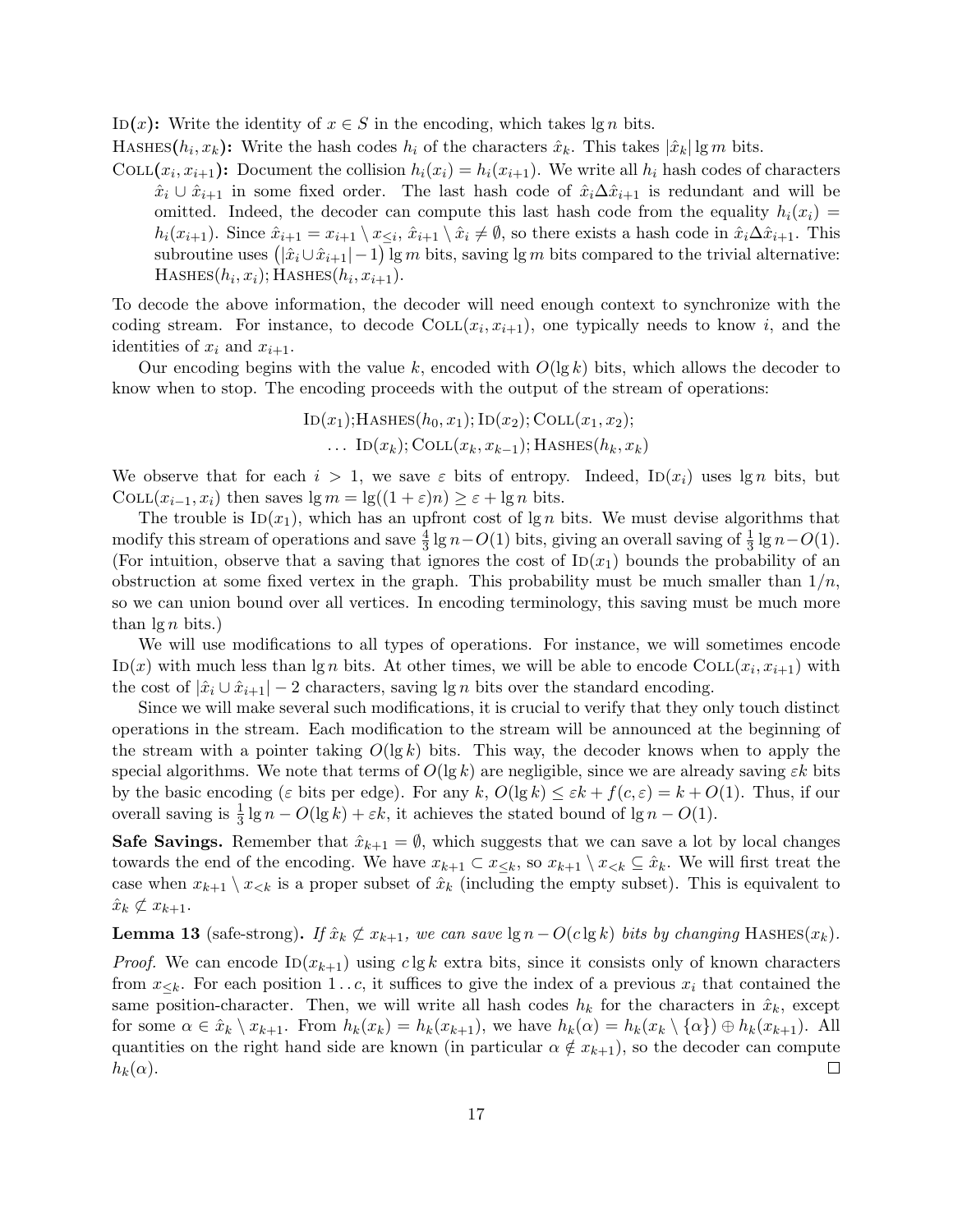It remains to treat the case when the last revealed characters of  $x_{k+1}$  are precisely  $\hat{x}_k$ :  $\hat{x}_k \subset x_{k+1}$ . That is, both  $x_k$  and  $x_{k+1}$  consist of  $\hat{x}_k$  and some previously known characters. In this case, the collision  $h_k(x_k) = h_k(x_{k+1})$  does not provide us any information, since it reduces to the trivial  $h_k(\hat{x}_k) = h_k(\hat{x}_k)$ . Assuming that we didn't take the "easy way out", we can still guarantee a more modest saving of  $\frac{1}{3}$  lg *n* bits:

<span id="page-18-0"></span>**Lemma 14** (safe-weak). Let K be the set of position-characters known before encoding  $\text{ID}(x_i)$ , and assume there is no easy way out. If  $x_i\Delta x_{i+1} \subseteq x_{\leq i}$ , then we can encode both  $\text{ID}(x_i)$  and  $\text{ID}(x_{i+1})$ using a total of  $\frac{2}{3} \lg n + O(c \lg |K|)$  bits.

A typical case where we apply the lemma is  $i = k$  and  $K = x_{\leq k}$ . If  $\hat{x}_k \subset x_{k+1}$ , we have  $x_k\Delta x_{k+1} \subset K$ . Thus, we can obtain  $\text{In}(x_k)$  for roughly  $\frac{2}{3} \lg n$  bits, which saves  $\frac{1}{3} \lg n$  bits.

*Proof of Lemma [14.](#page-18-0)* With  $O(c \lg k)$  bits, we can code the subkeys  $x_i \cap x_{\leq i}$  and  $x_{i+1} \cap x_{\leq i}$ . It remains to code  $z = x_i \setminus x_{\leq i} = x_{i+1} \setminus x_{\leq i}$ . Since z is common to both keys  $x_i$  and  $x_{i+1}$ , we have that  $x_i \setminus z$ and  $x_{i+1} \setminus z$  are subkeys on the same positions. With no easy way out and  $h_i(x_i \setminus z) = h_i(x_{i+1} \setminus z)$ , we must have  $|C(x_i \setminus z)| \leq n^{2/3}$  or  $|C(x_{i+1} \setminus z)| \leq n^{2/3}$ . In the former case, we code z as a member of  $C(x_i \setminus z)$  with  $\lceil \frac{2}{3} \rceil$  $\frac{2}{3}$  lg n bits; otherwise we code z as member of  $C(x_{i+1} \setminus z)$ .  $\Box$ 

**Piggybacking.** Before moving forward, we present a general situation when we can save  $\lg n$  bits by modifying a  $COLL(x_i, x_{i+1})$  operation:

<span id="page-18-1"></span>**Lemma 15.** We can save  $\lg n - O(\lg k)$  bits by modifying  $COLL(x_i, x_{i+1})$  if we have identified two (sub)keys e and f satisfying:

$$
h_i(e) = h_i(f); \quad e \Delta f \subset x_{\leq i+1}; \quad \emptyset \neq (e \Delta f) \setminus x_{\leq i} \neq (x_i \Delta x_{i+1}) \setminus x_{\leq i}.
$$

*Proof.* In the typical encoding of COLL $(x_i, x_{i+1})$ , we saved one redundant character from  $h_i(x_i)$  $h_i(x_{i+1})$ , which is an equation involving  $(x_i \Delta x_{i+1}) \setminus x_{\leq i}$  and some known characters from  $x_{\leq i}$ . The lemma guarantees a second linearly independent equation over the characters  $\hat{x}_i \cup \hat{x}_{i+1}$ , so we can save a second redundant character.

Formally, let  $\alpha$  be a position-character of  $(e\Delta f) \setminus x_{\leq i}$ , and  $\beta$  a position-character in  $(x_i\Delta x_{i+1}) \setminus$  $x_{\leq i}$  but outside  $(e\Delta f) \setminus x_{\leq i}$ . Note  $\beta \neq \alpha$  and such a  $\beta$  exists by assumption. We write the  $h_i$  hash codes of position characters  $(\hat{x}_i \cup \hat{x}_{i+1}) \setminus \{\alpha, \beta\}$ . The hash  $h_i(\alpha)$  can be deduced since  $\alpha$  is the last unknown in the equality  $h_i(e \setminus f) = h_i(f \setminus e)$ . The hash  $h_i(\beta)$  can be deduced since it is the last unknown in the equality  $h_i(x) = h_i(x_{i+1}).$  $\Box$ 

While the safe saving ideas only require simple local modifications to the encoding, they achieve a weak saving of  $\frac{1}{3}$  lg n bits for the case  $\hat{x}_k \subset x_{k+1}$ . A crucial step in our proof is to obtain a saving of  $\lg n$  bits for this case. We do this by one of the following two lemmas:

<span id="page-18-2"></span>**Lemma 16** (odd-size saving). Consider two edges e, f and an  $i \leq k-2$  satisfying:

 $h_{i+1}(e) = h_{i+1}(f);$   $e \setminus x_{\leq i} \neq f \setminus x_{\leq i};$   $e \setminus x_{\leq i+1} = f \setminus x_{\leq i+1}.$ 

We can save  $\lg n - O(c \lg k)$  bits by changing COLL $(x_{i+1}, x_{i+2})$ .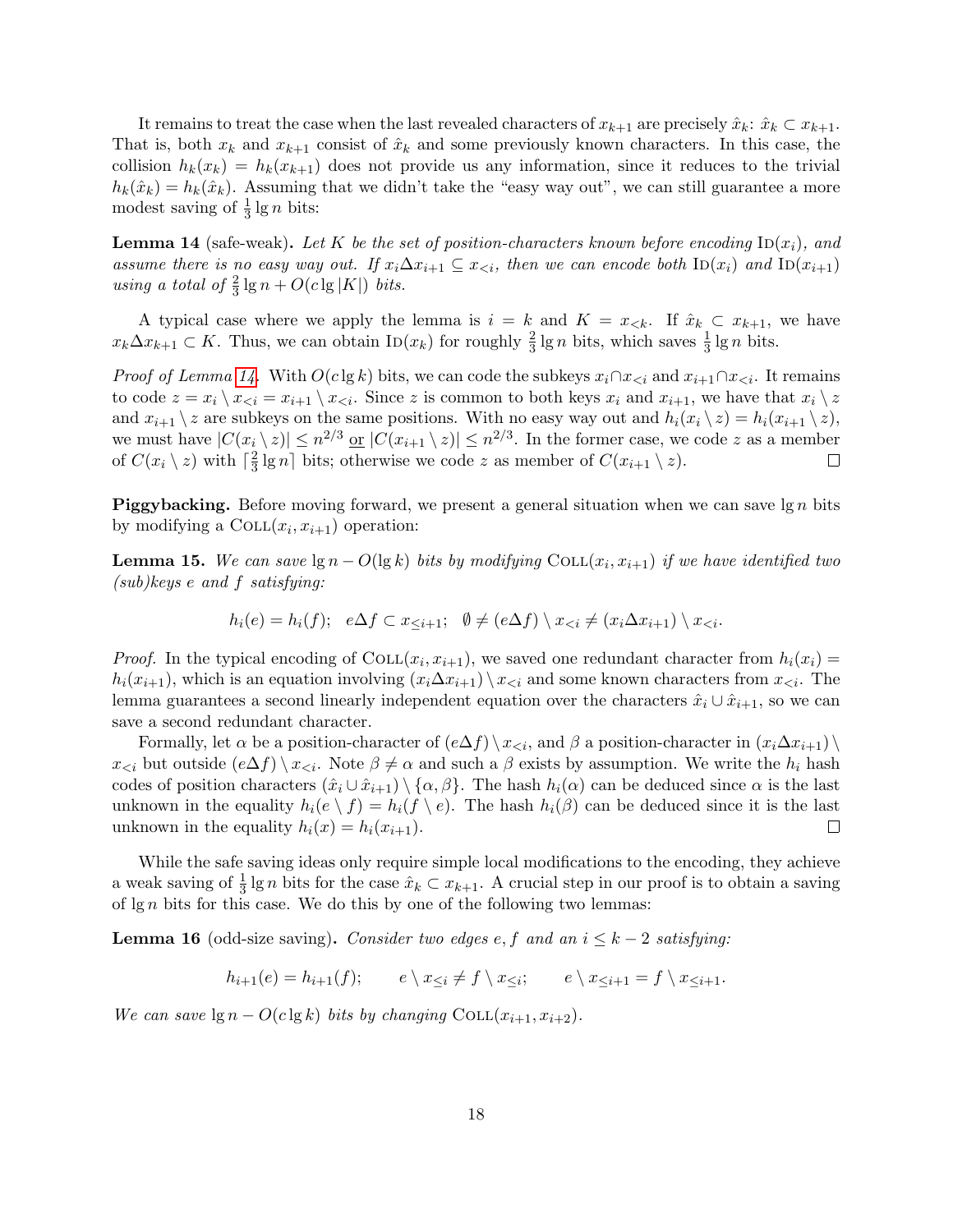*Proof.* We apply Lemma [15](#page-18-1) with the subkeys  $\tilde{e} = e \setminus f$  and  $\tilde{f} = f \setminus e$ . We can identify these in  $O(c \lg k)$  bits, since they only contain characters of  $x_{\leq i+1}$ . Since e and f have different free characters before  $\hat{x}_{i+1}$ , but identical free characters afterward, it must be that  $\tilde{e} \cup f \subset x_{i+1}$  by  $\tilde{e} \cup \tilde{f} \nsubseteq x_{\leq i}$ . To show  $(e \Delta f) \setminus x_{\leq i} \neq (x_{i+1} \Delta x_{i+2}) \setminus x_{\leq i}$ , remark that  $\hat{x}_{i+2} \neq \emptyset$  and  $\hat{x}_{i+2}$  cannot have characters of  $\tilde{e} \cup f$ . Thus, Lemma [15](#page-18-1) applies. □

<span id="page-19-0"></span>**Lemma 17** (piggybacking). Consider two edges e, f and an  $i \leq k - 1$  satisfying:

$$
h_i(e) = h_i(f); \qquad e \setminus x_{\leq i} \neq f \setminus x_{\leq i}; \qquad e \setminus x_{\leq i+1} = f \setminus x_{\leq i+1}.
$$

We can encode  $\text{ID}(e)$  and  $\text{ID}(f)$  using only  $O(c \lg k)$  bits, after modifications to  $\text{ID}(x_i)$ ,  $\text{ID}(x_{i+1})$ , and  $COLL(x_i, x_{i+1})$ .

The proof of this lemma is more delicate, and is given below. The difference between the two lemmas is the parity (side in the bipartite graph) of the collision of  $x_i$  and  $x_{i+1}$  versus the collision of e and f. In the second result, we cannot actually save  $\lg n$  bits, but we can encode ID(e) and ID(f) almost for free: we say e and f piggyback on the encodings of  $x_i$  and  $x_{i+1}$ .

Through a combination of the two lemmas, we can always achieve a saving  $\lg n$  bits in the case  $\hat{x}_k \subset x_{k+1}$ , improving on the safe-weak bound:

**Lemma 18.** Assume k is minimal such that  $\hat{x}_k \subset x_{k+1}$ . We can save  $\lg n - O(c \lg k)$  bits if we may modify any operations in the stream, up to those involving  $x_{k+1}$ .

*Proof.* We will choose  $e = x_k$  and  $f = x_{k+1}$ . We have  $e \setminus x_{< k} = f \setminus x_{< k} = \hat{x}_k$ . On the other hand,  $e \setminus x_1 \neq f \setminus x_1$  since  $x_1$  only reveals one character per position. Thus there must be some  $1 \leq i < k-1$  where the transition happens:  $e \setminus x_{\leq i} \neq f \setminus x_{\leq i}$  but  $e \setminus x_{\leq i+1} = f \setminus x_{\leq i+1}$ . If i has the opposite parity compared to k, Lemma [16](#page-18-2) saves a  $\lg n$  term. (Note that  $i \leq k-2$  as required by the lemma.)

If i has the same parity as k, Lemma [17](#page-19-0) gives us  $\text{In}(x_k)$  at negligible cost. Then, we can remove the operation ID( $x_k$ ) from the stream, and save lg n bits. (Again, note that  $i \leq k-2$  as required.)  $\Box$ 

of Lemma [17.](#page-19-0) The lemma assumed  $e \setminus x_{\leq i} \neq f \setminus x_{\leq i}$  but  $e \setminus x_{\leq i+1} = f \setminus x_{\leq i+1}$ . Therefore,  $e \Delta f \subset$  $x_{\leq i+1}$  and  $(e\Delta f)\cap \hat{x}_{i+1}\neq \emptyset$ . Lemma [15](#page-18-1) applies if we furthermore have  $(e\Delta f)\setminus x_{\leq i}\neq (x_i\Delta x_{i+1})\setminus x_{\leq i}$ . If the lemma applies, we have a saving of  $\lg n$ , so we can afford to encode ID(e). Then ID(f) can be encoded using  $O(c \lg k)$  bits, since f differs from e only in position-characters from  $x_{\leq i+1}$ .

If the lemma does not apply, we have a lot of structure on the keys. Let  $y = \hat{x}_i \setminus (e \cup f)$  and  $g = e \setminus x_{\leq i+1} = f \setminus x_{\leq i+1}$ . We must have  $y \subset x_{i+1}$ , for otherwise  $\hat{x}_i \setminus x_{i+1}$  contains an elements outside  $e\Delta f$  and the lemma applies. We must also have  $\hat{x}_{i+1} \subset e \cup f$ .

We can write  $\text{ID}(x_i)$ ,  $\text{ID}(x_{i+1})$ ,  $\text{ID}(e)$ , and  $\text{ID}(f)$  using  $2 \lg n + O(c \lg k)$  bits in total, as follows:

- the coordinates on which y and g appear, taking  $2c$  bits.
- $\bullet$  the value of y using Huffman coding. Specifically, we consider the projection of all n keys on the coordinates of y. In this distribution, y has frequency  $\frac{C(y)}{n}$ , so its Huffman code will use  $\lg \frac{n}{C(y)} + O(1)$  bits.
- the value of g using Huffman coding. This uses  $\lg \frac{n}{C(g)} + O(1)$  bits.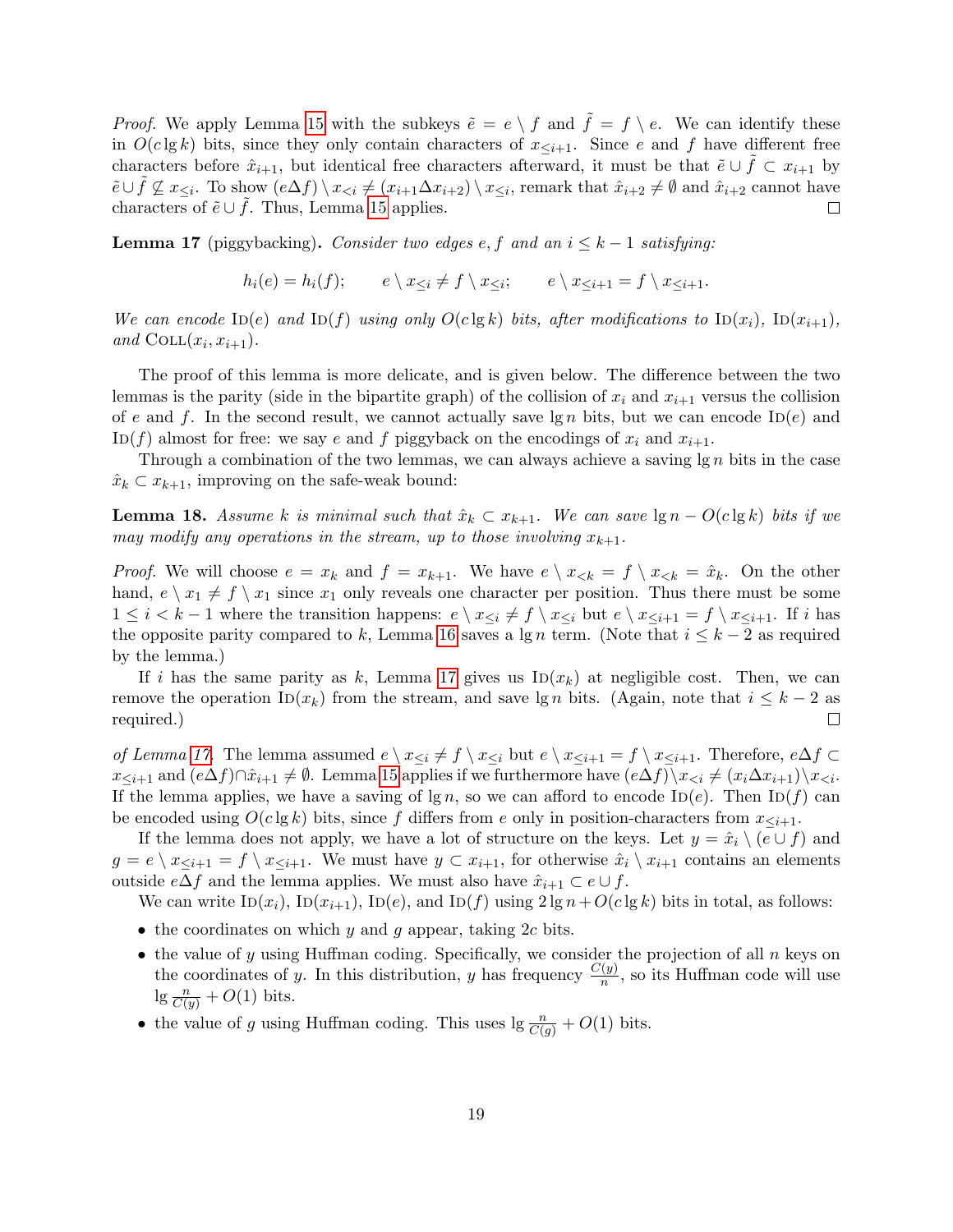- if  $C(y) \leq C(y)$ , we write  $x_i$  and  $x_{i+1}$ . Each of these requires  $\lceil \log_2 C(y) \rceil$  bits, since  $y \subset x_i, x_{i+1}$ and there are  $C(y)$  completions of y to a full key. Using an additional  $O(c \lg k)$  bits, we can write  $e \cap x_{\leq i+1}$  and  $f \cap x_{\leq i+1}$ . Remember that we already encoded  $g = e \setminus x_{\leq i+1} = f \setminus x_{\leq i+1}$ , so the decoder can recover  $e$  and  $f$ .
- if  $C(g) < C(y)$ , we write e and f, each requiring  $\lceil \log_2 C(g) \rceil$  bits. Since we know  $y = \hat{x}_i \setminus (e \cup f)$ , we can write  $x_i$  using  $O(c \lg k)$  bits: write the old characters outside  $\hat{x}_i$ , and which positions of  $e \cup f$  to reuse in  $\hat{x}_i$ . We showed  $\hat{x}_{i+1} \subset e \cup f$ , so we can also write  $x_{i+1}$  using  $O(c \lg k)$ .

Overall, the encoding uses space:  $\lg \frac{n}{C(\xi)} + \lg \frac{n}{C(\hat{e}_{i+1})} + 2 \lg \min \left\{ C(\xi), C(\hat{e}_{i+1}) \right\} + O(c \lg k) \leq 2 \lg n +$  $O(c \lg k)$  $\Box$ 

**Putting it Together.** We now show how to obtain a saving of at least  $\frac{4}{3} \lg n - O(c \lg k)$  bits by a careful combination of the above techniques. Recall that our starting point is three edges  $a_0, a_1, a_2$ with  $h_0(a_0) = h_0(a_1) = h_0(a_2)$ . The walk  $x_1, \ldots, x_{k+1}$  started with  $x_1 = a_0$  and finished when  $\hat{x}_{k+1} = \emptyset$ . We will now involve the other starting edges  $a_1$  and  $a_2$ . The analysis will split into many cases, each ended by a  $'\diamondsuit$ .

Case 1: One of  $a_1$  and  $a_2$  contains a free character. Let  $j \in \{1,2\}$  such that  $a_j \nsubseteq x_{\leq k}$ . Let  $y_1 = a_j$ . We consider a walk  $y_1, y_2, \ldots$  along the edges of the obstruction. Let  $\hat{y}_i = y_i \setminus x_{\leq k} \setminus y_{\leq i}$ be the free characters of  $y_i$  (which also takes all  $x_i$ 's into consideration). We stop the walk the first time we observe  $\hat{y}_{\ell+1} = \emptyset$ . This must occur, since the graph is finite and there are no leaves (nodes of degree one) in the obstruction. Thus, at the latest the walk stops when it repeats an edge.

We use the standard encoding for the second walk:

$$
ID(y1);COLL(a0, y1); ID(y2); COLL(y2, y1);...;ID(yℓ); COLL(yℓ-1, yℓ); HASHES(hℓ, yℓ)
$$

Note that every pair  $\text{ID}(y_j)$ , COLL $(y_{j-1}, y_j)$  saves  $\varepsilon$  bits, including the initial  $ID(y_1), COLL(a_0, y_1).$  To end the walk, we can use one of the safe savings of Lemmas [13](#page-17-0) and [14.](#page-18-0) These give a saving of  $\frac{1}{3} \lg n - O(c \lg(\ell + k))$  bits, by modifying only HASHES( $h_{\ell}, y_{\ell}$ ) or ID( $y_\ell$ ). These local changes cannot interfere with the first walk, so we can use any technique (including piggybacking) to save  $\lg n - O(c \log k)$  bits from the first walk. We obtain a total saving of  $\frac{4}{3}$  lg  $n - O(1)$ , as required. <br>  $\diamond$ 

We are left with the situation  $a_1 \cup a_2 \subseteq x_{\leq k}$ . This includes the case when  $a_1$  and  $a_2$  are actual edges seen in the walk  $x_1, \ldots, x_k$ .

Let  $t_j$  be the first time  $a_j$  becomes known in the walk; that is,  $a_j \nsubseteq x_{\leq t_j}$  but  $a_j \subseteq x_{\leq t_j}$ . By symmetry, we can assume  $t_1 \leq t_2$ . We begin with two simple cases.

**Case 2: For some**  $j \in \{1,2\}$ ,  $t_j$  is even and  $t_j < k$ . We will apply Lemma [15](#page-18-1) and save  $\lg n - O(c \lg k)$  bits by modifying  $\text{COLL}(x_{t_j}, x_{t_j+1})$ . Since  $t_j < k$ , this does not interact with safe savings at the end of the stream, so we get total saving of at least  $\frac{4}{3} \lg n - O(c \lg k)$ .

We apply Lemma [15](#page-18-1) on the keys  $e = a_0$  and  $f = a_j$ . We must first write  $\text{ID}(a_j)$ , which takes  $O(c \lg k)$  bits given  $x_{\leq k}$ . We have  $a_0 \cup a_j \subseteq x_{\leq t_j}$  by definition of  $t_j$ . Since  $a_j \cap \hat{x}_{t_j} \neq \emptyset$  and  $\hat{x}_{t+1} \cap (a_j \cup a_0) = \emptyset$ , the lemma applies. <br> ◇

Case 3: For some  $j \in \{1,2\}$ ,  $t_j$  is odd and  $a_j \setminus x_{\leq t_j-1} \neq \hat{x}_{t_j-1} \Delta \hat{x}_{t_j}$ . This assumption is exactly what we need to apply Lemma [15](#page-18-1) with  $e = a_0$  and  $f = a_j$ . Note that  $h_0(e) = h_0(f)$  and  $t_j$  is odd, so the lemma modifies COLL $(x_{t_j-1}, x_{t_j})$ . The lemma can be applied in conjunction with any safe saving, since the safe savings only require modifications to  $\text{ID}(x_k)$  or HASHES( $h_k, x_k$ ).  $\diamond$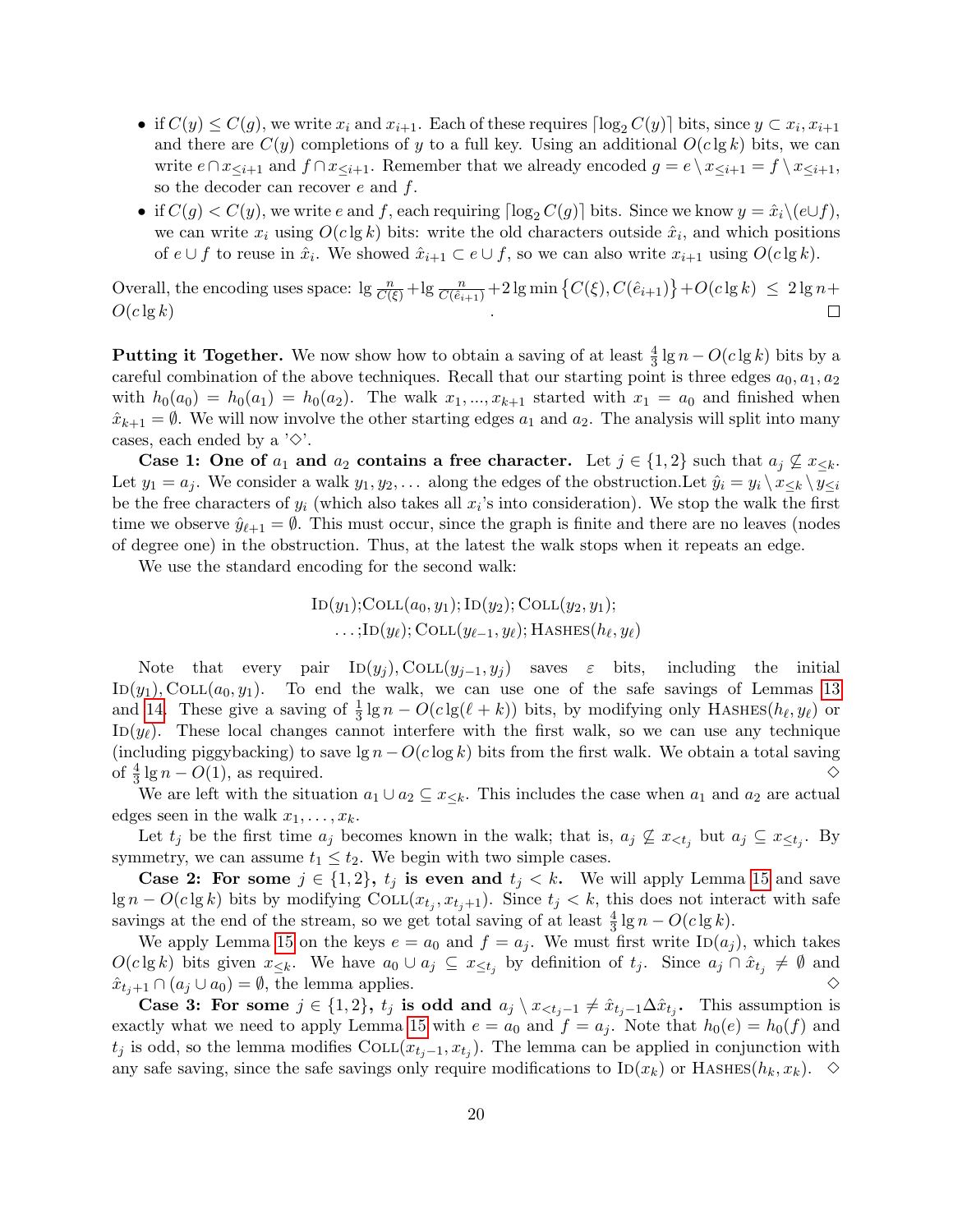We now deal with two cases when  $t_1 = t_2$  (both being odd or even). These require a combination of piggybacking followed by safe-weak savings. Note that in the odd case, we may assume  $a_1 \setminus a_2$  $x_{\leq t-1} = a_2 \setminus x_{\leq t-1} = \hat{x}_{t-1} \Delta \hat{x}_t$  (due to case 3 above), and in the even case we may assume  $t_1 = t_2 = k$  (due to case 2 above).

**Case 4:**  $t_1 = t_2 = t$  is odd and  $a_1 \setminus x_{lt-1} = a_2 \setminus x_{lt-1} = \hat{x}_{t-1} \Delta \hat{x}_t$ . We first get  $a_1$  and  $a_2$ by piggybacking or odd-side saving. Let i be the largest value such that  $a_1 \setminus x_{\leq i} \neq a_2 \setminus x_{\leq i}$ . Since  $a_1 \setminus x_{\leq t-1} = a_2 \setminus x_{\leq t-1}$ , we have  $i \leq t-3$ . The last key that piggybacking or odd-side saving can interfere with is  $x_{t-2}$ .

We will now use the safe-weak saving of Lemma [14](#page-18-0) to encode  $\text{In}(x_{t-1})$  and  $\text{In}(x_t)$ . The known characters are  $K = x_{lt-1} \cup a_1 \cup a_2$ , so  $x_{t-1} \Delta x_t \subseteq K$ . Lemma [14](#page-18-0) codes both  $\text{ID}(x_{t-1})$  and  $\text{ID}(x_t)$ with  $\frac{2}{3} \lg n + O(c \lg k)$  bits, which represents a saving of roughly  $\frac{4}{3} \lg n$  over the original encoding of the two identities. We don't need any more savings from the rest of the walk after  $x_t$ .  $\Diamond$ 

**Case 5:**  $t_1 = t_2 = k$  is even. Thus, k is even and the last characters of  $a_1$  and  $a_2$  are only revealed by  $\hat{x}_k$ .

**Lemma 19.** We can save  $2 \lg n - O(c \lg k)$  bits by modifying HASHES( $h_k, x_k$ ), unless both: (1)  $a_1 \cap \hat{x}_k = a_2 \cap \hat{x}_k$ ; and  $(2)\hat{x}_k \setminus x_{k+1}$  is the empty set or equal to  $a_1 \cap \hat{x}_k$ .

*Proof.* The  $h_0$  hash codes of the following 3 subkeys are known from the hash codes in  $x_{< k}: a_1 \cap \hat{x}_k$ ,  $a_2 \cap \hat{x}_k$  (both because we know  $h_0(a_0) = h_0(a_1) = h_0(a_2)$ ), and  $\hat{x}_k \setminus x_{k+1}$  (since  $x_k$  and  $x_{k+1}$  collide). If two of these subsets are distinct and nonempty, we can choose two characters  $\alpha$  and  $\beta$  from their symmetric difference. We can encode all characters of  $\hat{x}_k$  except for  $\alpha$  and  $\beta$ , whose hash codes can be deduced for free.

Since  $a_i \cap \hat{x}_k \neq \text{in the current case, the situations when we can find two distinct nonempty sets }$ are: (1)  $a_1 \cap \hat{x}_k \neq a_2 \cap \hat{x}_k$ ; or (2)  $a_1 \cap \hat{x}_k = a_2 \cap \hat{x}_k$  but  $\hat{x}_k \setminus x_{k+1}$  is nonempty and different from them.  $\Box$ 

From now on assume the lemma fails. We can still save  $\lg n$  bits by modifying HASHES( $h_k, x_k$ ). We reveal all hash codes of  $\hat{x}_k$ , except for one position-character  $\alpha \in a_1 \cap \hat{x}_k$ . We then specify ID(a<sub>1</sub>), which takes  $O(c \lg k)$  bits. The hash  $h_0(\alpha)$  can then be deduced from  $h_0(a_1) = h_0(a_0)$ .

We will now apply piggybacking or odd-side saving to  $a_1$  and  $a_2$ . Let i be the largest value with  $a_1 \setminus x_{\leq i} \neq a_2 \setminus x_{\leq i}$ . Note that  $a_1 \setminus x_{\leq k} = a_2 \setminus x_{\leq k}$ , so  $i \leq k-1$ . If i is odd, Lemma [16](#page-18-2) (odd-side saving) can save lg n bits by modifying COLL $(x_{i+1}, x_{i+2})$ ; this works since  $i + 2 \leq k$ . If i is even, Lemma [17](#page-19-0) (piggybacking) can give use  $\text{ID}(a)$  and  $\text{ID}(b)$  at a negligible cost of  $O(c \lg k)$  bits. This doesn't touch anything later than  $\text{ID}(x_{i+1})$ , where  $i + 1 < k$ .

When we arrive at ID( $x_k$ ), we know the position characters  $K = x_{< k} \cup a_1 \cup a_2$ . This means that  $x_k\Delta x_{k+1} \subseteq K$ , because  $\hat{x}_k \setminus x_{k+1}$  is either empty or a subset of  $a_1$ . Therefore, we can use weak-safe savings from Lemma [14](#page-18-0) to code  $\text{ID}(x_k)$  in just  $\frac{1}{3} \lg n + O(c \lg k)$  bits. In total, we have save at least  $\frac{4}{3} \lg n - O(c \lg k)$  bits.  $\diamond$ 

It remains to deal with distinct  $t_1, t_2$ , i.e.  $t_1 < t_2 \leq k$ . If one of the numbers is even, it must be  $t_2 = k$ , and then  $t_1$  must be odd (due to case 2). By Case 3, if  $t_j$  is odd, we also know  $a_j \setminus x_{\leq t_j-1} = \hat{x}_{t_j-1} \Delta \hat{x}_{t_j}$ . Since these cases need to deal with at least one odd  $t_j$ , the following lemma will be crucial:

<span id="page-21-0"></span>**Lemma 20.** If  $t_j \leq k$  is odd and  $a_j \setminus x_{\leq t_j-1} = \hat{x}_{t_j-1} \Delta \hat{x}_{t_j}$ , we can code  $\text{ID}(x_{t_j-1})$  and  $\text{ID}(x_{t_j})$  with 3  $\frac{3}{2} \lg n + O(c \lg k)$  bits in total.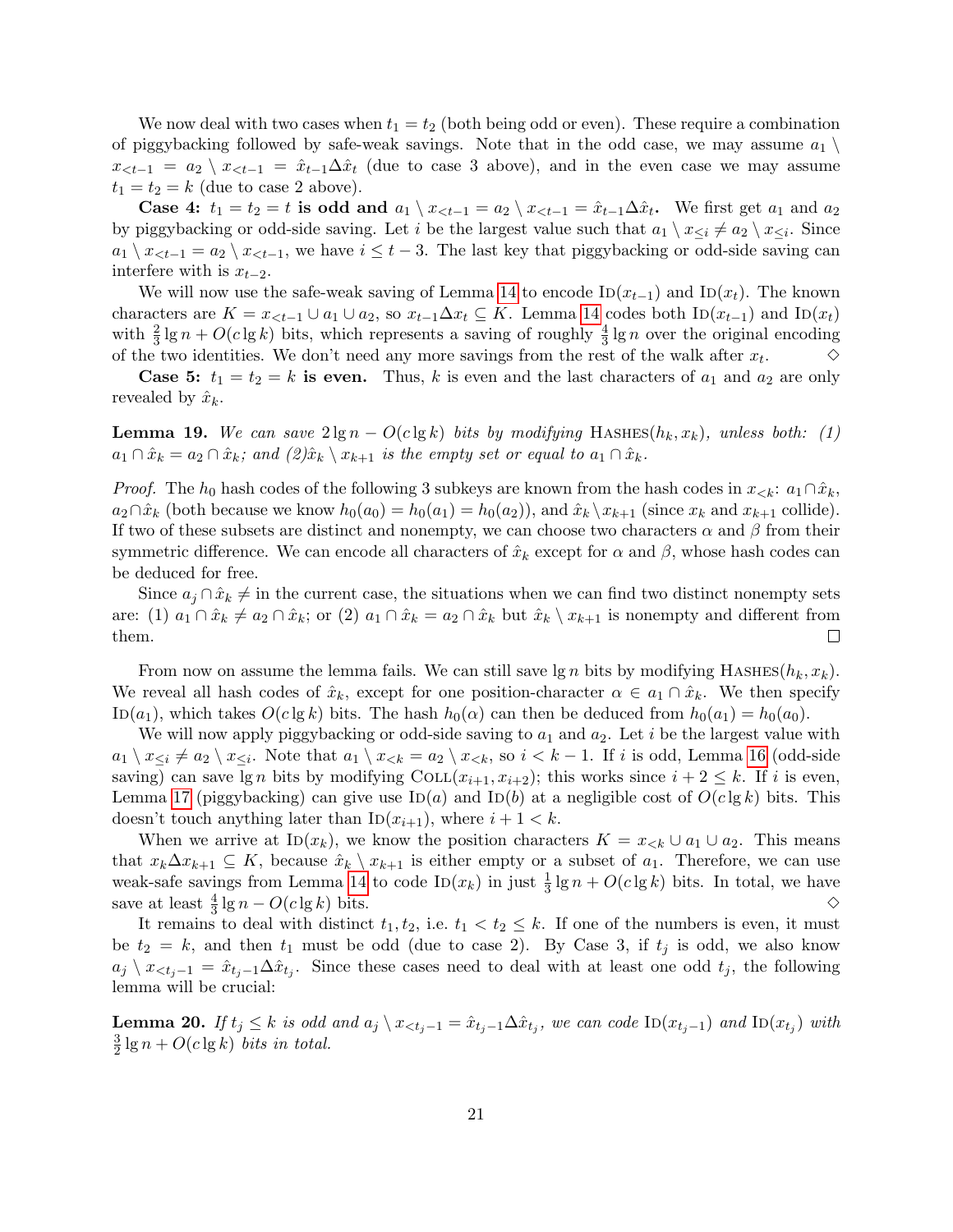*Proof.* Consider the subkey  $y = \hat{x}_{t_j-1} \setminus x_{t_j}$ . We first specify the positions of y using c bits. If  $C(y) \ge \sqrt{n}$ , there are at most  $\sqrt{n}$  possible choices of y, so we can specify y with  $\frac{1}{2} \lg n$  bits. We can also identify  $x_{t_j}$  with lg n bits. Then  $\text{ID}(x_{t_j-1})$  requires  $O(c \lg k)$  bits, since  $x_{t_j-1} \subseteq y \cup x_{t_j} \cup x_{lt_j-1}$ .

If  $C(y) \leq \sqrt{n}$ , we first specify  $\text{ID}(x_{t_j-1})$  with lg n bits. This gives us the subkey  $y \subseteq x_{t_j-1}$ . Since  $a_j \setminus x_{\leq t_j-1} = \hat{x}_{t_j-1} \Delta \hat{x}_{t_j}$ , it follows that  $y \subset a_j$ . Thus, we can write  $\text{ID}(a_j)$  using  $\lg C(y) \leq \lg \frac{1}{2} \lg n$ bits. Since  $x_{t_j} \subseteq x_{\leq t_j-1} \cup a_j$ , we get ID $(x_{t_j})$  for an additional  $O(c \lg k)$  bits.  $\Box$ 

Case 6: Both  $t_1$  and  $t_2$  are odd,  $t_1 < t_2 < k$ , and for all  $j \in \{1,2\}$ ,  $a_j \setminus x_{\leq t_j-1} =$  $\hat{x}_{t_j-1}\Delta \hat{x}_{t_j}$ . We apply Lemma [20](#page-21-0) for both  $j=1$  and  $j=2$ , and save lg n bits in coding ID $(\hat{x}_{t_1-1})$ ,  $\overline{\text{ID}}(x_{t_1}), \overline{\text{ID}}(x_{t_2-1}),$  and  $\overline{\text{ID}}(x_{t_2}).$  These are all distinct keys, because  $t_1 < t_2$  and both are odd. Since  $t_2 < k$ , we can combine this with any safe saving.  $\diamond$ 

Case 7:  $t_2 = k$  is even and  $t_1 < k$  is odd with  $a_1 \setminus x_{\le t_1-1} = \hat{x}_{t_1-1} \Delta \hat{x}_{t_1}$ . We apply Lemma [20](#page-21-0) for  $j = 1$ , and save  $\frac{1}{2} \lg n - O(c \lg k)$  bits in coding  $\text{In}(x_{t_1-1})$ ,  $\text{In}(x_{t_1})$ . We also save  $\lg n$  bits by modifying HASHES( $h_0, x_k$ ). We reveal all hash codes of  $\hat{x}_k$ , except for one position-character  $\alpha \in a_2 \cap \hat{x}_k$  (which is a nonempty set since  $t_2 = k$ ). We then specify  $\text{ID}(a_2)$ , which takes  $O(c \lg k)$ bits. The hash  $h_0(\alpha)$  can then be deduced from  $h_0(a_2) = h_0(a_0)$ .  $\diamond$ 

Case 8: Both  $t_1$  and  $t_2$  are odd,  $t_1 < t_2 = k$ , and for all  $j \in \{1,2\}$ ,  $a_j \setminus x_{\leq t_j-1} =$  $\hat{x}_{t_j-1}\Delta \hat{x}_{t_j}$ . To simplify notation, let  $t_1 = t$ . This case is the most difficult. If we can apply strong-safe saving as in Lemma [13,](#page-17-0) we save lg n by modifying HASHES( $h_k, x_k$ ). We also save lg n by two applications of Lemma [20,](#page-21-0) coding ID( $x_{t-1}$ ), ID( $x_t$ ), ID( $x_{k-1}$ ), and ID( $x_k$ ). These don't interact since  $t < k$  and both are odd.

The strong-safe saving fails if  $\hat{x}_k \subset x_{k+1}$ . We will attempt to piggyback for  $x_k$  and  $x_{k+1}$ . Let i be the largest value such that  $x_k \setminus x_{\leq i} \neq x_{k+1} \setminus x_{\leq i}$ . If i is even, we get an odd-side saving of lg n (Lemma [16\)](#page-18-2). Since this does not affect any identities, we can still apply Lemma [20](#page-21-0) to save  $\frac{1}{2} \lg n$ on the identities ID( $x_{t-1}$ ) and ID( $x_t$ ).

Now assume i is odd. We have real piggybacking, which may affect the coding of  $\text{ID}(x_i)$ ,  $\text{ID}(x_{i+1})$ and ID( $x_k$ ). Since both i and t are odd, there is at most one common key between  $\{x_i, x_{i+1}\}$  and  ${x_{t-1}, x_t}$ . We consider two cases:

- Suppose  $x_{t-1} \notin \{x_i, x_{i+1}\}$ . Let  $y = \hat{x}_{t-1} \setminus x_t$ . After piggybacking, which in particular encodes  $x_t$ , we can encode ID( $x_{t-1}$ ) in lg  $\frac{n}{C(y)} + O(c \lg k)$  bits. Indeed, we can write the positions of y with  $c$  bits and then the identity of  $y$  using Huffman coding for all subkeys on those positions. Finally the identity of  $x_{t-1}$  can be written in  $O(c \lg k)$  bits, since  $x_{t-1} \subset x_{< t-1} \cup y \cup x_t$ .
- Suppose  $x_t \notin \{x_i, x_{i+1}\}.$  Let  $y = \hat{x}_t \setminus x_{t-1}$ . As above, we can write  $\text{ID}(x_t)$  using  $\lg \frac{n}{C(y)}$  +  $O(c \lg k)$  bits, after piggybacking.

If  $C(y) \geq n^{1/3}$ , we have obtained a total saving of  $\frac{4}{3} \lg n - O(c \lg k)$ : a logarithmic term for ID( $x_k$ ) from piggybacking, and  $\frac{1}{3} \lg n$  for ID( $x_{t-1}$ ) or ID( $x_t$ ).

Now assume that  $C(y) \leq n^{1/3}$ . In this case, we do *not* use piggybacking. Instead, we use a variation of Lemma [20](#page-21-0) to encode  $\text{ID}(x_{t-1})$  and  $\text{ID}(x_t)$ . First we code the one containing y with lg n bits. Since  $a_1 \setminus x_{\leq t-1} = \hat{x}_{t-1} \Delta \hat{x}_t$ , and therefore  $y \subset a_1$ , we have  $y \subset a_1$ . We code  $\text{ID}(a_1)$  with  $\lg C(y) \leq \frac{1}{3}$  $\frac{1}{3}$  lg n bits. We obtain the other key among  $x_{t-1}$  and  $x_t$  using  $O(c \lg k)$  bits, since all its characters are known. Thus we have coded  $\text{ID}(x_{t-1})$  and  $\text{ID}(x_t)$  with  $\frac{4}{3} \lg n + O(c \lg k)$  bits, for a saving of roughly  $\frac{2}{3} \lg n$  bits.

Next we consider the coding of  $\text{ID}(x_{k-1})$  and  $\text{ID}(x_k)$ . We know that  $a_2 \setminus x_{\leq k-1} = \hat{x}_{k-1} \Delta \hat{x}_k$ and  $\hat{x}_k \subset x_{k+1}$ . Lemma [20](#page-21-0) would guarantee a saving of  $\frac{1}{2} \lg n$  bits. However, we will perform an analysis like above, obtaining a saving of  $\frac{2}{3} \lg n$  bits.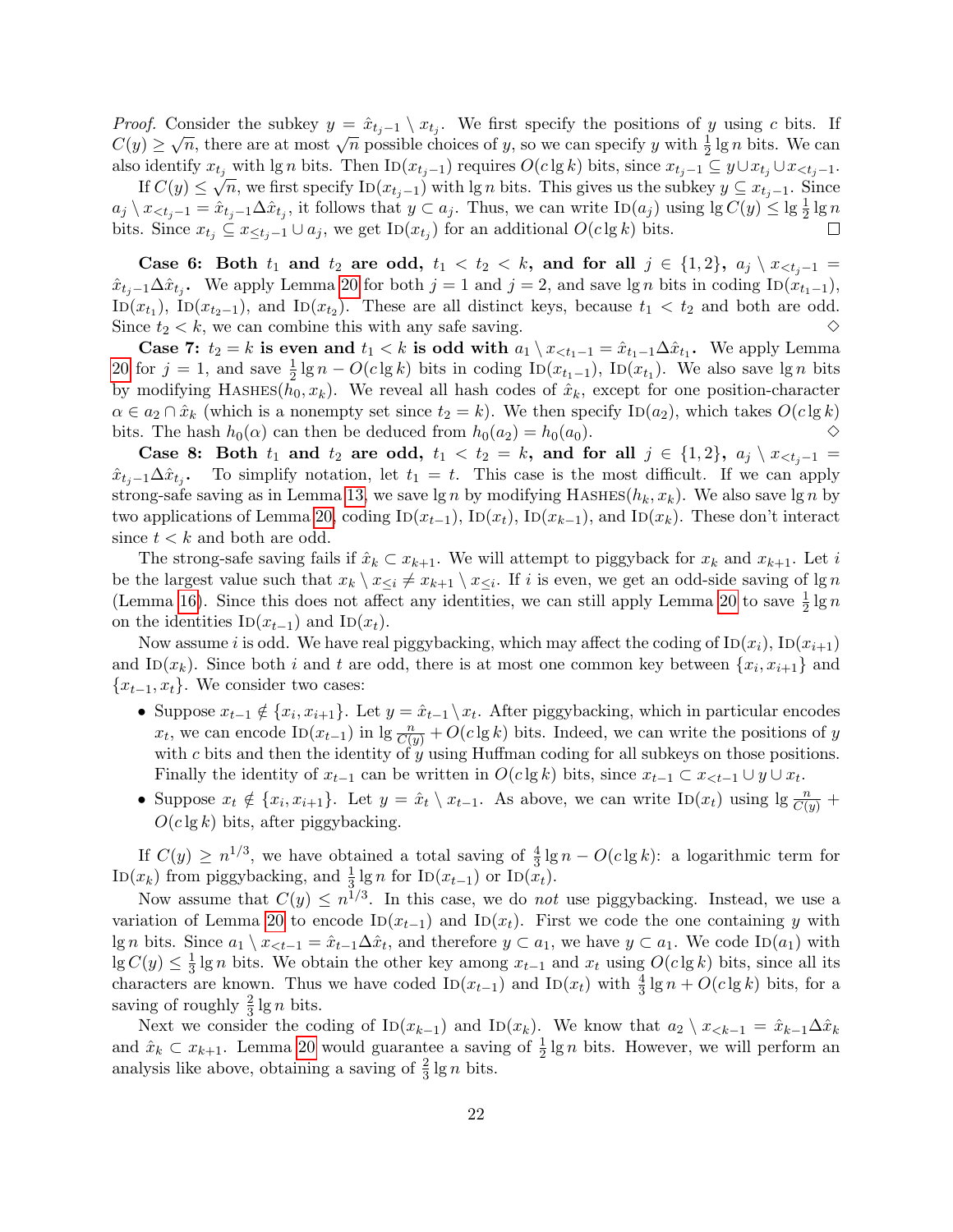Let  $y = \hat{x}_{k-1} \setminus x_k$ . First assume  $C(y) \geq n^{1/3}$ . We use the safe-weak saving of Lemma [14](#page-18-0) to encode ID $(x_k)$  using  $\frac{2}{3}$  lg n bits. We then encode the subkey y using lg  $\frac{n}{C(y)} + O(c) \leq \frac{2}{3}$  $\frac{2}{3}$  lg  $n+O(c)$  bits, and finally  $x_{k-1}$  using  $O(c \lg k)$  bits. This obtains both  $\text{ID}(x_{k-1})$  and  $\text{ID}(x_k)$  using  $\frac{4}{3} \lg n + O(c \lg k)$ bits.

Now assume  $C(y) \leq n^{1/3}$ . We first code ID( $x_{k-1}$ ) using lg *n* bits. This gives us *y* for the price of c bits. But  $a_2 \setminus x_{< k-1} = \hat{x}_{k-1} \Delta \hat{x}_k$ , so  $y \subset a_2$ , and we can code  $\text{ID}(a_2)$  using  $\lg C(y) \leq \frac{1}{3}$  $\frac{1}{3}$  lg *n* bits. Then ID( $x_k$ ) can be coded with  $O(c \lg k)$  bits. Again, we obtain both ID( $x_{k-1}$ ) and ID( $x_k$ ) for the price of  $\frac{4}{3}$  lg  $n + O(c \lg k)$  bits.  $\diamond$ 

This completes our analysis of cuckoo hashing.

### <span id="page-23-0"></span>5 Linear probing and the concentration in arbitrary intervals

We consider linear probing using simple tabulation hashing to store a set  $S$  of  $n$  keys in an array of size m (as in the rest of our analyses, m is a power of two). Let  $\alpha = 1 - \varepsilon = \frac{n}{m}$  $\frac{n}{m}$  be the fill. We will argue that the performance with simple tabulation is within constant factors of the performance with a truly random function, both in the regime  $\varepsilon \geq 1/2$  (high fill) and  $\alpha \leq 1/2$  (low fill). With high fill, the expected number of probes is  $O(1/\varepsilon^2)$  and with low fill, it is  $O(\alpha)$ .

Pagh et al. [\[PPR09\]](#page-44-0) presented an analysis of linear probing with 5-independent hashing using  $4<sup>th</sup>$ <sup>th</sup> moment bounds. They got a bound of  $O(1/\varepsilon^{13/6})$  on the expected number of probes. We feel that our analysis, which is centered around dyadic intervals, is simpler, tigher, and more generic. In fact, as we shall see later in Section [6.4,](#page-33-0) our analysis also leads to an an optimal  $O(1/\varepsilon^2)$  for 5-independent hashing. However, with simple tabulation, we get much stronger concentration than with 5-independent hashing, e.g., constant variance with constant  $\varepsilon$  whereas the variance is only known to be  $O(\log n)$  with 5-indepedent hashing.

When studying the complexity of linear probing, the essential point is the length  $R = R(q, S)$ of the longest run of filled positions starting from  $h(q)$ , that is, positions  $h(q),..., h(q) + \ell - 1$  are filled with keys from S while  $h(q) + R$  is empty. This is the case if and only if R is the largest number such there is an interval I which contains  $h(q)$  and  $h(q) + R - 1$  and such that I is full in the sense that at least |I| keys from S hash to I. In our analysis, we assume that q is not in the set. An insert or unsuccessful search with q will consider exactly  $R+1$  positions. A successful search for q will consider at most at most  $R(q, S \setminus \{q\})$  positions. For deletions, we should instead require that at least  $|I| - 1$  keys from  $S \setminus \{q\}$  hash into I. We will ignore these technical differences below, and just study the  $R(q, S)$ ,  $q \notin S$ , as the essential complexity of linear probing.

Aiming for upper bounds on  $R(q, S)$ , it is simpler to study the symmetric length  $L(q, S)$  of the longest filled interval containing  $h(q)$ . Trivially  $R(q, S) \leq L(q, S)$ . We have  $n = |S|$  keys hashed into m positions. We defined the fill  $\alpha = n/m$  and  $\varepsilon = (1 - \alpha)$ . The following theorem considers the case of general relative devations  $\delta$ . To bound  $Pr[L(q, S) \geq \ell]$ , we will apply it with  $p = h(q)$ and  $\delta = \varepsilon$  or  $(1 + \delta) = 1/\alpha$ .

<span id="page-23-1"></span>**Theorem 21.** Consider hashing a set of n keys into  $\{0, ..., m-1\}$  using simple tabulation (so m is a power of two). Define the fill  $\alpha = n/m$ . Let p be any point which may or may not be a function of the hash value of specific query key not in the set. Let  $\mathcal{D}_{\ell,\delta,p}$  be the event that there exists an interval I containing p and of length at least  $\ell$  such that the number of keys  $X_I$  in I deviates at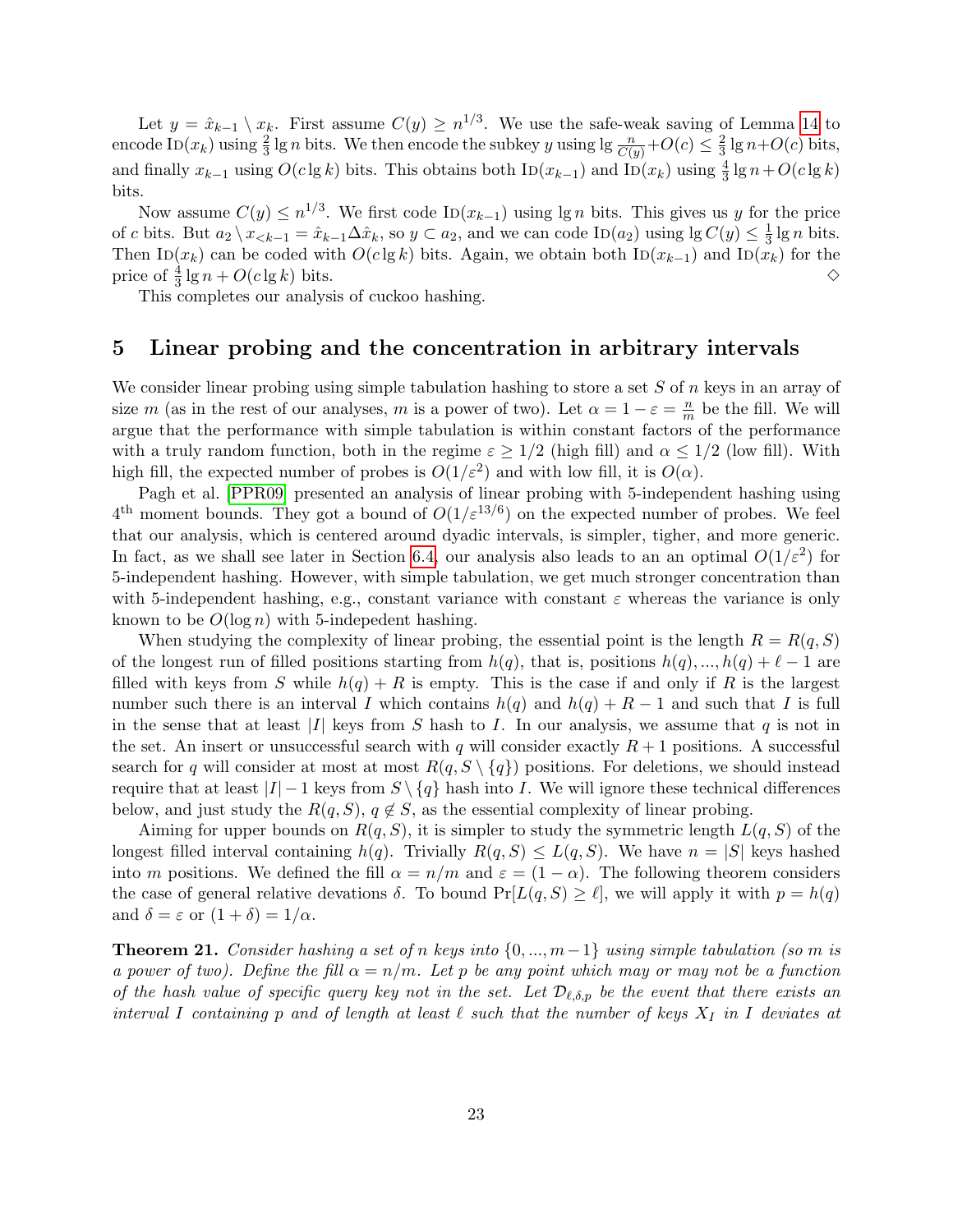least  $\delta$  from the mean, that is,  $|X_I - \alpha |I|| \geq \delta \alpha |I|$ . Suppose  $\alpha \ell \leq n^{1/(3c)}$ . Then for any constant  $\gamma$ .

<span id="page-24-0"></span>
$$
\Pr[\mathcal{D}_{\ell,\delta,p}] \leq \begin{cases} 2e^{-\Omega(\alpha\ell\delta^2)} + (\ell/m)^{\gamma} & \text{if } \delta \leq 1\\ (1+\delta)^{-\Omega((1+\delta)\alpha\ell)} + (\ell/m)^{\gamma} & \text{if } \delta = \Omega(1) \end{cases}
$$
(7)

With probability  $1 - n^{-\gamma}$ , for every interval I, if  $\alpha |I| \geq 1$ , the number of keys in I is

$$
\alpha|I| \pm O\left(\sqrt{\alpha|I|} \log^c n\right). \tag{8}
$$

Theorem [21](#page-23-1) is a very strong generalization of Theorem [1.](#page-3-0) A bin from Theorem [21](#page-23-1) corresponds to a specific dyadic interval of length  $\ell = 2^i$  (using  $m' = m/2^i$  in Theorem [21\)](#page-23-1). In Theorem [21](#page-23-1) we consider every interval of length at least  $\ell$  which contains a specific point, yet we get the same deviation bound modulo a change in the constants hidden in the  $\Omega$ -notation.

To prove the bound on  $\mathcal{D}_{\ell,\delta,p}$ , we first consider the weaker event  $\mathcal{C}_{i,\delta,p}$  for integer i that there exists an interval  $I \ni p, 2^i \leq |I| < 2^{i+1}$ , such that the reletive deviation  $\delta$  in the number of keys  $X_I$  is at least  $\delta$ . As a start we will prove that the bound from [\(7\)](#page-24-0) also holds for  $\mathcal{C}_{i,\delta,p}$ . Essentially Theorem [21](#page-23-1) will follow because the probability bounds decrease exponentially in  $\ell$ .

When bounding the probability of  $\mathcal{C}_{i,\delta,p}$ , we will consider any i such that  $\alpha 2^i \leq n^{1/(2c)}$  whereas we in Theorem [21](#page-23-1) only considered  $\alpha \ell \leq n^{1/(3c)}$ . The constraint  $\alpha 2^{i} \leq n^{1/(2c)}$  matches that in Theorem [1](#page-3-0) with  $m' = m/2^i$ . In Theorem 1 we required  $m' \geq n^{1-1/(2c)} \iff n/m' = \alpha 2^i \leq n^{1/(2c)}$ .

Our proof of Theorem [21](#page-23-1) is based on different decompositions of intervals into diadic intervals. By a *bin on level j*, or for short, a *j*-*bin*, we mean a dyadic interval of length  $2^j$ , that is, an interval of the form  $[k2^j, ..., (k+1)2^j)$ . These correspond to the bins in Theorem [1](#page-3-0) with  $m' = m/2^j$ . For any  $j \leq i$ , consider the j-bin containing p, and the  $2^{i+1-j}$  j-bins on either side. We say that these  $2^{i+2-j}+1$  consecutive j-bins are relevant to  $\mathcal{C}_{i,\delta,p}$  noting that they cover any  $I \ni p, |I| \leq 2^{i+1}$ .

 $\delta = \Omega(1)$ :. To handle  $\delta = \Omega(1)$ , we will use the following combinatorial claim that holds for any  $\delta$ .

<span id="page-24-1"></span>**Claim 22.** Let j be maximal such that  $2^j < \frac{\delta}{1+\delta}$  $\frac{\delta}{1+\delta/2}2^{i-2}$ . If  $\mathcal{C}_{i,\delta,p}$  happens, then one of the relevant j-bins contains more than  $(1 + \frac{\delta}{2})\alpha 2^j$  keys.

*Proof.* Assume that all the relevant j-bins have relative deviation at most  $\frac{\delta}{2}$ . Let I be an interval witnessing  $\mathcal{C}_{i,\delta,p}$ , that is,  $p \in I$ ,  $2^i \leq |I| < 2^{i+1}$ , and the number of keys in I deviates by  $\delta \alpha |I|$  from the mean  $\alpha|I|$ . The interval I contains some number of the j-bins, and properly intersects at most two in the ends. The relative deviation within I is  $\delta$ , but the j-bins have only half this relative deviation. This means that the  $j$ -bins contained in I can contribute at most half the deviation. The remaining  $\frac{\delta}{2} \alpha |I|$  has to come from the two *j*-bins intersected in the ends. Those could contribute all or none of their keys to the excess (e.g. all keys are on the last/first position of the interval). However, together they have at most  $2(1+\frac{\delta}{2})\alpha 2^j < \delta \alpha 2^{i-1} \leq \frac{\delta}{2}$  $\frac{\delta}{2}\alpha|I|$  keys.  $\Box$ 

Let  $\delta = \Omega(1)$  and define j as in Claim [22.](#page-24-1) Then  $j = i - \Omega(1)$ . To bound the probability of  $\mathcal{C}_{i,\delta,p}$ it suffices to bound the probability that none of the  $2^{i+2-j} + 1 = O(1)$  relevant j-bins has relative deviation beyond  $\delta' = \delta/2$ . We will apply Theorem [1](#page-3-0) [\(2\)](#page-3-2) with  $m' = m/2<sup>j</sup>$  and  $\mu' = \alpha 2<sup>j</sup>$  to each of these j-bins. Checking the conditions of Theorem [1,](#page-3-0) we note that the  $k$ 'th relevant j-bin can specified as a function of  $p$  which again may be a function of the hash of the query. Also, as noted above,  $m' > m/2^i \ge n/(\alpha 2^i) \ge n^{1-1/(2c)}$ . From [\(2\)](#page-3-2) we get that

$$
\Pr[\mathcal{C}_{i,\delta,p}] = O(1) \left( (1+\delta/2)^{-\Omega((1+\delta/2)\alpha 2^{j})} + (2^{j}/m)^{\gamma} \right) = (1+\delta)^{-\Omega((1+\delta)\alpha 2^{i})} + O\left( (2^{i}/m)^{\gamma} \right).
$$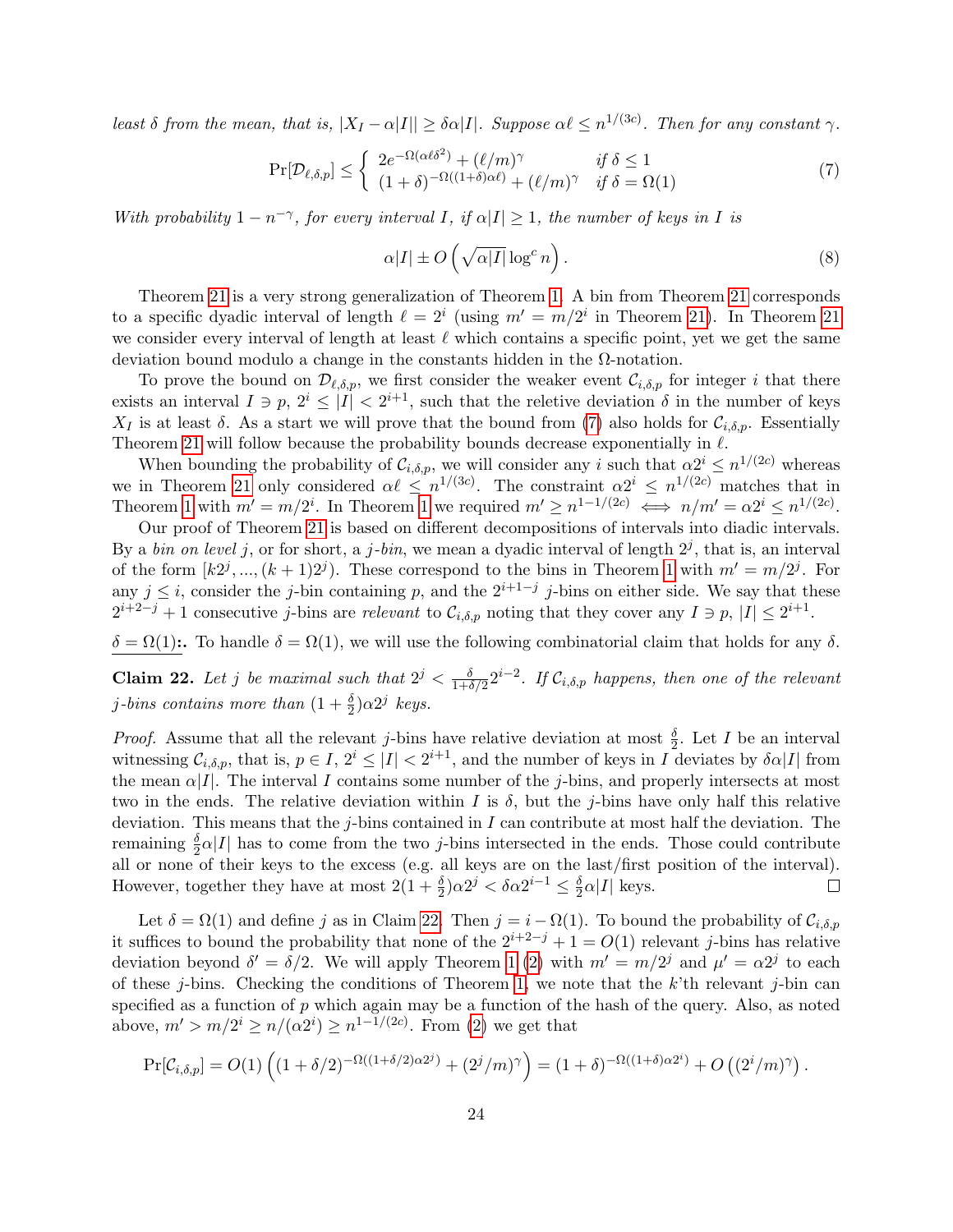$\delta \leq 1$ :. We now consider the case  $\delta < O(1)$ . In particular, this covers the case  $\delta = o(1)$  which was not covered above. The issue is that if we apply Claim [22,](#page-24-1) we could get  $j = i - \omega(1)$ , hence  $\omega(1)$  relevant *j*-bins, and then the applying the union bound would lead to a loss. To circument the problem we will consider a tight decomposition involving bins on many levels below  $i$  but with bigger deviations on lower levels. For any level  $j \leq i$ , we say that a j-bin is "dangerous" for level i if it has deviation at least:

$$
\Delta_{j,i} = \frac{\delta \alpha 2^i}{24} / 2^{(i-j)/5} = \frac{\delta \alpha}{24} \cdot 2^{\frac{4}{5}i + \frac{1}{5}j}.
$$

<span id="page-25-0"></span>**Claim 23.** Let j<sub>0</sub> be the smallest non-negative integer satisfying  $\Delta_{j_0,i} \leq \alpha 2^{j_0}$ . If  $\mathcal{C}_{i,\delta,p}$  happens, then for some  $j \in \{j_0, ..., i\}$ , there is a relevant j-bin which is dangerous for level i.

*Proof.* Witnessing  $C_{i,\delta,p}$ , let  $I \ni p, 2^i \leq |I| < 2^{i+1}$ , have at least  $(1+\delta)\alpha|I|$  keys. First we make the standard dyadic decomposition of  $I$  into maximal level bins: at most two  $j$ -bins on each level  $j = 0...i$ . For technical reasons, if  $j_0 > 0$ , the decomposition is "rounded to level  $j_0$ ". Formally, the decomposition rounded to level  $j_0$  is obtained by discarding all the bins on levels below  $j_0$ , and including one  $j_0$ -bin on both sides (each covering the discarded bins on lower levels). Note that all the level bins in the decomposition of I are relevant to  $\mathcal{C}_{i,\delta,p}$ .

Assume for a contradiction that no relevant bin on levels  $j_0, ..., i$  is dangerous for level i. In particular, this includes all the level bins from our decomposition. We will sum their deviations, and show that I cannot have the required deviations. In case of rounding, all keys in the two rounding  $j_0$ -bins can potentially be in or out of I (all keys in such intervals can hash to the beginning/end), contributing at most  $\Delta_{j_0,i} + \alpha 2^{j_0}$  keys to the deviation in I. By choice of  $j_0$ , we have  $\alpha 2^{j_0-1} < \Delta_{j_0-1,i}$ . It follows that the total contribution from the rounding bins is at most

$$
2(\Delta_{j_0,i}+\alpha 2^{j_0})\leq 2(\Delta_{j_0,i}+2\Delta_{j_0-1,i})<6\Delta_{i,i}=\tfrac{\delta\alpha 2^i}{4}.
$$

The other bins from the decomposition are internal to I. This includes discarded ones in case of rounding. A j-bin contributes at most  $\Delta_{j,i}$  to the deviation in I, and there are at most 2 such  $j$ -bins for each  $j$ . The combined internal contribution is therefore bounded by

$$
2\sum_{j=0}^{i} \Delta_{j,i} = 2\sum_{j=0}^{i} \left(\frac{\delta \alpha 2^{i}}{24} / 2^{(i-j)/5}\right) = \frac{\delta \alpha 2^{i}}{12} \sum_{h=0}^{i} 1 / 2^{h/5} < \frac{\delta \alpha 2^{i}}{12} / (1 - 2^{-1/5}) < \frac{7.73 \delta \alpha 2^{i}}{12} \tag{9}
$$

The total deviation is therefore at  $(\frac{1}{4} + \frac{7.73}{12})\delta \alpha 2^i$ , contradicting that I had deviation  $\delta \alpha 2^i$ .  $\Box$ 

For each  $j = j_0, \ldots, i$ , we bound the probability that there exists a relevant j-bin which is dangerous for level *i*. There are  $2^{2+i-j} + 1$  such intervals. We have mean  $\mu_j = \alpha 2^j$  and deviation  $\delta_{i,j}\mu_j = \Delta_{i,j} = \Theta(\delta 2^{\frac{4}{5}i + \frac{1}{5}j})$ . Therefore  $\delta_{i,j} = \Delta_{i,j}/\mu_j = \Theta(\delta 2^{\frac{4}{5}(i-j)})$ . Note that  $\delta_{i,j} < 1$  by choice of  $j_0$ . We can therefore apply [\(1\)](#page-3-1) from Theorem [1.](#page-3-0) Hence, for any constant  $\gamma$ , the probability that there exists a relevant  $i$ -bin which is dangerous for i is bounded by

$$
(2^{2+i-j}+1)\left(2e^{-\Omega(\mu_j\delta_{i,j}^2)}+(2^j/m)^{\gamma}\right) \leq O(2^{i-j})\left(e^{-\Omega(\alpha 2^j\delta 2^{4(i-j)/5})^2}\right) + (2^j/m)^{\gamma}\right)
$$
  
= 
$$
O\left(2^{i-j}e^{-\Omega(\alpha 2^i\delta^2 2^{\frac{3}{5}(i-j)})}+(2^i/m)^{\gamma}/2^{(i-j)(\gamma-1)}\right).
$$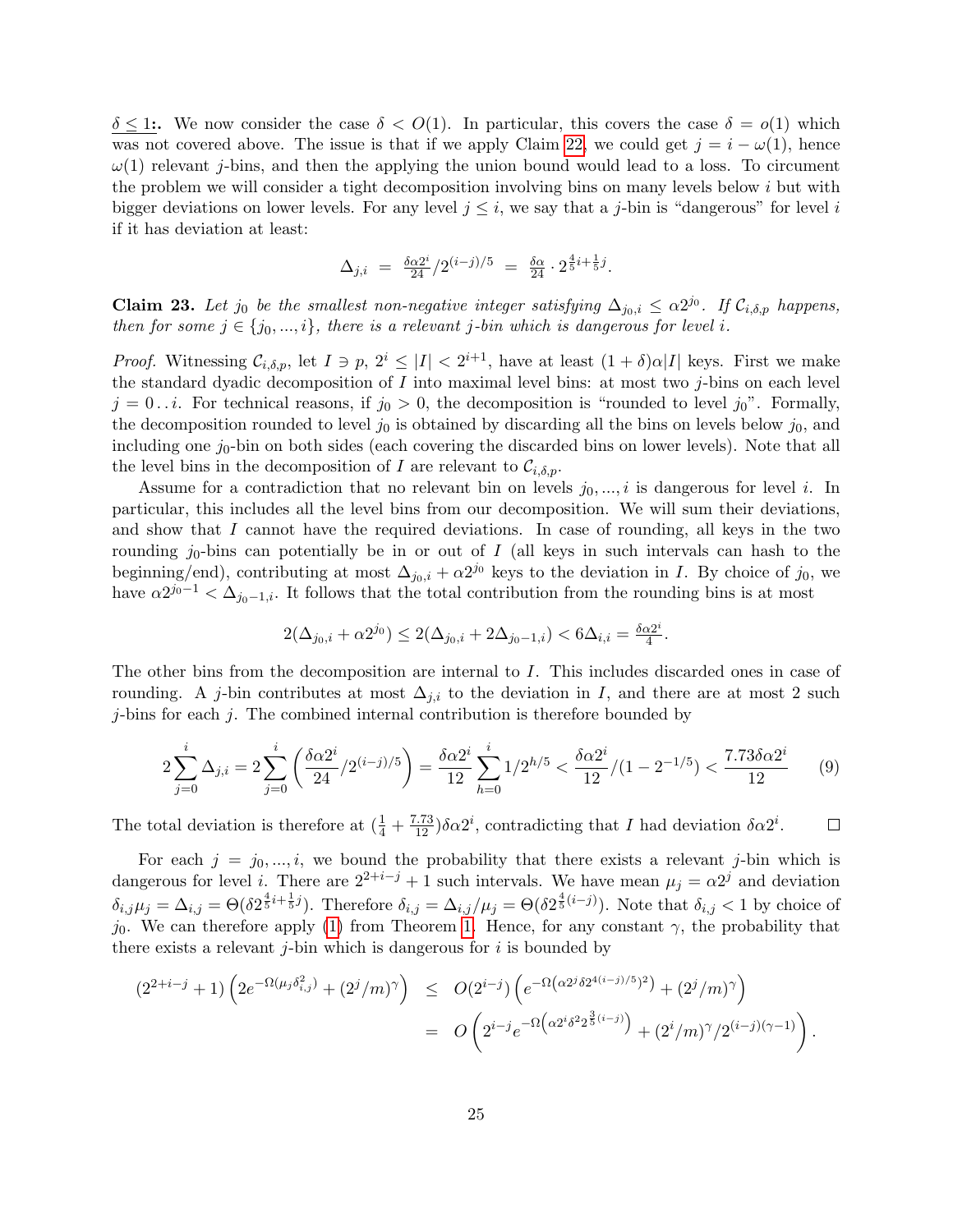To bound the probability of  $\mathcal{C}_{i,\delta,p}$ , we sum the above bound for  $j = j_0, ..., i$ . We will argue that the  $j = i$  dominates. If  $\gamma > 2$ , then clearly this is the case for the term  $O\left((2^i/m)^{\gamma}/2^{(i-j)(\gamma-1)}\right)$ . It remains to argue that

<span id="page-26-0"></span>
$$
\sum_{h=0}^{i-j_0} O\left(2^h e^{-\Omega(\alpha 2^i \delta^2 2^{\frac{3}{5}h})}\right) = O(e^{-\Omega(\alpha 2^i \delta^2)}).
$$
\n(10)

At first this may seem obvious since the increase with  $h$  is exponential while the decrease is doubly exponential. The statement is, however, not true if  $\alpha 2^i \delta^2 = o(1)$ , for  $e^{-\Omega(\alpha 2^i \delta^2 2^{\frac{3}{5}h})} \approx 1$  as long as  $\alpha 2^{i} \delta^{2} 2^{\frac{3}{5}h} = o(1)$ . We need to argue that  $\alpha 2^{i} \delta^{2} = \Omega(1)$ . Then for  $h = \omega(1)$ , the bound will decrease exponentially in h. Our goal for  $\delta \leq 1$  is to prove that  $Pr[\mathcal{C}_{i,\delta,p}] \leq 2 exp(-\Omega(\alpha 2^{i} \delta^{2})) + O((2^{i}/m)^{\gamma}).$ This statement is trivially true unless  $\exp(-\Omega(\alpha 2^i \delta^2)) < 1/2$  and this implies  $\alpha 2^i \delta^2 = \Omega(1)$ , as desired. Therefore the sum in [\(10\)](#page-26-0) is dominated in by the case  $h = (i - j) = 0$ . Summing up, for any constant  $\gamma > 2$  and  $\delta \leq 1$ , we have proved that

$$
Pr[\mathcal{C}_{i,\delta,p}] = \sum_{h=0}^{i-j_0} O\left(2^h e^{-\Omega\left(\alpha 2^i \delta^2 2^{\frac{3}{5}h}\right)} + (2^i/m)^{\gamma}/2^{h(\gamma-1)}\right)
$$
  
= 
$$
O\left(e^{-\Omega\left(\alpha 2^i \delta^2\right)} + (2^i/m)^{\gamma}\right)
$$
  
= 
$$
2e^{-\Omega\left(\alpha 2^i \delta^2\right)} + O\left((2^i/m)^{\gamma}\right).
$$

The constraint  $\gamma > 2$  has no effect, since we get better bounds with larger  $\gamma$  as long as it remains constant. All together we have proved

$$
\Pr[\mathcal{C}_{i,\delta,p}] \leq \begin{cases} 2e^{-\Omega(\alpha 2^{i}\delta^{2})} + (2^{i}/m)^{\gamma} & \text{if } \delta \leq 1\\ (1+\delta)^{-\Omega((1+\delta)\alpha 2^{i})} + (2^{i}/m)^{\gamma} & \text{if } \delta = \Omega(1) \end{cases}
$$
(11)

We now want to bound  $Pr[D_{\ell,\delta,p}]$  as in [\(7\)](#page-24-0). Let  $i = \lfloor \log_2 \ell \rfloor$ . The basic idea is to use the trivial bound  $\Pr[\mathcal{D}_{\ell,\delta,p}] \leq \sum_{h\geq 0} \Pr[\mathcal{C}_{i+h,\delta,p}]$ . First we want to argue that  $e^{-\Omega(\alpha 2^{i+h}\delta^2)} = e^{-\Omega(\alpha 2^{i}\delta^2)2^h}$  and  $(1+\delta)^{-\Omega((1+\delta)\alpha 2^{i+h})} = (1+\delta)^{-\Omega((1+\delta)\alpha 2^{i})2^{h}}$  are dominated by the case  $h = 0$ . Both cases are of the form  $a^{2^h}$  and we want to show that  $a < 1 - \Omega(1)$ . For the former case, we can use the same trick as above: for [\(7\)](#page-24-0) it suffices to consider  $\exp(-\Omega(\alpha \ell \delta^2)) < 1/2$  which implies  $\alpha 2^i \delta^2 = \Omega(1)$  and  $e^{-\Omega(\alpha 2^{i}\delta^{2})} = 1 - \Omega(1)$ . When it comes to  $(1+\delta)^{-\Omega((1+\delta)\alpha 2^{i+h})}$ , we have  $\delta = \Omega(1)$ . Moreover, to get the strongest probability bound on  $Pr[\mathcal{D}_{\ell,\delta,p}]$ , we can assume  $(1 + \delta)\alpha\ell \geq 1$ ; for if we have keys in an interval, we have at least 1 key. Therefore  $(1+\delta)^{-\Omega((1+\delta)\alpha 2^i)} \leq (1+\delta)^{-1/2} = 1-\Omega(1)$ . We have now established that for any relevant  $\delta$ , our bound on  $Pr[\mathcal{C}_{i+h,\delta,p}]$  is of the form

$$
a^{2^h} + (2^{i+h}/m)^{\gamma}
$$
 where  $a = 1 - \Omega(1)$ .

Our remaining issue is that the second term is dominated by larger  $h$ . Also, we can only apply Theorem [1](#page-3-0) as long as  $m/2^{i+h} \geq n^{1-1/(2c)}$ . However, we have assumed that  $m/2^i \geq n^{1-1/(3c)}$ , so  $h = O(\log \log m)$  is OK.

To avoid dealing with large h, note that for some  $\bar{h} = O(\log \log_{1/a}(2^i/m))$ , the term  $a^{2^{\bar{h}}}$  is dominated by  $(2^{i+\bar{h}}/m)^\gamma$ . However, every interval  $I \subseteq [0,m)$  with  $2^{i+\bar{h}} \leq |I| < 2^{i+\bar{h}+1}$  is stabbed by a multiple of  $2^{i+\overline{h}}$ . We conclude that with probability  $1 - O(2^{i+\overline{h}}/m)^{\gamma-1}$ , no such interval has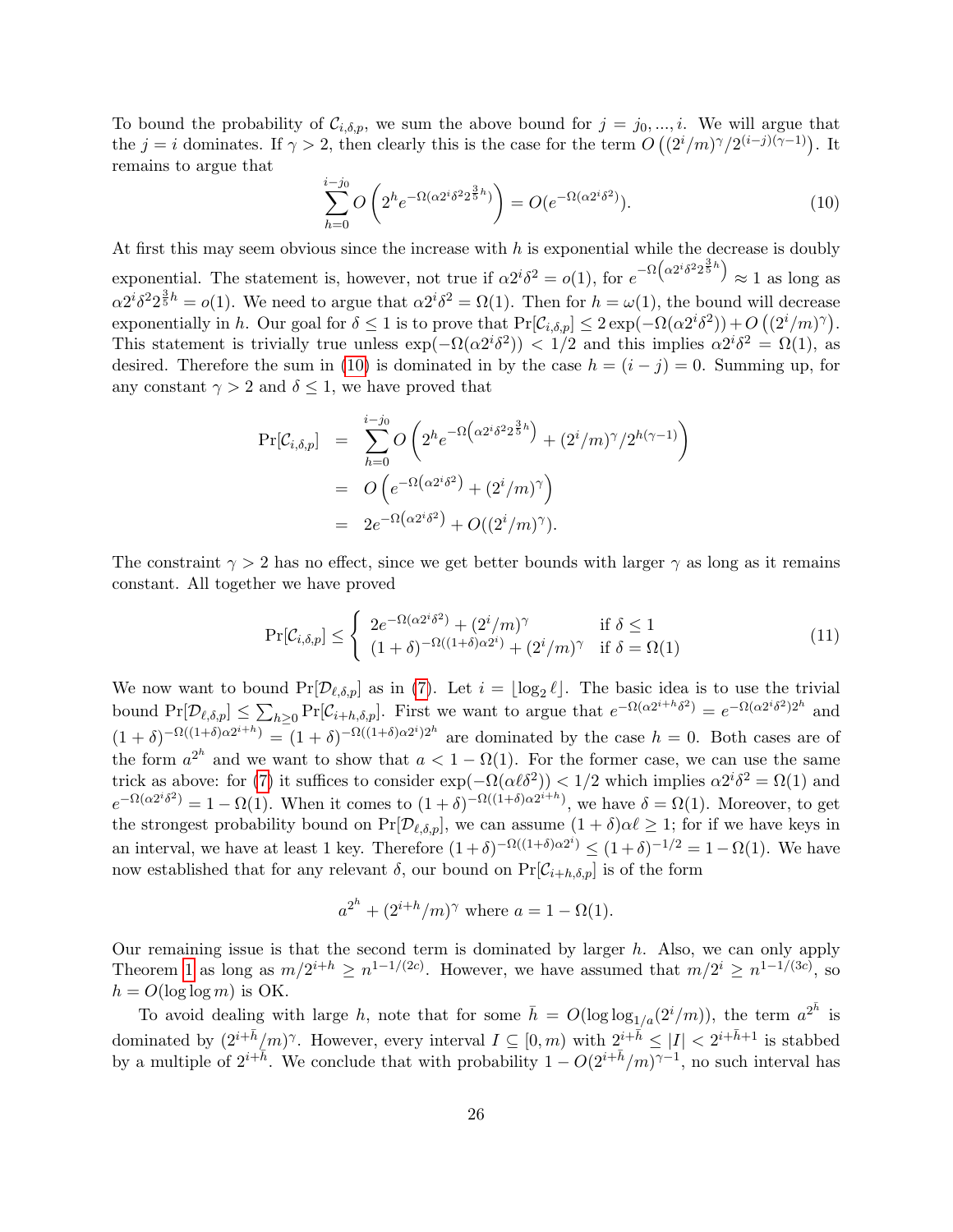relative deviation beyond  $\delta$ , but then this must also hold true for every interval of length  $\geq 2^{i+\bar{h}}$ . For  $\gamma > 2$ , we have  $O(2^{i+\bar{h}}/m)^{\gamma-1} \leq (2^i/m)^{\gamma/2}$ . We conclude that

$$
\Pr[\mathcal{D}_{\ell,\delta,p}] = (2^i/m)^{2\gamma} + \begin{cases} 2e^{-\Omega(\alpha 2^i \delta^2)} & \text{if } \delta \le 1\\ (1+\delta)^{-\Omega((1+\delta)\alpha 2^i)} & \text{if } \delta = \Omega(1) \end{cases}
$$

Since  $i = \lfloor \log_2 \ell \rfloor$ , This completes the proof of [\(7\)](#page-24-0) in Theorem [21.](#page-23-1)

<span id="page-27-0"></span>Corollary 24. Using linear probing with simple tabulation hashing, store a set of n keys in a table of size m. Define the fill  $\alpha = n/m$  and  $\varepsilon = 1-\alpha$ . For any key q not in the set, let L be the number of filled positions from the hash location of q to the nearest empty slot. Then for any  $\gamma = O(1)$  and  $\ell \leq n^{1/(3c)}/\alpha$ ,

$$
\Pr[L \ge \ell] \le (\ell/m)^{\gamma} + \begin{cases} 2e^{-\Omega(\ell\varepsilon^2)} & \text{if } \alpha \ge 1/2\\ \alpha^{-\Omega(\ell)} & \text{if } \alpha \le 1/2 \end{cases}
$$
(12)

*Proof.* We will apply Theorem [21](#page-23-1) with  $p = h(q)$ . If  $\varepsilon \leq 1/2$ , we use  $\delta = \varepsilon$ , and if  $\alpha \leq 1/2$ , we use  $(1 + \delta) = 1/\alpha$  implying  $\delta \ge 1/2$ ..  $\Box$ 

From Corollary [24](#page-27-0) it follows that we for  $\alpha \geq 1/2$  get a tight concentration of L around  $\Theta(1/\varepsilon^2)$ , e.g., for any moment  $p = O(1)$ ,  $\mathbf{E}[L^p] = O(1/\varepsilon^{2p})$ .

Now consider smaller fills  $\alpha \leq 1/2$ . Note that Corollary [24](#page-27-0) does not offer any non-trivial bound on  $Pr[L > 0]$ . It only gives bounds below 1 when L exceeds some large enough constant. However, in Section [6,](#page-28-0) we show that simple tabulation satisfies a certain  $4<sup>th</sup>$  moment bounds, and in Section [6.4](#page-33-0) [\(21\)](#page-34-0), we show that that this implies that linear probing fills  $h(q)$  with probability  $O(\alpha)$ . Thus we add to Corollary [24](#page-27-0) that

<span id="page-27-1"></span>
$$
\Pr[L > 0] = O(\alpha) \tag{13}
$$

Combining this with the exponential drop for larger  $L$  in Corollary [24,](#page-27-0) it follows for any moment p that  $\mathbf{E}[L^p] = O(\alpha)$ .

#### 5.1 Larger intervals

To finish the proof of Theorem [21,](#page-23-1) we need to consider the case of larger intervals. We want to show that, with probability  $1 - n^{-\gamma}$  for any  $\gamma = O(1)$ , for every interval I where the mean number of keys is  $\alpha|I| \geq 1$ , the deviation is at most

$$
O\left(\sqrt{\alpha |I|} \log^c n\right).
$$

Consider an interval I with  $\alpha|I| \geq 1$ . As in the proof of Claim [23,](#page-25-0) we consider a maximal dyadic decompostion into level bins with up to two *j*-bins for each  $j \leq i = \lfloor \log_2 |I| \rfloor$ . Let  $j_0 = \lceil \log_2(1/\alpha) \rceil$ . Again we round to level  $j_0$ , discarding the lower level bins, but adding a  $j_0$ -bin on either side. The deviation in  $I$  is bounded by total deviation of the internal bins plus the total contents of the side bins. The expected number of keys in each side bins is  $\alpha 2^{j_0} \leq 2$ .

For each  $j \in \{j_0, ..., i\}$ , we apply Theorem [1](#page-3-0) with  $m' = m/2^j \le \alpha m = n$  bins. W.h.p., the maximal deviation for any j-bins is  $O(\sqrt{n/m'}\log^c n) = O(\sqrt{\alpha 2^j}\log^c n)$ . This gives a total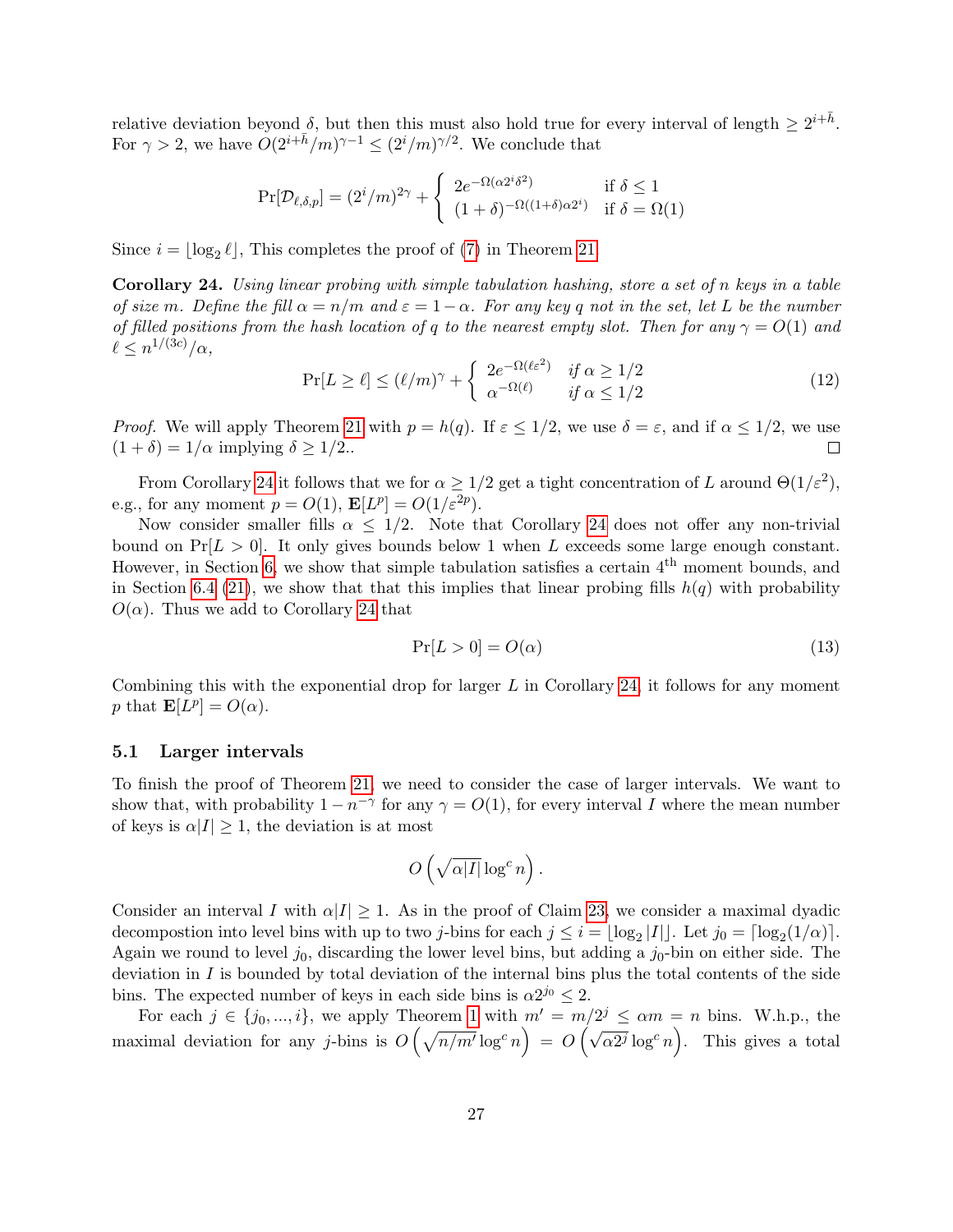deviation of at most

$$
2\left(2+O\left(\sqrt{\alpha 2^{j_0}}\log^c n\right)+\sum_{j=j_0}^i O\left((\sqrt{\alpha 2^j}\log^c n\right)\right)=O\left((\sqrt{\alpha |I|}\log^c n\right),\right)
$$

as desired. For each j there is an error probability of  $n^{-\gamma'}$  for any  $\gamma' = O(1)$ . The error probability over all  $j \in \{j_0, ..., i\}$  is  $(i - j_0 + 1)n^{-\gamma'}$ . Here  $i - j_0 \le \log_2 m - \log_2(1/\alpha) = \log_2 m - \log_2 \frac{m}{n} = \log_2 n$ , so  $(i - j_0 + 1)n^{-\gamma} \leq n^{-\gamma'}(1 + \log n)$ . This completes the proof Theorem [21.](#page-23-1)

### 5.2 Set estimation

We can easily apply our results for set estimation where one saves a bottom- $k$  sketch. More precisely, suppose we for a set A store a sample S consisting of the k keys with the smallest hash values. Consider now some subset  $B \subseteq A$ . We then use  $|B \cap S|/k$  as an estimator for  $|B|/|A|$ . We can use the above bounds to bound the probability that this estimator is wrong by more than a factor  $\frac{1+\delta}{1-\delta}$ . Let  $\tau$  be the kth hash value of A. First we use the bounds to argue that  $\tau = (1 \pm \delta)k/|A|$ . Next we use them to argue that the number of elements from B below any given  $\tau'$  is  $(1 \pm \delta)\tau'|B|$ . Applying this with  $\tau' = (1 - \delta)k/|A|$ ,  $(1 + \delta)k/|A|$ , we get the desired bound.

### <span id="page-28-0"></span>6 Fourth Moment Bounds

Consider distributing a set S of n balls into m bins truly randomly. For the sake of generality, let each element have a weight of  $w_i$ . We designate a query ball  $q \notin S$ , and let W be the total weight of the elements landing in bin  $F(h(q))$ , where F is an arbitrary function. With  $\mu = \mathbf{E}[W] = \frac{1}{m} \sum w_i$ , we are interested in the 4<sup>th</sup> moment of the bin size:  $\mathbf{E}[(W - \mu)^4]$ .

Let  $X_i$  be the indicator that ball  $i \in S$  lands in bin  $F(h(q))$ , and let  $Y_i = X_i - \frac{1}{n}$  $\frac{1}{m}$ . We can rewrite  $W - \mu = \sum_i Y_i w_i$ , so:

<span id="page-28-2"></span>
$$
\mathbf{E}[(W-\mu)^4] = \sum_{i,j,k,l \in S} w_i w_j w_k w_l \cdot \mathbf{E}[Y_i Y_j Y_k Y_l]. \tag{14}
$$

The terms in which some element appears exactly once are zero. Indeed, if  $i \notin \{j, k, l\}$ , then  $\mathbf{E}[Y_i Y_j Y_k Y_l] = \mathbf{E}[Y_i] \cdot \mathbf{E}[Y_j Y_k Y_l]$ , which is zero since  $\mathbf{E}[Y_i] = 0$ . Thus, the only nonzero terms arise from:

- four copies of one element  $(i = j = k = l)$ , giving the term  $\left(\frac{1}{m} \pm O(\frac{1}{m^2})\right)w_i^4$ .
- two distinct elements  $s \neq t$ , each appearing twice. There are  $\binom{4}{2}$  $2<sup>4</sup>$ ) = 6 terms for each s, t pair, and each term is  $O(\frac{1}{m^2})w_s^2w_t^2$ .

This gives the standard  $4^{\rm th}$  moment bound:

<span id="page-28-1"></span>
$$
\mathbf{E}\left[ (W - \mu)^4 \right] = \frac{1}{m} \sum_{i} w_i^4 + \frac{O(1)}{m^2} \left( \sum_{i} w_i^2 \right)^2.
$$
 (15)

This bound holds even if balls are distributed by 5-independent hashing: the balls in any 4 tuple hit the bin chosen by  $h(q)$  independently at random. On the other hand, with 4-independent hashing, this bound can fail quite badly [\[PT10\]](#page-44-1).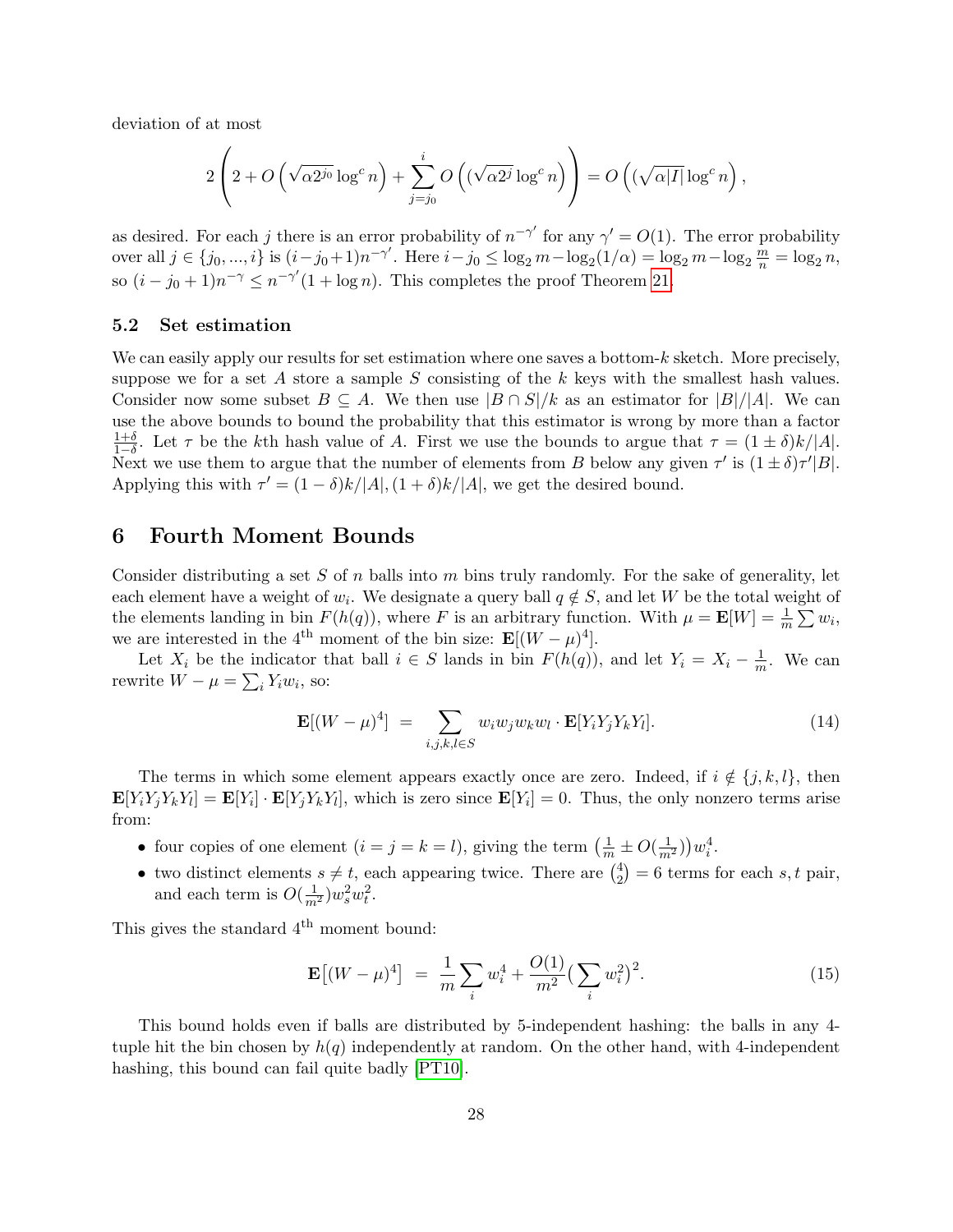If the distribution of balls into bins is achieved by simple tabulation, we will show a slightly weaker version of [\(15\)](#page-28-1):

<span id="page-29-1"></span>
$$
\mathbf{E}\left[ (W - \mu)^4 \right] = \frac{1}{m} \sum_{i} w_i^4 + O\left( \frac{1}{m^2} + \frac{4^c}{m^3} \right) \cdot \left( \sum_{i} w_i^2 \right)^2. \tag{16}
$$

In  $\S6.1$ , we show how to analyze the 4<sup>th</sup> moment of a fixed bin (which requires 4-independence by standard techniques). Our proof is a combinatorial reduction to Cauchy–Schwarz. In §[6.2,](#page-31-0) we let the bin depend on the hash code  $h(q)$ . This requires 5-independence by standard techniques. To handle tabulation hashing, §[6.3](#page-32-0) shows a surprising result: among any 5 keys, at least one hashes independently of the rest.

We note that the bound on the  $4<sup>th</sup>$  moment of a fixed bin has been indendently discovered by  $[BCL+10]$  $[BCL+10]$  in a different context. However, that work is not concerned with a query-dependent bin, which is the most surprising part of our proof.

#### <span id="page-29-0"></span>6.1 Fourth Moment of a Fixed Bin

We now attempt to bound the terms of [\(14\)](#page-28-2) in the case of simple tabulation. Since simple tabulation is 3-independent [\[WC81\]](#page-44-3), any terms that involve only 3 distinct keys (i.e.  $|\{i, j, k, l\}| \leq 3$ ) have the same expected value as established above. Thus, we can bound:

$$
\mathbf{E}[(W-\mu)^4] = \frac{1}{m}\sum_i w_i^4 + \frac{O(1)}{m^2} \left(\sum_i w_i^2\right)^2 + \sum_{i\neq j\neq k\neq l} w_i w_j w_k w_l \cdot \mathbf{E}[Y_i Y_j Y_k Y_l].
$$

Unlike the case of 4-independence, the contribution from distinct  $i, j, k, l$  will not be zero. We begin with the following simple bound on each term:

<span id="page-29-2"></span>**Claim 25.** For distinct i, j, k, l,  $\mathbf{E}[Y_i Y_j Y_k Y_l] = O(\frac{1}{m^3})$ .

*Proof.* We are looking at the expectation of  $Z = (X_i - \frac{1}{m})$  $\frac{1}{m}$ ) $(X_j - \frac{1}{m})$  $\frac{1}{m}$ )( $X_k - \frac{1}{m}$  $\frac{1}{m}$ )( $X_l - \frac{1}{m}$  $\frac{1}{m}$ ). Note that  $Z$  is only positive when an *even* number of the four  $X$ 's are 1:

- 1. the case  $X_i = X_j = X_k = X_l = 1$  only happens with probability  $\frac{1}{m^3}$  by 3-independence. The contribution to  $\overline{Z}$  is  $(1-\frac{1}{m})$  $(\frac{1}{m})^4 < 1.$
- 2. the case of two 1's and two 0's happens with probability at most  $\binom{4}{2}$  $\frac{4}{2}$  $\frac{1}{m^2}$ , and contributes  $\frac{1}{m^2}(1-\frac{1}{m})$  $(\frac{1}{m})^2 < \frac{1}{m^2}$  to Z.
- 3. the case of  $X_i = X_j = X_k = X_l = 0$  contributes  $\frac{1}{m^4}$  to Z.

Thus, the first case dominates and  $\mathbf{E}[Z] = O(\frac{1}{m^3})$ .

If one of  $\{i, j, k, l\}$  contains a unique position-character, its hash code is independent of the other three. In this case, the term is zero, as the independent key factors out of the expectation and  $\mathbf{E}[Y_i] = 0$ . We are left with analyzing 4-tuples with no unique position-characters; let  $A \subseteq S^4$ contain all such 4-tuples. Then:

$$
\sum_{i \neq j \neq k \neq l} w_i w_j w_k w_l \cdot \mathbf{E}[Y_i Y_j Y_k Y_l] = O\left(\frac{1}{m^3}\right) \cdot \sum_{(i,j,k,l) \in A} w_i w_j w_k w_l.
$$

Imagine representing a tuple from A as a  $4 \times q$  matrix, with every key represented in a row. There are four types of columns that we may see: columns that contain a single character in all

 $\Box$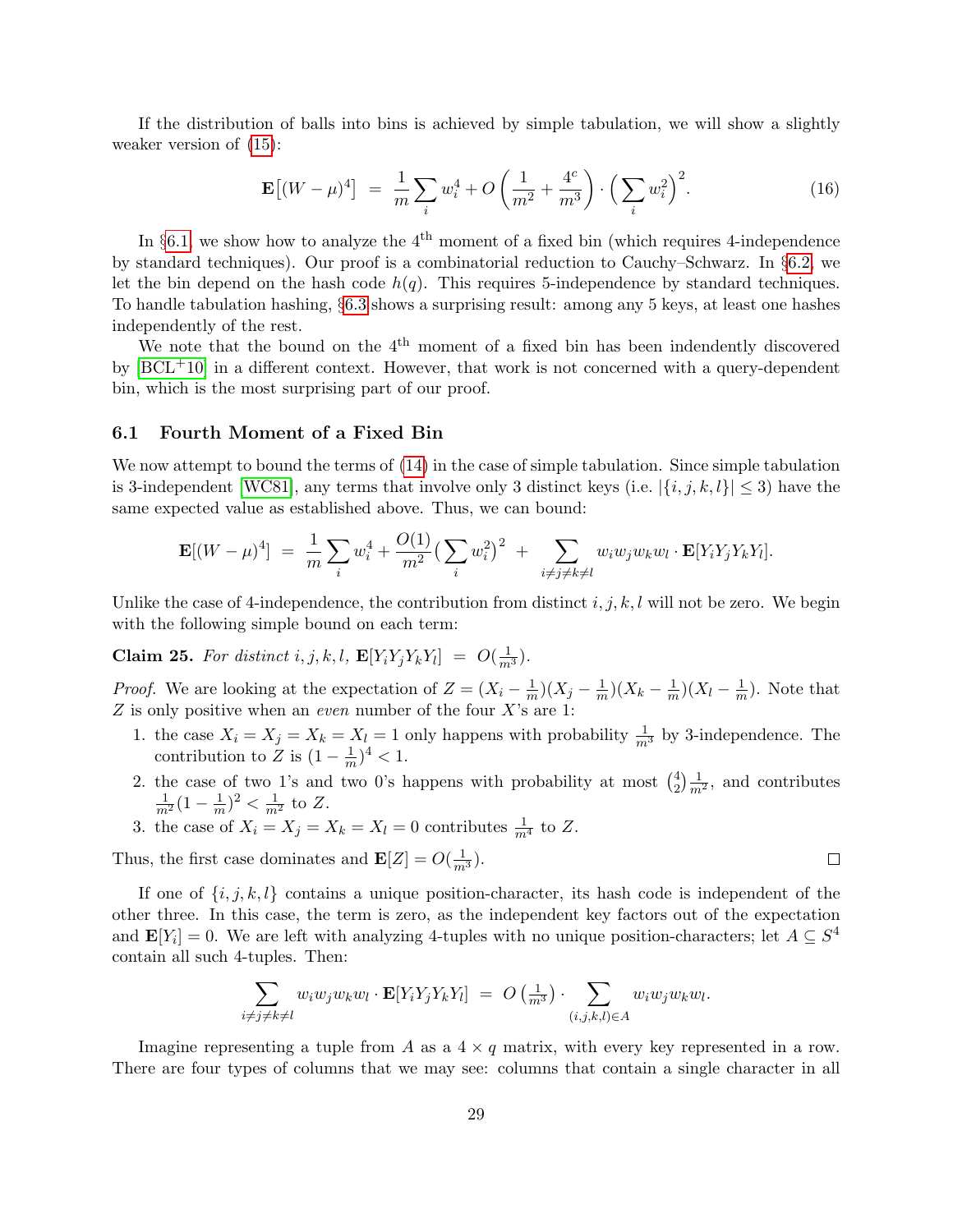rows (type 1), and columns that contain two distinct characters, each appearing in two rows (type  $j \in \{2,3,4\}$  means that row j has the same character as row 1). According to this classification, there are  $4<sup>q</sup>$  possible matrix types.

<span id="page-30-0"></span> $\sum_{(i,j,k,l)\in B} w_i w_j w_k w_l \leq \left(\sum_i w_i^2\right)^2.$ **Claim 26.** Fix a fixed matrix type, and let  $B \subseteq A$  contain all tuples conforming to this type. Then,

Proof. We first group keys according to their projection on the type-1 characters. We obtain a partition of the keys  $S = S_1 \cup S_2 \cup \cdots$  such that  $S_t$  contains keys that are identical in the type-1 coordinates. Tuples that conform to the fixed matrix type,  $(i, j, k, l) \in B$ , must consist of four keys from the same set, i.e.  $i, j, k, l \in S_t$ . Below, we analyze each  $S_t$  separately and bound the tuples from  $(S_t)^4$  by  $\left(\sum_{i\in S_t} w_i^2\right)^2$ . This implies the lemma by convexity, as  $\sum_t \left(\sum_{i\in S_t} w_i^2\right)^2 \leq \left(\sum_i w_i^2\right)^2$ .

For the remainder, fix some  $S_t$ . If  $|S_t| < 4$ , there is nothing to prove. Otherwise, there must exist at least one character of type different from 1, differentiating the keys. By permuting the set  $\{i, j, k, l\}$ , we may assume a type-2 character exists. Group keys according to their projection on all type-2 characters. We obtain a partition of the keys  $S_t = T_1 \cup T_2 \cup \cdots$  such that  $T_a$  contains keys that are identical in the type-2 coordinates.

A type-conforming tuple  $(i, j, k, l) \in B$  must satisfy  $i, j \in T_a$  and  $k, l \in T_b$  for  $a \neq b$ . We claim a stronger property: for any  $i, j \in T_a$  and every  $b \neq a$ , there exists at most one pair  $k, l \in T_b$ completing a valid tuple  $(i, j, k, l) \in B$ . Indeed, for type-1 coordinates, k and l must be identical to i on that coordinate. For type 3 and 4 coordinates, k and l must reuse the characters from i and j  $(k \leftarrow i, l \leftarrow j$  for type 3;  $k \leftarrow j, l \leftarrow i$  for type 4).

Let  $X \subset (T_a)^2$  contain the pairs  $i, j \in T_a$  which can be completed by one pair  $k, l \in T_b$ . Let  $Y \subset (T_b)^2$  contain the pairs  $k, l \in T_b$  which can be completed by  $i, j \in T_a$ . There is a bijection between X and Y; let it be  $f : X \mapsto Y$ . We can now apply the Cauchy-Schwarz inequality:

$$
\sum_{(i,j,k,l)\in B\cap (T_a\times T_b)} w_i w_j w_k w_l = \sum_{(i,j)\in X, (k,l)=f(i,j)} (w_i w_j) \cdot (w_k w_l)
$$

$$
\leq \sqrt{\left(\sum_{(i,j)\in X} (w_i w_j)^2\right) \left(\sum_{(k,l)\in Y} (w_k w_l)^2\right)}
$$

But  $\sum_{(i,j)\in X} w_i^2 w_j^2 \leq (\sum_{i\in T_a} w_i^2)^2$ . Thus, the equation is further bounded by  $\left(\sum_{i\in T_a} w_i^2\right)\left(\sum_{k\in T_b} w_k^2\right).$ 

Summing up over all  $T_a$  and  $T_b$ , we obtain:

$$
\sum_{(i,j,k,l)\in B\cap (S_t)^4} w_i w_j w_k w_l \leq \sum_{a,b} \left( \sum_{i\in T_a} w_i^2 \right) \left( \sum_{k\in T_b} w_k^2 \right) \leq \left( \sum_{i\in S_t} w_i^2 \right)^2
$$

This completes the proof of the claim.

The bound of Claim [26](#page-30-0) is multiplied by  $4<sup>q</sup>$ , the number of matrix types. We have thus shown [\(16\)](#page-29-1).

 $\Box$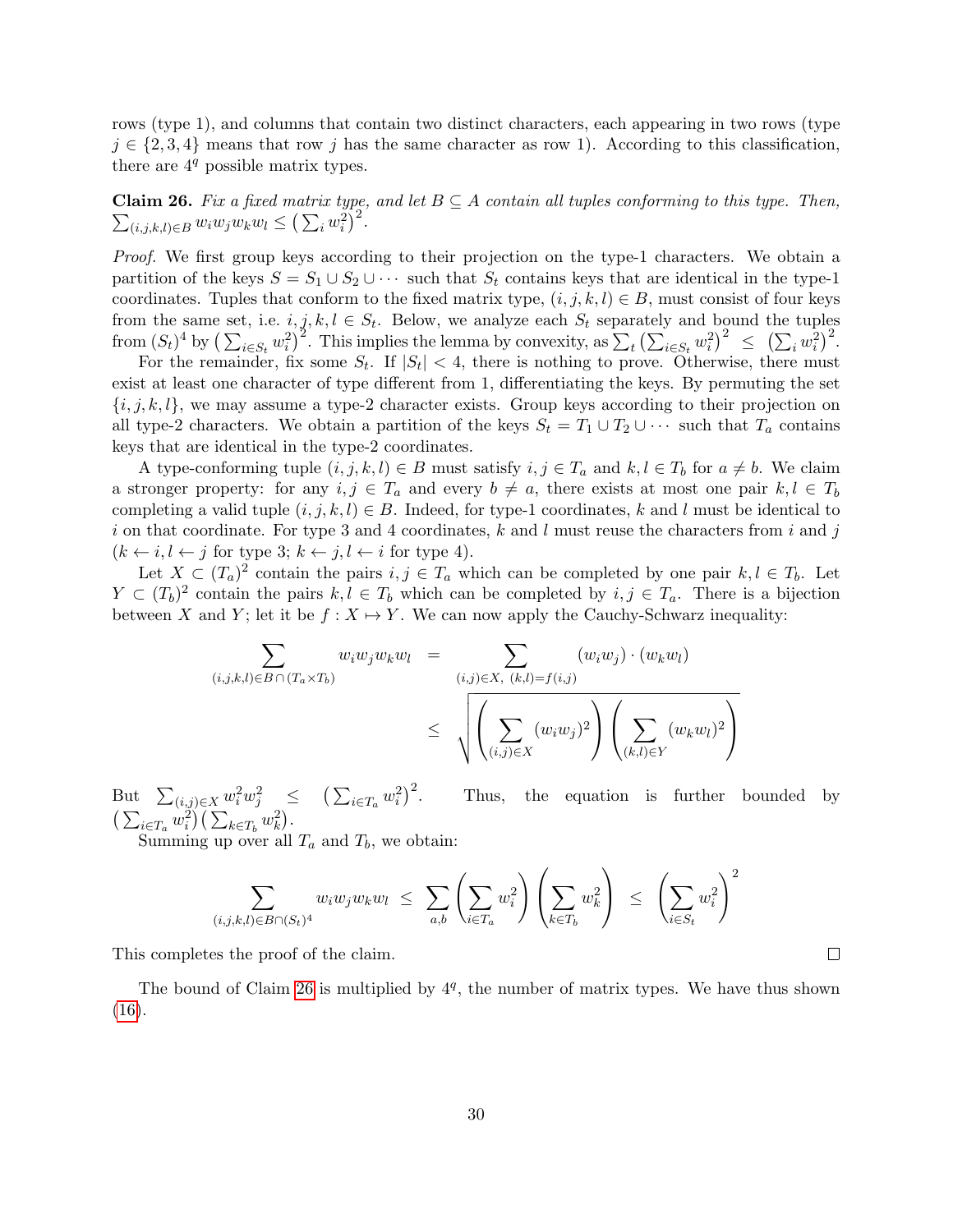### <span id="page-31-0"></span>6.2 Fourth Moment of a Query-Dependent Bin

We now aim to bound the 4<sup>th</sup> moment of a bin chosen as a function F of  $h(q)$ , where q is a designated query ball. This requires dealing with 5 keys  $(i, j, k, l$  and the query q). Even though simple tabulation is only 3-independent, we will prove the following intriguing independence guarantee in §[6.3:](#page-32-0)

<span id="page-31-1"></span>Theorem 27. With simple tabulation, in any fixed set of 5 distinct keys, there is a key whose hash is independent of the other 4 hash codes.

As a side note, we observe that this theorem essentially implies that *any* 4-independent tabulation based scheme is also 5-independent. In particular, this immediately shows the 5-independence of the scheme from [\[TZ04\]](#page-44-4) (which augments simple tabulation with some derived characters). This fact was already known [\[TZ09\]](#page-44-2), albeit with a more complicated proof.

In the remainder of this section, we use Theorem [27](#page-31-1) to derive the  $4<sup>th</sup>$  moment bound [\(16\)](#page-29-1). As before, we want to bound terms  $w_i w_j w_k w_l \cdot \mathbf{E}[Y_i Y_j Y_k Y_l]$  for all possible configurations of  $(i, j, k, l)$ . Remember that  $q \notin S$ , so  $q \notin \{i, j, k, l\}$ . These terms can fall in one of the following cases:

- All keys are distinct, and q hashes independently. Then, the contribution of  $i, j, k, l$  to bin  $F(h(q))$  bin is the same as to any fixed bin.
- All keys are distinct, and q is dependent. Then, at least one of  $\{i, j, k, l\}$  must be independent of the rest and q; say it is i. But then we can factor i out of the product:  $\mathbf{E}[Y_i Y_j Y_k Y_l] =$  $\mathbf{E}[Y_i] \cdot \mathbf{E}[Y_j Y_k Y_l]$ . The term is thus zero, since  $\mathbf{E}[Y_i] = 0$ .
- Three distinct keys,  $|\{i, j, k, l\}| = 3$ . This case is analyzed below.
- One or two distinct keys:  $|\{i, j, k, l\}| \leq 2$ . By 3-independence of simple tabulation, all hash codes are independent, so the contribution of this term is the same as in the case of a fixed bin.

To summarize, the 4<sup>th</sup> moment of bin  $F(h(q))$  is the same as the 4<sup>th</sup> moment of a fixed bin. plus an additional term due to the case  $|\{i, j, k, l\}| = 3$ . The remaining challenge is to understand terms of the form  $w_i^2 w_j w_k \mathbf{E}[Y_i^2 Y_j Y_k]$ . We first prove the following, which is similar to Claim [25:](#page-29-2)

**Claim 28.** For distinct i, j, k,  $\mathbf{E}[Y_i^2 Y_j Y_k] = O(\frac{1}{m^2})$ .

*Proof.* By 3-independence of simple tabulation,  $Y_i$  and  $Y_j$  are independent (these involve looking at the hashes of  $i, j, q$ ). For an upper bound, we can ignore all outcomes  $Y_i^2 Y_j Y_k < 0$ , i.e. when  $Y_j$ and  $Y_k$  have different signs. On the one hand,  $Y_j = Y_k = 1 - \frac{1}{m}$  with probability  $O(\frac{1}{m^2})$ . On the other hand, if  $Y_j = Y_k = -\frac{1}{m}$  $\frac{1}{m}$ , the contribution to the expectation is  $O(\frac{1}{m^2})$ .

Assume  $w_j \geq w_k$  by symmetry. If k hashes independently of  $\{i, j, q\}$ , the term is zero, since  $\mathbf{E}[Y_k] = 0$  can be factored out. Otherwise, the term contributes  $O(w_i^2 w_j^2/m^2)$  to the sum.

**Claim 29.** For any distinct i, j, q, there is a unique key k such that  $h(k)$  depends on  $h(i), h(j), h(k)$ .

*Proof.* We claim that if any of  $\{i, j, k, q\}$  has a unique position-character, all keys are independent. Indeed, the key with a unique position-character is independent of the rest, which are independent among themselves by 3-independence.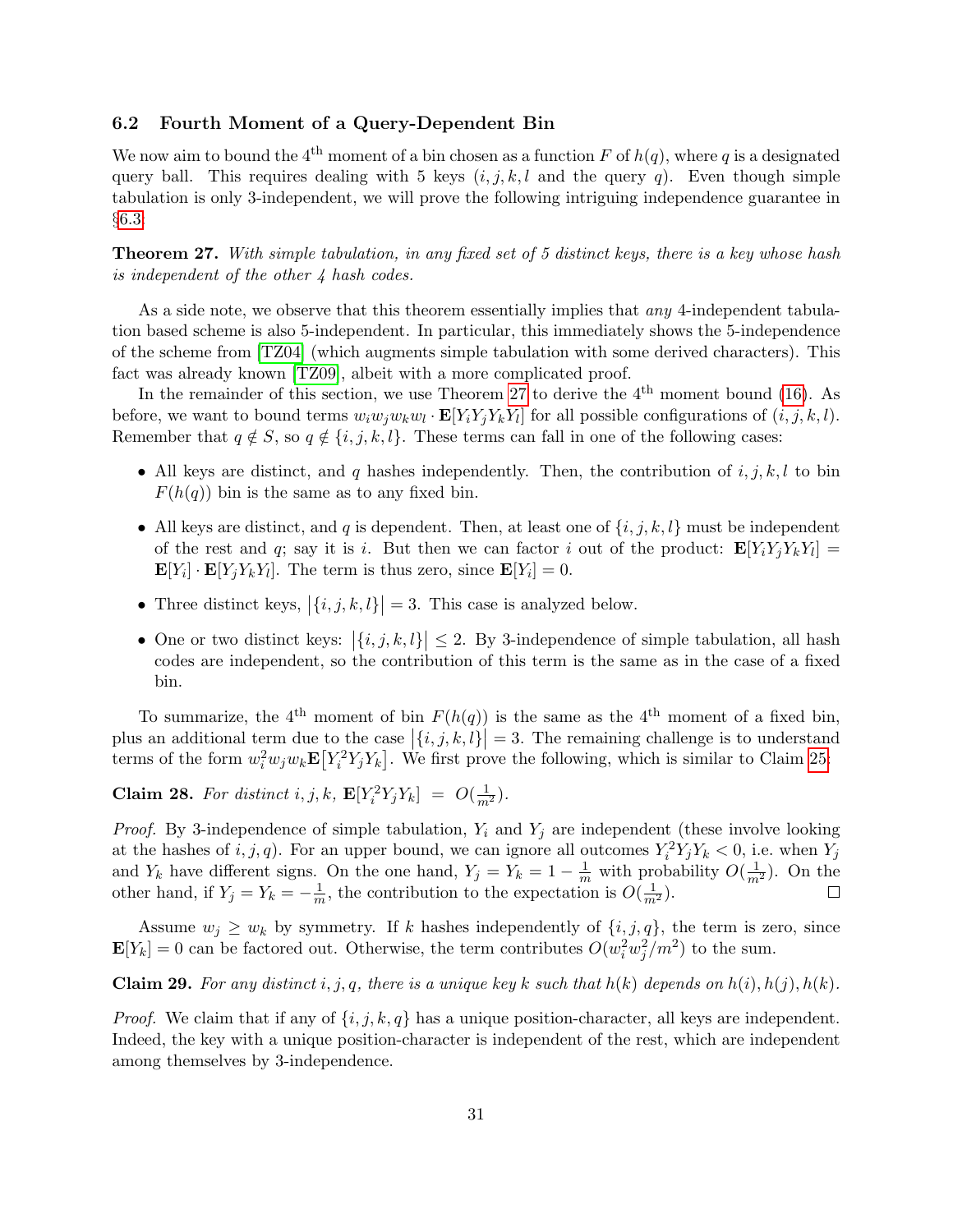Thus, any set  $\{i, j, q\}$  that allows for a dependent k cannot have 3 distinct position-characters on one position. In any position where  $i, j$ , and q conincide, k must also share that position-character. If  $i, j$ , and q contain two distinct distinct characters on some positon, k must contain the one that appears once. This determines k.  $\Box$ 

For any i and j, we see exactly one set  $\{i, j, k\}$  that leads to bad tuples. By an infinitesimal perturbation of the weights, each such set leads to  $\binom{4}{2}$  $\binom{4}{2} = 6$  tuples: we have to choose two positions for  $i$ , and then  $j$  is the remaining key with larger weight. Thus, the total contribution of all terms  $(i, j, k, l)$  with 3 distinct keys is  $O\left(\sum_{i,j}$  $\frac{w_i^2 w_j^2}{m^2}$ ) =  $O(\frac{1}{m^2}) (\sum_i w_i^2)^2$ . This completes the proof of [\(16\)](#page-29-1).

### <span id="page-32-0"></span>6.3 Independence Among Five Keys

The section is dedicated to proving Theorem [27.](#page-31-1) We first observe the following immediate fact:

<span id="page-32-1"></span>**Fact 30.** If, restricting to a subset of the characters (matrix columns), a key  $x \in X$  hashes independently from  $X \setminus \{x\}$ , then it also hashes independently when considering all characters.

If some key contains a unique character, we are done by peeling. Otherwise, each column contains either a single value in all five rows, or two distinct values: one appearing in two rows, and one in three rows. By Fact [30,](#page-32-1) we may ignore the columns containing a single value. For the columns containing two values, relabel the value appearing three times with 0, and the one appearing twice with 1. By Fact [30](#page-32-1) again, we may discard any duplicate column, leaving at most  $\binom{5}{2}$  $_{2}^{5}$ ) distinct columns.

Since the columns have weight 2, the Hamming distance between two columns is either 2 or 4.

**Lemma 31.** If two columns have Hamming distance  $\lambda$ , one hash value is independent.

Proof. By Fact [30,](#page-32-1) we ignore all other columns. Up to reordering of the rows, the matrix is:

$$
\left[\begin{array}{cc} 0 & 1 \\ 0 & 1 \\ 1 & 0 \\ 1 & 0 \\ 1 & 1 \end{array}\right].
$$

By 3-independence of character hashing, keys 1, 3, and 5 are independent. But keys 2 and 4 are identical to keys 1 and 3. Thus, key 5 is independent from the rest.  $\Box$ 

We are left with the case where all column pairs have Hamming distance 2. By reordering of the rows, the two columns look like the matrix in (a) below. Then, there exist only two column vectors that are at distance two from both of the columns in (a):

| $\left( {\bf a}\right) \left[ \begin{array}{ccc} 0 & 0 \\ 0 & 1 \\ 1 & 0 \\ 1 & 1 \\ 1 & 1 \end{array} \right]$ |  |  | (b) $\begin{bmatrix} 0 \\ 1 \\ 1 \\ 0 \\ 1 \end{bmatrix}$ | $(c)\left[\begin{array}{c}1\\0\\0\\1\\1\end{array}\right]$ |
|-----------------------------------------------------------------------------------------------------------------|--|--|-----------------------------------------------------------|------------------------------------------------------------|
|-----------------------------------------------------------------------------------------------------------------|--|--|-----------------------------------------------------------|------------------------------------------------------------|

If the matrix does not contain column (b), then keys 4 and 5 are identical, a contradiction. Thus, the matrix must contain columns (a) and (b), with (c) being optional. If (c) appears, discard it by Fact [30.](#page-32-1) We are left with the matrix:

| 0 | 0        |
|---|----------|
| ı |          |
| 0 |          |
| ι | $\Omega$ |
|   |          |
|   |          |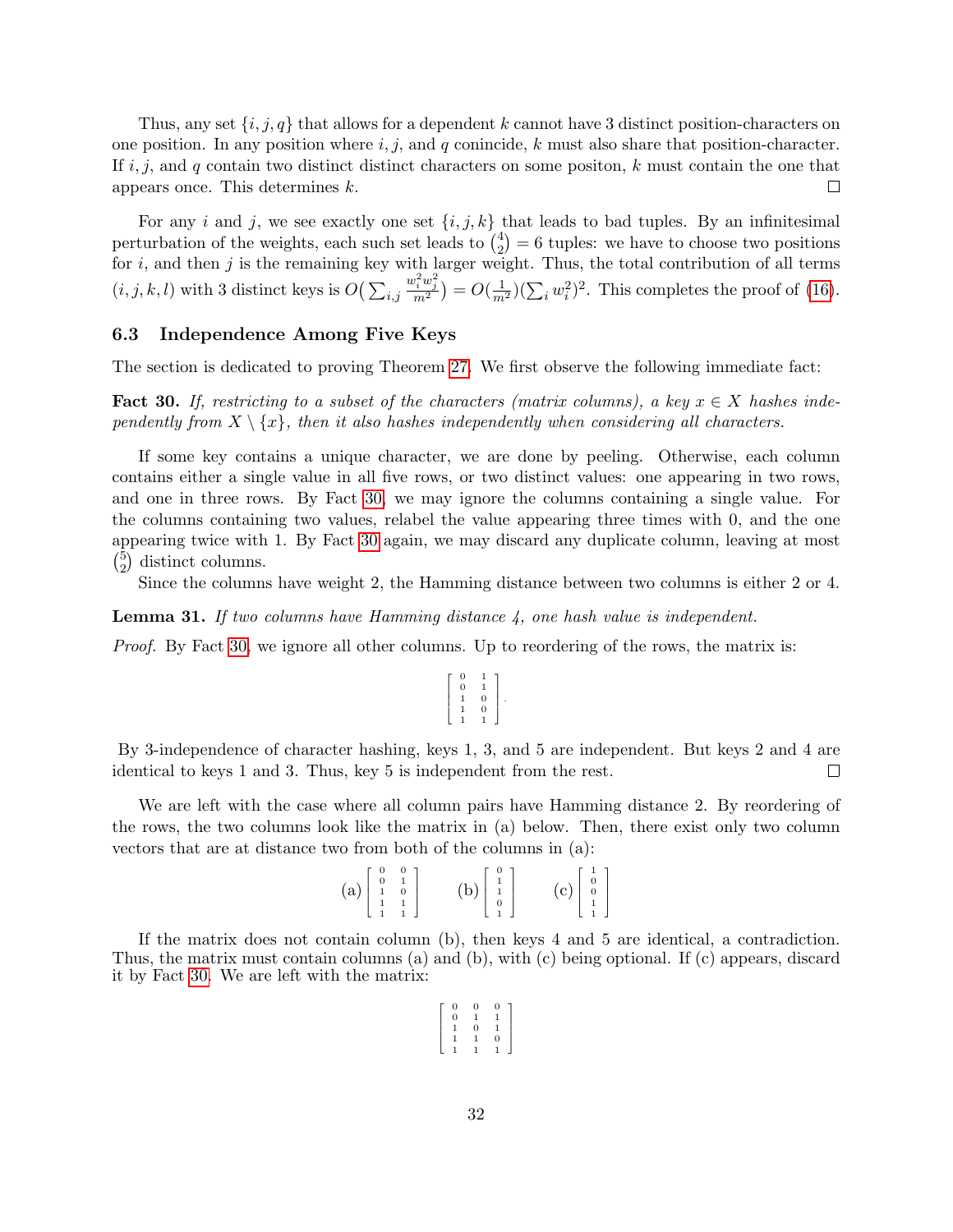Now, observe that the hash code of row 1 is just the xor of the hash codes of rows 2–4,  $h(1) = h(2) \oplus h<sub>C</sub>(3) \oplus h<sub>C</sub>(4)$ . Indeed, the codes of the one characters in each column cancel out, leaving us with an xor of the zeros in each column. We claim that row 5 is independent of rows 2–4. This immediately implies that row 5 is independent of all others, since row 1 is just a function of rows 2–4.

Independence of row 5 from rows 2–4 follows by peeling. Each of rows 2, 3, and 4 have a position character not present in 5, so they are independent of 5. This completes the proof of Theorem [27.](#page-31-1)

#### <span id="page-33-0"></span>6.4 Linear probing with fourth moment bounds

As in Section [5](#page-23-0) we study linear probing with n stored keys in a table of size  $m$ , and a query q not among the stored keys. We define the fill  $\alpha = n/m$  and  $\varepsilon = 1 - \alpha$ . Pagh et al. [\[PPR09\]](#page-44-0) presented a proof that with 5-independent hashing, the expected number probes is  $O(1/\varepsilon^{13/6})$ . We will here improve this to the optimal  $O(1/\varepsilon^2)$ , which is optimal even for a fully random hash function. For the case of smaller fill, where  $\alpha \leq 1/2$ , Thorup [\[Tho09\]](#page-44-7) proved that the expected number of filled entries probes is  $O(\alpha)$  which is optimal even for fully random functions.

As discussed in Section [5,](#page-23-0) our goal is to study the length  $L$  of the longest filled interval containing a point  $h(q)$ . To bound the probability that an interval I is full, we study more generally the case how the number  $X_I$  of keys hashed to I deviates from the mean  $\alpha|I|$ : if I is full, the devation is by more than  $\varepsilon \alpha |I|$ .

As we mentioned earlier, as an intial step Pagh et al. [\[PPR09\]](#page-44-0) proved that if we consider the number of keys  $X_I$  in an interval I which may depend on the hash of a query key, then we have the following  $4<sup>th</sup>$  unweighted moment bound:

<span id="page-33-1"></span>
$$
\Pr[X_I \ge \Delta + \alpha |I|] = O\left(\frac{\alpha |I| + (\alpha |I|)^2}{\Delta^4}\right) \tag{17}
$$

This is an unweighted version of [\(16\)](#page-29-1) so [\(17\)](#page-33-1) holds both with 5-independent hashing and with simple tabulation hashing.

As with our simple tabulation hashing, for each i, we consider the event  $\mathcal{C}_{i,\delta,p}$  that for some point p that may depend on the hash of the query key, there is some an interval  $I \ni p, 2^i \leq |I| < 2^{i+1}$ with relative deviation  $\delta$ . In perfect generalization of [\(17\)](#page-33-1), we will show that (17) implies

<span id="page-33-2"></span>
$$
\Pr[\mathcal{C}_{i,\delta,p}] = O\left(\frac{\alpha 2^i + (\alpha 2^i)^2}{(\delta \alpha 2^i)^4}\right) \tag{18}
$$

First consider the simple case where  $\delta \geq 1$ . We apply Claim [22.](#page-24-1) Since  $\delta \geq 1$ , we get  $j = i - 3$ . The event  $C_{i,\delta,p}$  implies that one of the  $2^5 + 1$  relevant j-bins has  $(1 + \frac{\delta}{2})\alpha 2^j$  keys. By [\(17\)](#page-33-1), the probability of this event is bounded by

$$
(2^5 + 1)O\left(\frac{\alpha 2^j + (\alpha 2^j)^2}{(\frac{\delta}{2}\alpha 2^j)^4}\right) = O\left(\frac{\alpha 2^i + (\alpha 2^j)^2}{(\delta \alpha 2^i)^4}\right).
$$

This completes the proof of [\(18\)](#page-33-2) when  $\delta \geq 1$ .

Now consider the case where  $\delta \leq 1$ . If  $\alpha 2^{i} \leq 1$ , [\(18\)](#page-33-2) does not give a probablity bound below 1, so we can assume  $\alpha 2^i > 1$ . Then [\(18\)](#page-33-2) simplifies to

<span id="page-33-3"></span>
$$
\Pr[\mathcal{C}_{i,\delta,p}] = O(1/(\delta^4(\alpha 2^i)^2) \tag{19}
$$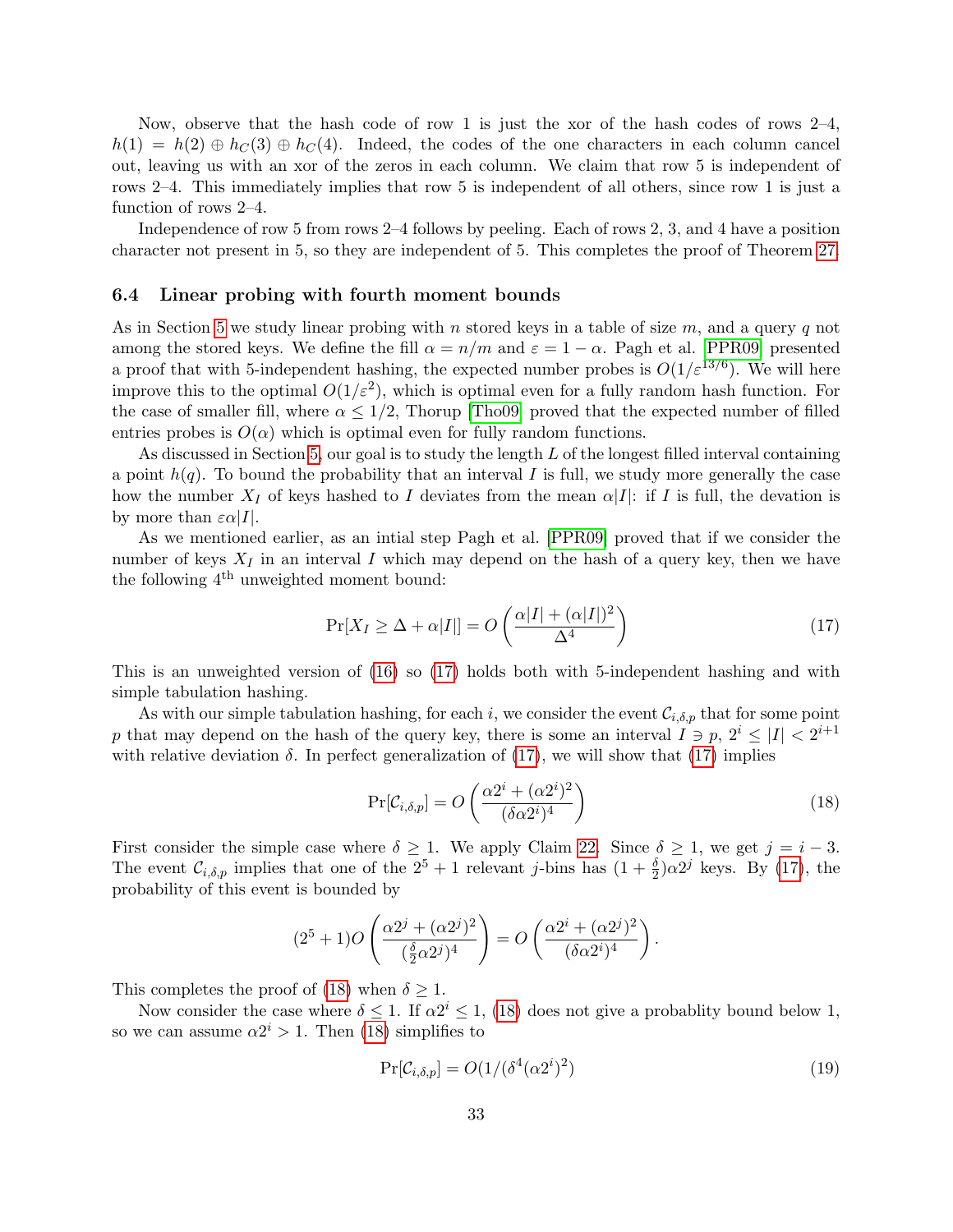This time we will apply Claim [23.](#page-25-0) Recall that a  $j$ -bin is dangerous for level  $i$  is its absolute deviation is  $\Delta_{j,i} = \frac{\delta \alpha 2^{i}}{24} / 2^{(i-j)/5}$ . We defined  $j_0$  be the smallest non-negative integer satisfying  $\Delta_{j_0,i} \leq \alpha 2^{j_0}$ . If  $\mathcal{C}_{i,\delta,p}$  happens, then for some  $j \in \{j_0, ..., i\}$ , one of the  $2^{i-j+2}+1$  relevant j-bins is dangerous for level *i*. By [\(17\)](#page-33-1), the probability of this event is bounded by  $\sum_{j=j_0}^{i} O(P_j)$  where

$$
P_j = 2^{i-j} \frac{\alpha 2^j + (\alpha 2^j)^2}{\Delta_{i,j}^4} = O\left(2^{i-j} \frac{\alpha 2^j + (\alpha 2^j)^2}{(\delta \alpha 2^i / 2^{(i-j)/5})^4}\right)
$$

Let  $j_1 = \lceil \log_2(1/\alpha) \rceil$ . Note that  $j_1 \leq i$ . For  $j \geq j_1$ , we have  $\alpha 2^j + (\alpha 2^j)^2 = O((\alpha 2^j)^2)$ , so

$$
P_j = O\left(2^{i-j} \frac{(\alpha 2^j)^2}{(\delta \alpha 2^i / 2^{(i-j)/5})^4}\right) = O\left(\frac{1}{\delta^4 (\alpha 2^i)^2 2^{\frac{1}{5}(i-j)}}\right).
$$

We see that for  $j \geq j_1$ , the bound decreases exponentially with j, so

<span id="page-34-1"></span>
$$
\sum_{j=j_1}^{i} P_j = O\left(1/(\delta^4(\alpha 2^i)^2)\right).
$$
\n(20)

This is the desired bound from [\(19\)](#page-33-3) for  $Pr[\mathcal{C}_{i,\delta,p}]$ , so we are done if  $j_1 \leq j_0$ . However, suppose  $j_0 < j_1$ . By definition, we have  $\alpha 2^{j_1} \leq 1$  and  $\Delta_{i,j_1} \leq 1$ , so

$$
P_{j_1} = 2^{i-j_1} \frac{\alpha 2^{j_1} + (\alpha 2^{j_1})^2}{\Delta_{i,j_1}^4} = \Omega(1).
$$

This means that there is nothing to prove, for with [\(20\)](#page-34-1), we conclude that  $(1/(\delta^4(\alpha 2^i)^2)) = \Omega(1)$ . Therefore [\(19\)](#page-33-3) does not promise any probability below 1. This completes the proof of [\(18\)](#page-33-2). As in Theorem [21,](#page-23-1) we can consider the more general event  $\mathcal{D}_{\ell,\delta,p}$  that there exists an interval I containing p and of length at least  $\ell$  such that the number of keys  $X_I$  in I deviates at least  $\delta$  from the mean. Then, as a perfect generalization of [\(18\)](#page-33-2), we get

<span id="page-34-0"></span>
$$
\Pr[\mathcal{D}_{\ell,\delta,p}] = \sum_{i \ge \log_2 \ell} C_{i,\delta,p} = \sum_{i \ge \log_2 \ell} O\left(\frac{\alpha 2^i + (\alpha 2^i)^2}{(\delta \alpha 2^i)^4}\right) = O\left(\frac{\alpha \ell + (\alpha \ell)^2}{(\delta \alpha \ell)^4}\right)
$$
(21)

In the case of linear probing with fill  $\alpha = 1-\varepsilon$ , we worry about filled intervals. Let L be the length of the longest full interval containing the hash of a query key. For  $\varepsilon \leq 1/2$  and  $\alpha \geq 1/2$ , we use  $\delta = \varepsilon$  and

$$
\Pr[\mathcal{D}_{\ell,\varepsilon,h(q)}] = O(1/(\ell^2 \varepsilon^4))
$$

so

$$
\mathbf{E}[L] \leq \sum_{\ell=1}^m \Pr[\mathcal{D}_{\ell,\varepsilon,h(q)}] = \sum_{\ell=1}^m \min\left\{1, O(1/(\ell^2 \varepsilon^4))\right\} = O(1/\varepsilon^2),
$$

improving the  $O(1/\varepsilon^{\frac{13}{6}})$  bound from [\[PPR09\]](#page-44-0). However, contrasting the bounds with simple tabulation, the concentration from [\(21\)](#page-34-0) does not work well for higher moments, e.g., the variace bound we get with  $\varepsilon = 1/2$  is  $O(\log n)$ , and for larger moment  $p \geq 3$ , we only get a bound of  $O(n^p/(n^2)) = O(n^{p-2}).$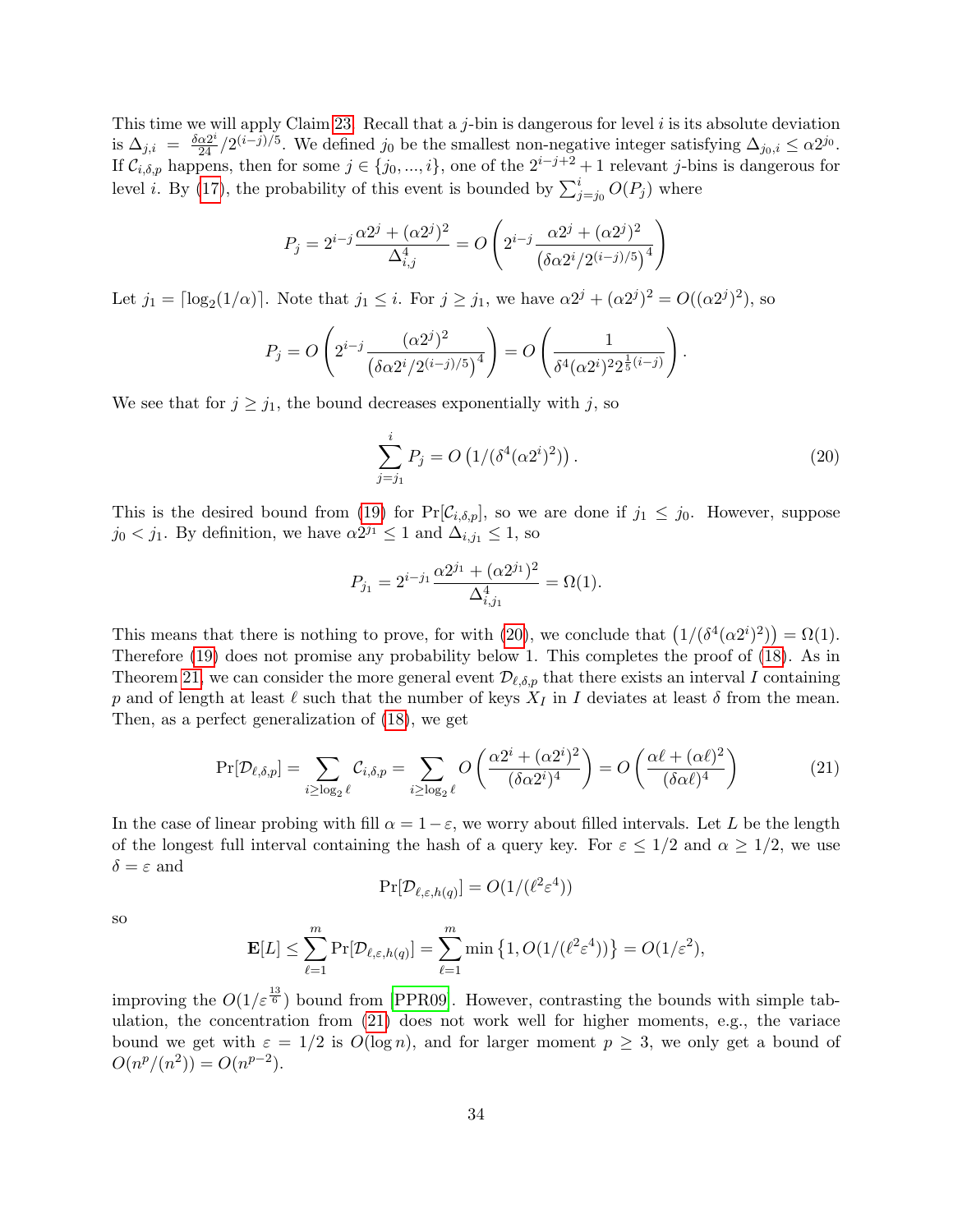Now consider  $\alpha \leq 1/2$ . We use  $\delta = 1/(2\alpha)$  noting that  $(1+\delta)\alpha|I| = (\alpha+1/2)|I| < |I|$ . Then

$$
Pr[\mathcal{D}_{\ell,1/(2\alpha),h(q)}] = O\left(\frac{\alpha\ell + (\alpha\ell)^2}{\ell^4}\right)
$$

In particular, as promised in [\(13\)](#page-27-1), we have

$$
Pr[L > 0] = Pr[D_{1,1/(2\alpha),h(q)}] = O(\alpha + \alpha^2) = O(\alpha)
$$

More generally for the mean,

$$
\mathbf{E}[L] \leq \sum_{\ell=1}^{m} \Pr[\mathcal{D}_{\ell,1/(2\alpha),h(q)}]
$$
  
= 
$$
\sum_{\ell=1}^{m} O\left(\frac{\alpha \ell + (\alpha \ell)^2}{\ell^4}\right)
$$
  
= 
$$
O(\alpha).
$$

This reproves the bound from Thorup [\[Tho09\]](#page-44-7).

### <span id="page-35-0"></span>A Experimental evaluation

In this section, we make some simple experiments comparing simple tabulation with other hashing schemes, both on their own, and in applications. Most of our experiments are the same as those in [\[TZ09\]](#page-44-2) except that we here include simple tabulation whose relevance was not realized in [\[TZ09\]](#page-44-2). We will also consider Cuckoo hashing which was not considered in [\[TZ09\]](#page-44-2).

Recall the basic message of our paper that simple tabulation in applications shares many of the strong mathematical properties normally associated with an independence of at least 5. For example, when used in linear probing, the expected number of probes is constant for any set of input keys. With sufficiently random input, this expected constant is obtained by any universal hashing scheme [\[MV08\]](#page-43-1), but other simple schemes fail on simple structured inputs like dense intervals or arithmetic progressions, which could easily occur in practice [\[TZ09\]](#page-44-2).

Our experiments consider two issues:

- How fast is simple tabulation compared with other realistic hashing schemes on random input? In this case, the quality of the hash function doesn't matter, and we are only comparing their speed.
- What happens to the quality on structured input. We consider the case of dense intervals, and also the hypercube which we believe should be the worst input for simple tabulation since it involves the least amount of randomness.

We will now briefly review the hashing schemes considered in our experiments. The focus will be on the common cases of 32 and 64 bit keys. If the initial keys are much bigger, we can typically first apply universal hashing to get down to a smaller domain, e.g., collision free down to a domain of size  $n^2$ . To achieve expected  $O(1)$  time for linear probing, it suffices to map universally to a domain of just  $O(n)$  [\[Tho09\]](#page-44-7).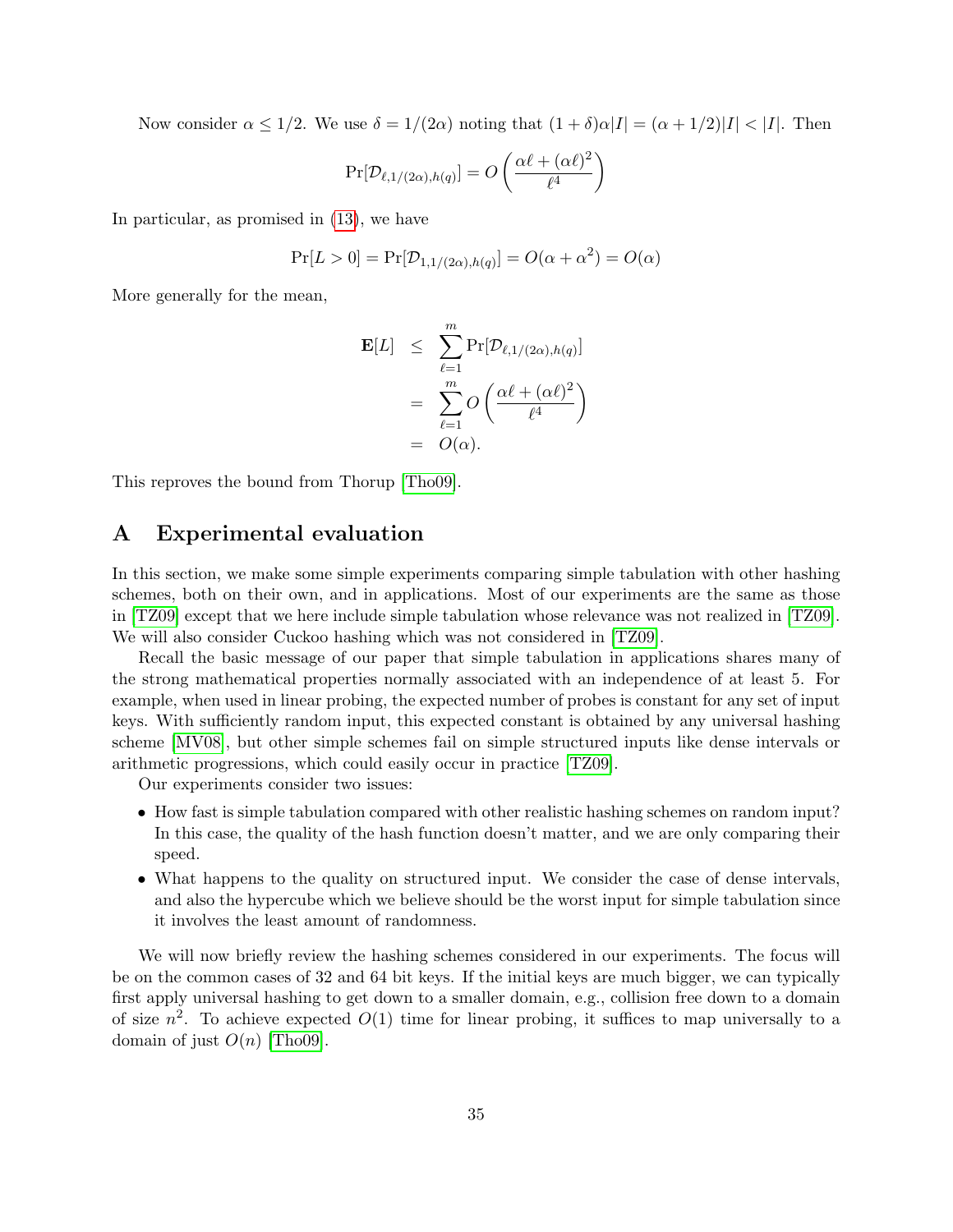### A.1 Multiplication-shift Hashing

The fastest known hashing schemes are based on a multiplication followed by a shift.

Univ-mult-shift.. If we are satisfied with plain universal hashing, then as shown in [\[DHKP97\]](#page-43-10), we pick a random odd number a from the same  $\ell$ -bit domain as the keys. If the desired output is  $\ell_{out}$ -bit keys, we compute the universal hash function:

$$
h_a(x) = (a \cdot x) \rightarrow (\ell - \ell_{out}).
$$

This expression should be interpreted according to the C programming language. In particular, \* denotes standard computer multiplication where the result is truncated to the same size as that of its largest operand. Here this means multiplication modulo  $2^{\ell}$ . Also,  $\geq$  is a right shift taking out least significant bits. Mathematically, this is integer division by  $2^{\ell-\ell_{out}}$ . Note that this scheme is far from 2-independent, e.g., if two keys differ in only their least significant bit, then so does their hash values. However, the scheme is universal which suffices, say, for expected constant times in chaining.

2-indep-mult-shift.. For 2-independent hashing, we use the scheme from [\[Die96\]](#page-43-11). We pick a random 2 $\ell$ -bit multiplier a (which does not need to be odd), and a 2 $\ell$  bit number b. Now we compute:

$$
h_{a,b}(x) = (a \cdot x + b) \cdot (2\ell - \ell_{out}).
$$

This works fine with a single 64-bit multiplication when  $\ell = 32$ . For  $\ell = 64$ , we would need to simulate 128-bit multiplication. In this case, we have a faster alternative used for string hashing [\[Tho09\]](#page-44-7), viewing the key x as consisting of two 32-bit keys  $x_1$  and  $x_2$ . For a 2-independent 32-bit output, we pick three random 64-bit numbers  $a_1$  and  $a_2$  and b, and compute

$$
h_{a_1,a_2,b}(x_1x_2) = ((a_1+x_2)*(a_2+x_1)+b) > 32.
$$

Concatenating two such values, we get a 64-bit 2-independent hash value using just two 64-bit multiplications.

### A.2 Polynomial Hashing

For general k-independent hashing, we have the classic implementation of Carter and Wegman [\[WC81\]](#page-44-3) by a degree  $k-1$  polynomial over some prime field:

$$
h(x) = \left(\sum_{i=0}^{k-1} a_i x^i \bmod p\right) \bmod 2^{\ell_{out}} \tag{22}
$$

for some prime  $p \gg 2^{\ell_{out}}$  with each  $a_i$  picked randomly from [p]. If p is an arbitrary prime, this method is fairly slow because 'mod p' is slow. However, Carter and Wegman [\[CW79\]](#page-43-12) pointed out that we can get a fast implementation using shifts and bitwise Boolean operations if p is a so-called Mersenne prime of the form  $2^{i} - 1$ .

5-indep-Mersenne-prime.. We use the above scheme for 5-independent hashing. For 32-bit keys, we use  $p = 2^{61} - 1$ , and for 64-bit keys, we use  $p = 2^{89} - 1$ .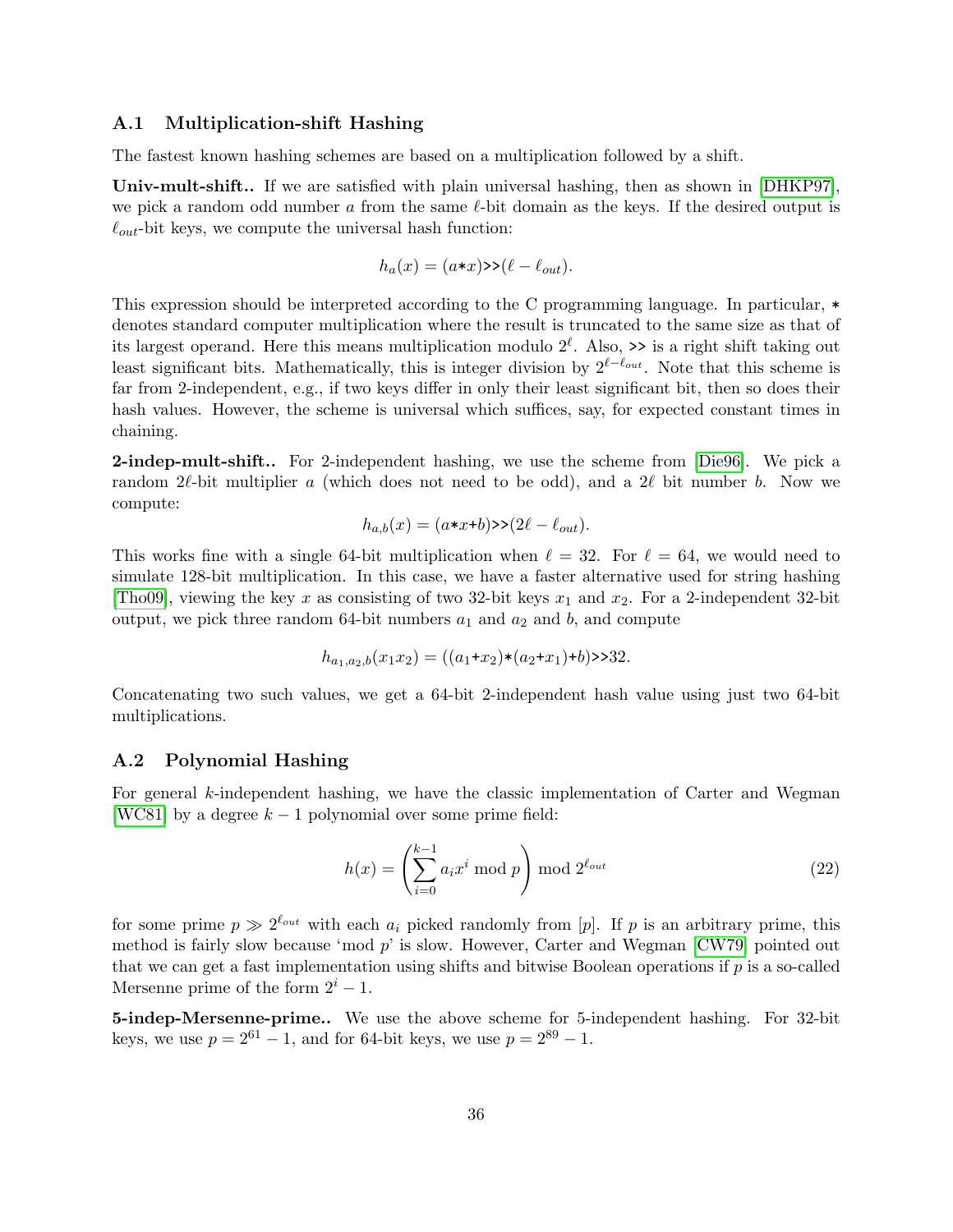For the practical implementation, recall that standard 64-bit multiplication on computers discards overflow beyond the 64 bits. For example, this implies that we may need four 64-bit multiplications just to implement a full multiplication of two numbers from  $[2^{61}-1]$ . This is why specialized 2-independent schemes are much faster. Unfortunately, we do not know a practical generalization for higher independence.

#### A.3 Tabulation-Based Hashing

The basic idea in tabulation based schemes is to replace multiplications with lookups in tables that are small enough to fit in fast memory.

simple-table.. Simple tabulation is the basic example of tabulation based hashing. A key  $x =$  $x_1 \cdots x_c$  is divided into c characters. For  $i = 1 \ldots c$ , we have a table  $T_i$  providing a random value  $T_i[x_i]$ with a random value, and then we just return the xor of all the  $T_i[x_i]$ . Since the tables are small, it is easy to populate them with random data (e.g. based on atmospheric noise <http://random.org>). Simple tabulation is only 3-independent.

We are free to chose the size of the character domain, e.g., we could use 16-bit characters instead of 8-bit characters, but then the tables would not fit in the fast L1 cache. The experiments from [\[TZ09\]](#page-44-2) indicate that 8-bit characters give much better performance, and that is what we use here.

5-indep-TZ-table.. To get higher independence, we can compute some additional "derived characters" and use them to index into new tables, like the regular characters. Thorup and Zhang [\[TZ04,](#page-44-4) [TZ09\]](#page-44-2) presented a fast such scheme for 5-independet hashing. With  $c = 2$  characters, they simply use the derived character  $x_1 + x_2$ . For  $c > 2$ , this generalizes with  $c - 1$ derived characters and a total of  $2c - 1$  lookups for 5-independent hashing. The scheme is is rather complicated to implement, but runs well.

### A.4 Hashing in Isolation

Our first goal is to time the different hashing schemes when run in isolation. We want to know how simple tabulation compares in speed to the fast multiplication-shift schemes and to the 5 independent schemes whose qualities it shares. We compile and run the same C code on two different computers:

- 32-bit computer: Single-core Intel Xeon 3.2 GHz 32-bit processor with 2048KB cache, 32-bit addresses and libraries.
- 64-bit computer: Dual-core Intel Xeon 2.6 GHz 64-bit processor with 4096KB cache, 64-bit addresses and libraries.

Table [1](#page-38-0) presents the timings for the different hashing schemes, first mapping 32-bit keys to 32 bit values, second mapping 64-bit keys to 64-bit values. Not surprisingly, we see that the 64-bit computer benefits more than the 32-bit computer when 64-bit multiplications is critical; namely in univ-mult-shift for 64 bits, 2-indep-mult-shift, and 5-indep-Mersenne-prime.

As mentioned, the essential difference between our experiments and those in [\[TZ09\]](#page-44-2) is that simple tabulation is included, and our interest here is how it performs relative to the other schemes. In the case of 32-bits keys, we see that in both computers, the performance of simple tabulation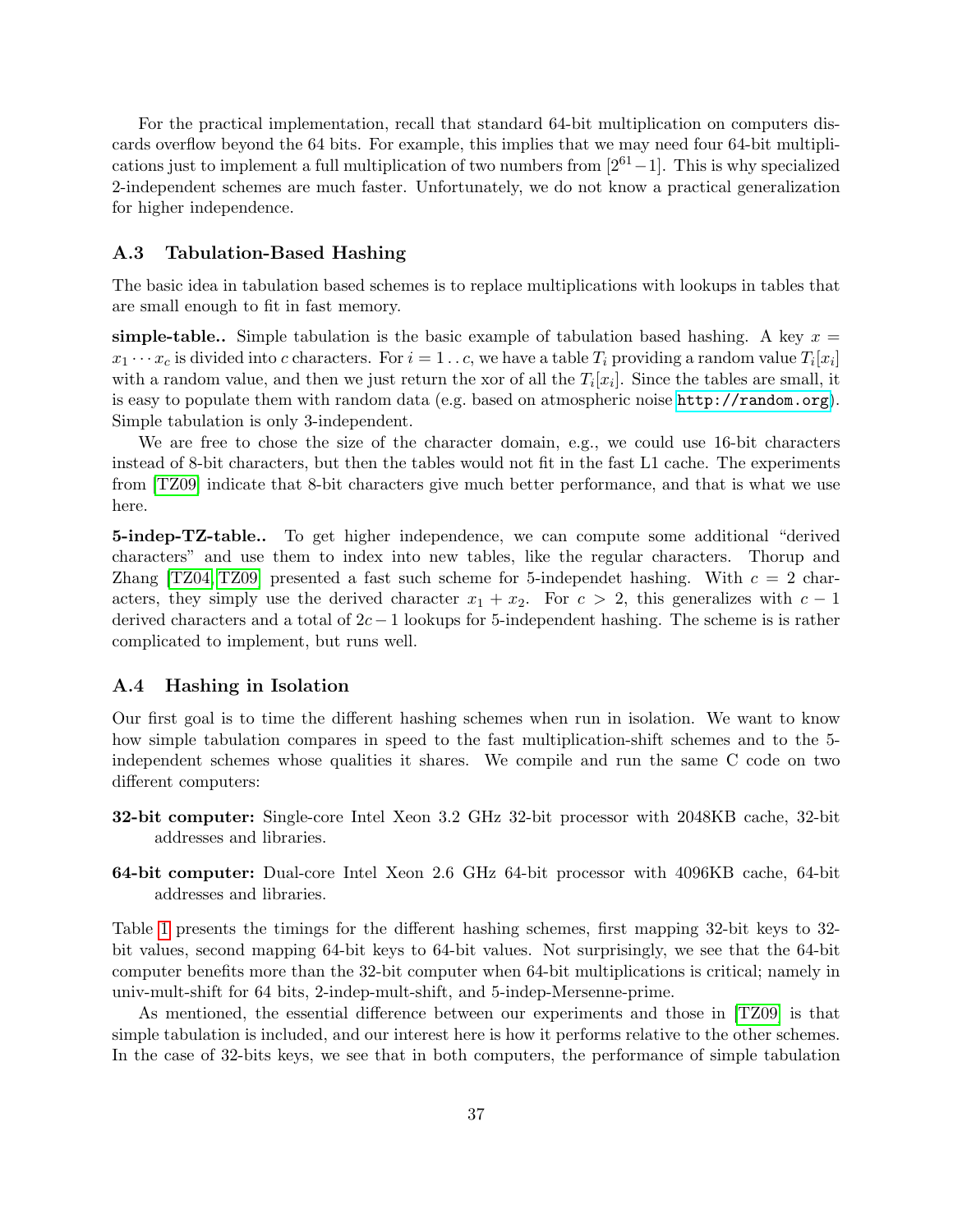|      | Hashing random keys    | 32-bit computer   | 64-bit computer |
|------|------------------------|-------------------|-----------------|
| bits | hashing scheme         | hashing time (ns) |                 |
| 32   | univ-mult-shift        | 1.87              | 2.33            |
| 32   | $2$ -indep-mult-shift  | 5.78              | 2.88            |
| 32   | 5-indep-Mersenne-prime | 99.70             | 45.06           |
| 32   | 5-indep-TZ-table       | 10.12             | 12.66           |
| 32   | simple-table           | 4.98              | 4.61            |
| 64   | univ-mult-shift        | 7.05              | 3.14            |
| 64   | $2$ -indep-mult-shift  | 22.91             | 5.90            |
| 64   | 5-indep-Mersenne-prime | 241.99            | 68.67           |
| 64   | 5-indep-TZ-table       | 75.81             | 59.84           |
| 64   | simple-table           | 15.54             | 11.40           |

<span id="page-38-0"></span>Table 1: Average time per hash computation for 10 million hash computations.

is similar to 2-indep-mult-shift. Also, not surprisingly, we see that it is more than twice as fast as the much more complicated 5-indep-TZ-table.

When we go to 64-bits, it may be a bit surprising that simple tabulation becomes more than twice as slow, for we do exactly twice as many look-ups. However, the space is quadrupled with twice as many tables, each with twice as big entries, moving up from 1KB to 8KB, so the number of cache misses may increase.

Comparing simple tabulation with the 2-indep-mult-shift, we see that it is faster on the 32-bit computer and less than twice as slow on the 64-bit computer. We thus view it as competitive in speed.

The competetiveness of simple tabulation compared with multiplication-shift based methods agrees with the experiments of Thorup [\[Tho00\]](#page-44-8) from more than 10 years ago on older computer architectures. The experiments from [\[Tho00\]](#page-44-8) did not include schemes of higher independence.

### A.5 Linear Probing

We now consider what happens when we use the different hashing schemes with linear probing. In this case, the hash function needs good random properties are need for good performance on worst-case input. We consider  $2^{20}$  32-bit keys in a table with  $2^{21}$  entries. The table therefore uses 8MB space, which does not fit in the cache of either computer, so there will be competition for the cache. Each experiment averaged the update time over 10 million insert/delete cycles. For each input type, we ran 100 such experiments on the same input but with different random seeds for the hash functions.

**Random input..** First we consider the case of a random input, where the randomization properties of the hash function are irrelevant. This means that the focus is on speed just like when we ran the experiments in isolation. Essentially, the cost per update should be that of computing the hash value, as in Table [1,](#page-38-0) plus a common additive cost: a random access to look up the hash entry plus a number of sequential probes. The average number of probes per update was tightly concentrated around 3.28 for all schemes, deviating by less than 0.02 over the 100 experiments.

An interesting new issue is that the different schemes schemes now have to compete with the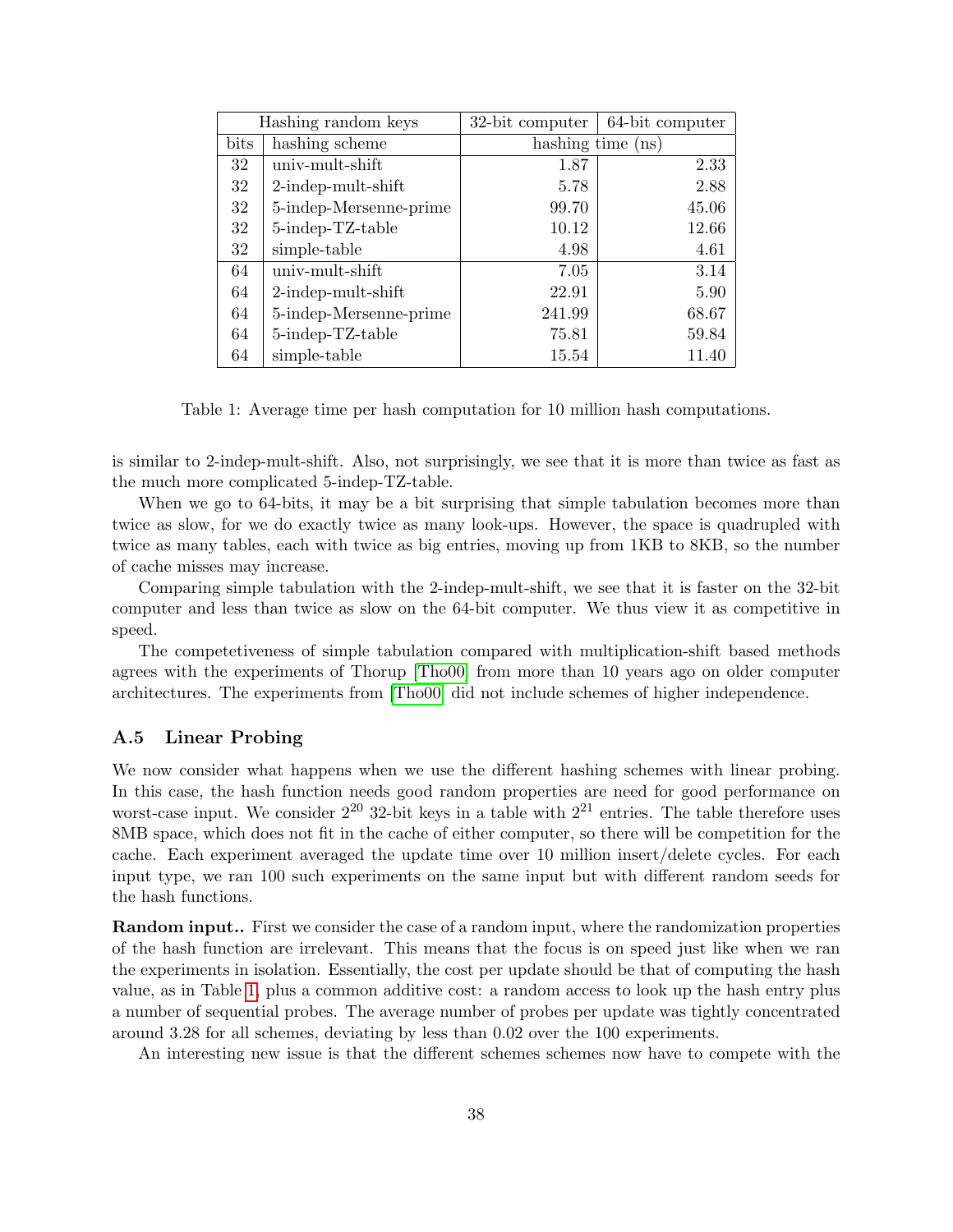| Linear probing with random keys |                           | $32$ -bit computer   64-bit computer |
|---------------------------------|---------------------------|--------------------------------------|
| hashing scheme                  | update time (nanoseconds) |                                      |
| univ-mult-shift                 | 141                       | 149                                  |
| $2$ -indep-mult-shift           | 151                       | 157                                  |
| 5-indep-Mersenne-prime          | 289                       | 245                                  |
| 5-indep-TZ-table                | 177                       | 211                                  |
| simple-table                    | 149                       | 166                                  |

<span id="page-39-0"></span>Table 2: Linear probing with random 32-bit keys. The time is averaged over 10 million updates to set with 1 million keys in linear probing table with 2 million entries.

linear probing table for the cache. In particular, this could hurt the tabulation based schemes. Another issue is that when schemes are integrated with an application, the optimizing compiler may have many more opportunities for pipelining etc. The results for random input are presented in Table [2.](#page-39-0) Within the 100 experiments, the deviation for each data point was less than 1%, and here we just present the mean.

Compared with Table [1,](#page-38-0) we see that our 32-bit computer performs better than the 64-bit computer on linear probing. In Table [1](#page-38-0) we had that the 64-bit processor was twice as fast at the hash computations based on 64-bit multiplication, but in Table [2,](#page-39-0) when combined with linear probing, we see that it is only faster in the most extreme case of 5-indep-Mersenne-prime. One of the more surprising outcomes is that 5-indep-Mersenne-prime is so slow compared with the tabulation based schemes on the 64-bit computer. We had expected the tabulation based schemes to take a hit from cache competition, but the effect appears to be minor.

The basic outcome is that simple tabulation in linear probing with random input is competitive with the fast multiplication-shift based scheme and about 20% faster than the fastest 5-independent scheme (which is much more complicated to implement). We note that we cannot hope for a big multiplicative gain in this case, since the cost is dominated by the common additive cost from working the linear probing table itself.

Structured input.. We now consider the case where the input keys are structured in the sense of being drawn in random order from a dense interval: a commonly occurring case in practice which is known to cause unreliable performance for most simple hashing schemes [\[PPR09,](#page-44-0) [PT10,](#page-44-1) [TZ09\]](#page-44-2). The results are shown in Figure [2.](#page-40-0) For each hashing scheme, we present the average number of probes for each of the 100 experiments as a cumulative distribution function. We see that simple tabulation and the 5-independent schemes remain tightly concentrated while the multiplicationshift schemes have significant variance, as observed also in [\[TZ09\]](#page-44-2). This behavior is repeated in the timings on the two computers, but shifted due to difference in speed for the hash computations.

Thus, among simple fast hashing schemes, simple tabulation stands out in not failing on a dense interval. Of course, it might be that simple tabulation had a different worst-case input. A plausible guess is that the worst instance of simple tabulation is the hypercube, which minimizes the amount of random table entries used. In our case, for  $2^{20}$  keys, we experimented with the set  $[32]^4$ , i.e., we only use 32 values for each of the 4 characters. The results for the number of probes are presented in Figure [3.](#page-40-1)

Thus, simple tabulation remains extremely robust and tightly concentrated, but once again the multiplication-shift schemes fail (this time more often but less badly). The theoretical explanation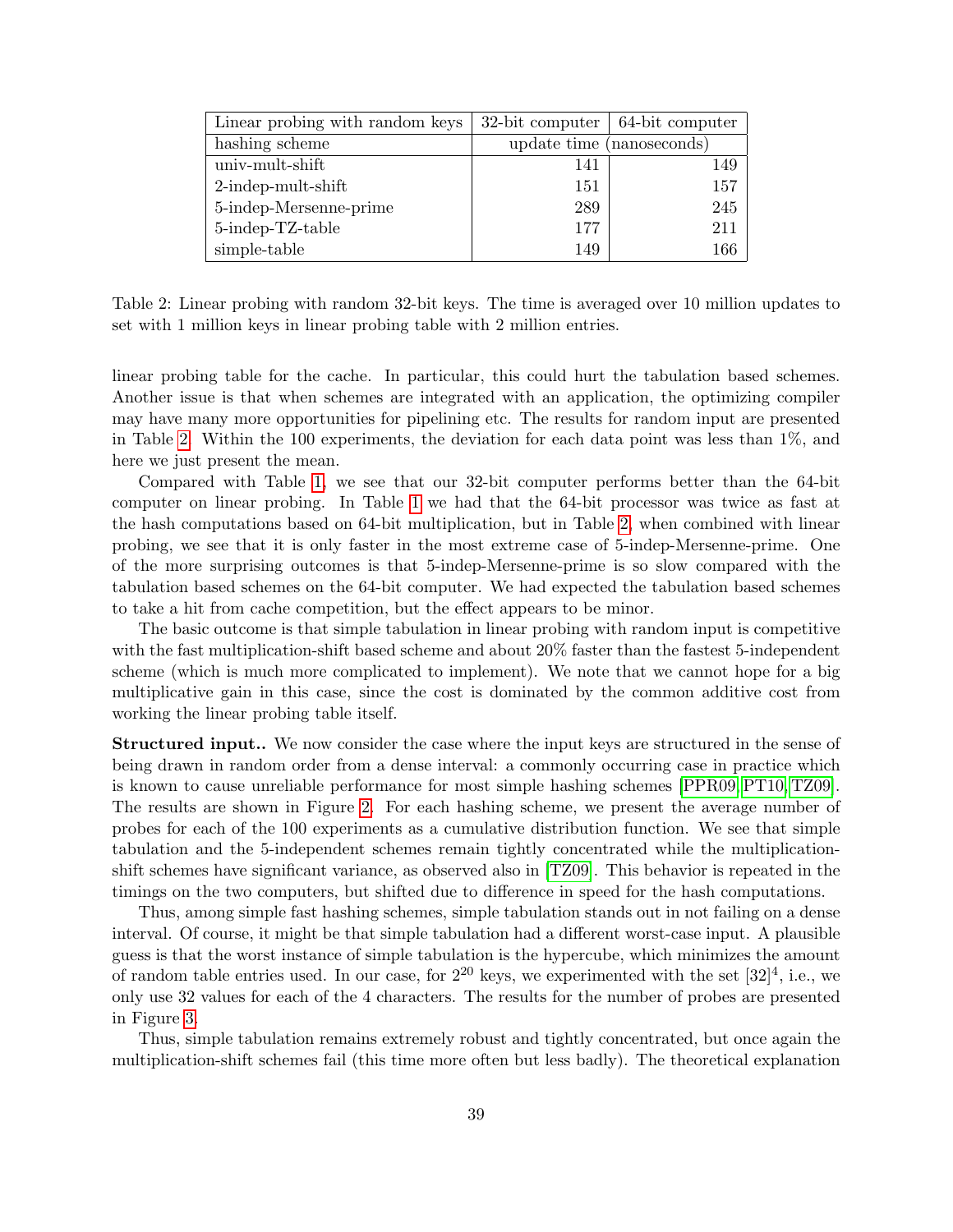

<span id="page-40-0"></span>Figure 2: Keys from dense interval. The multiplication-shift schemes sometimes use far more probes, which also shows in much longer running times.



<span id="page-40-1"></span>Figure 3: Keys from hyper cube.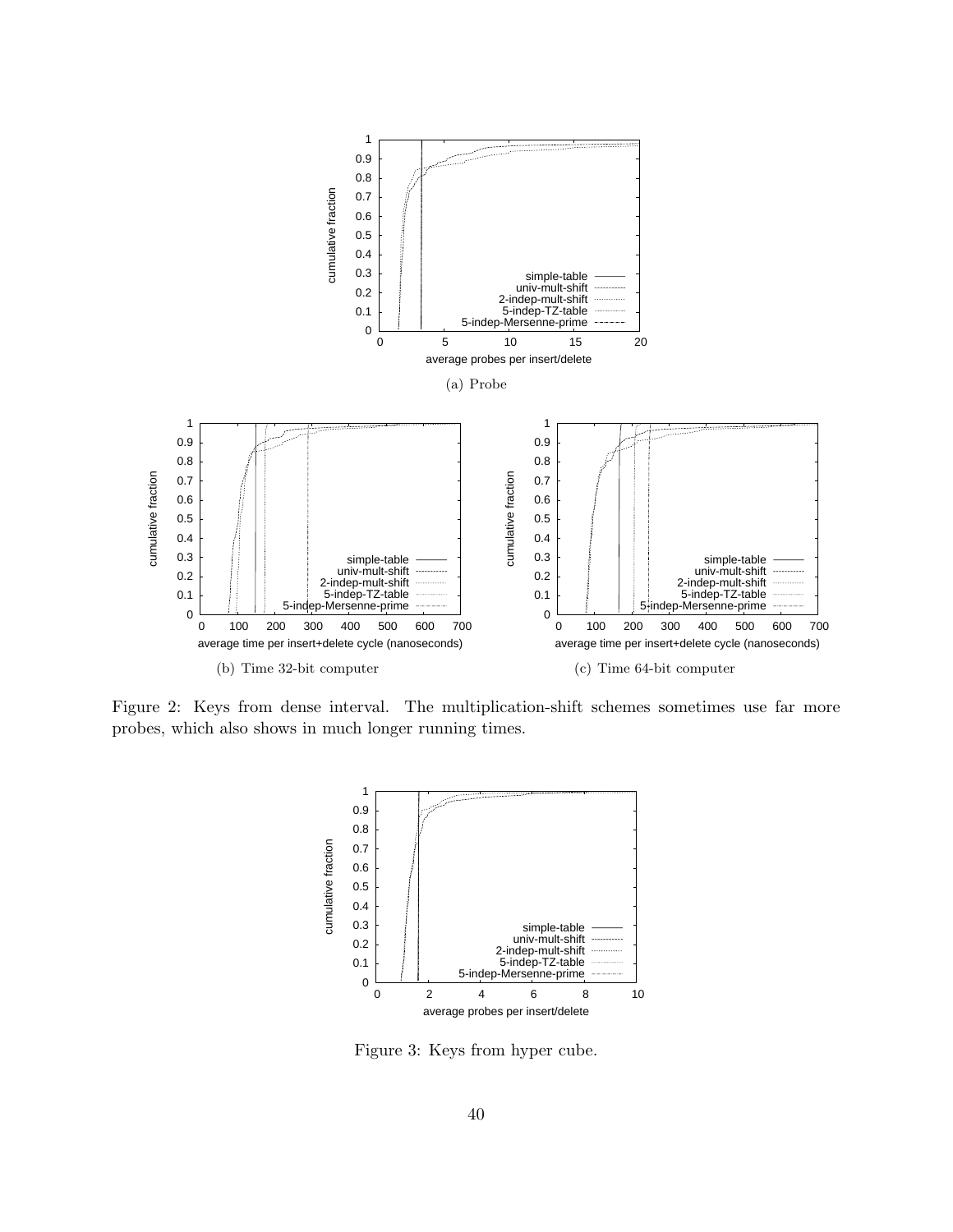from [\[PT10\]](#page-44-1) is that multiplication-shift fails on arithmetic sequences, and in the hypercube we have many different but shorter arithmetic sequences. It should be said that although it cannot be seen in the plots, the structured inputs did lead to more deviation in probes for simple tabulation: the deviation from 3.28 over 100 independent runs grew from below 0.5% with random input to almost 1% with any of the structured input.

Obviously, no experiment can confirm that simple tabulation is robust for all possible inputs. Our theoretical analysis implies strong concentration, e.g., in the sense of constant variance, yet the hidden constants are large. Our experiments suggest that the true constants are very reasonable.

Cuckoo hashing.. Our results show that the failure probability in constructing a cuckoo hashing table is  $O(n^{-1/3})$ . A pertinent question is whether the constants hidden by the O-notation are too high from a practical point of view. Experiments cannot conclusively prove that this constant is always small, since we do not know the worst instance. However, as for linear probing, a plausible guess that the instance eliciting the worst behavior is a hypercube:  $S = A^c$ , for  $A \subset \Sigma$ . We made 10<sup>5</sup> independent runs with the following input instances:

- **32-bit keys:** Tabulation uses  $c = 4$  characters. We set  $A = \begin{bmatrix} 32 \end{bmatrix}$ , giving  $32^4 = 2^{20}$  keys in S. The empirical success probability was 99.4%.
- **64-bit keys:** Tabulation uses  $c = 8$  characters. We set  $A = 8$ , giving  $8^8 = 2^{24}$  keys in S. The empirical success probability was 97.1%.

These experiments justify the belief that our scheme is effective in practice.

It has already been shown conclusively that weaker multiplication schemes do not perform well. Dietzfelbinger and Schellbach  $[DS09]$  show analytically that, when S is chosen uniformly at random from the universe  $[n^{12/11}]$  or smaller, cuckoo hashing with 2-independent multiplicative hashing fails with probability  $1 - o(1)$ . This is borne out in the experiments of [\[DS09\]](#page-43-13), which give failure probability close to 1 for random sets that are dense in the universe. On the other hand, the more complicated tabulation hashing of Thorup and Zhang [\[TZ04\]](#page-44-4) will perform at least as well as simple tabulation (that algorithm is a superset of simple tabulation).

A notable competitor to simple tabulation is a tailor-made tabulation hash function analyzed by Dietzfelbinger and Woelfel  $[DW03]$ . This function uses two arrays of size r and four d-independent hash functions to obtain failure probability  $n/r^{d/2}$ .

Let us analyze the parameters needed in a practical implementation. If we want the same space as in simple tabulation, we can set  $r = 2^{10}$  (this is larger than  $\Sigma = 256$ , because fewer tables are needed). For a nontrivial failure probability with sets of  $2^{20}$  keys, this would require 6-independence. In principle, the tabulation-based scheme of [\[TZ04\]](#page-44-4) can support 6-independence with  $5c - 4$  tables (and lookups). This scheme has not been implemented yet, but based on combinatorial complexity is expected to be at least twice as slow as the 5-independent scheme tested in Table [1](#page-38-0) (i.e. 4-8 times slower than simple tabulation). Alternatively, we can compute four 6-independent hash functions using two polynomials of degree 5 on 64-bit values (e.g. modulo  $2^{61} - 1$ ). Based on Table [1,](#page-38-0) this would be two orders of magnitude slower than simple tabulation. With any of the alternatives, the tailor-made scheme is much more complicated to implement.

### <span id="page-41-0"></span>B Chernoff bounds with fixed means

We will here formally establish that the standard Chernoff bounds hold if when each variable have a fixed mean even if the of the variables are not independent. Below shall use the notation that if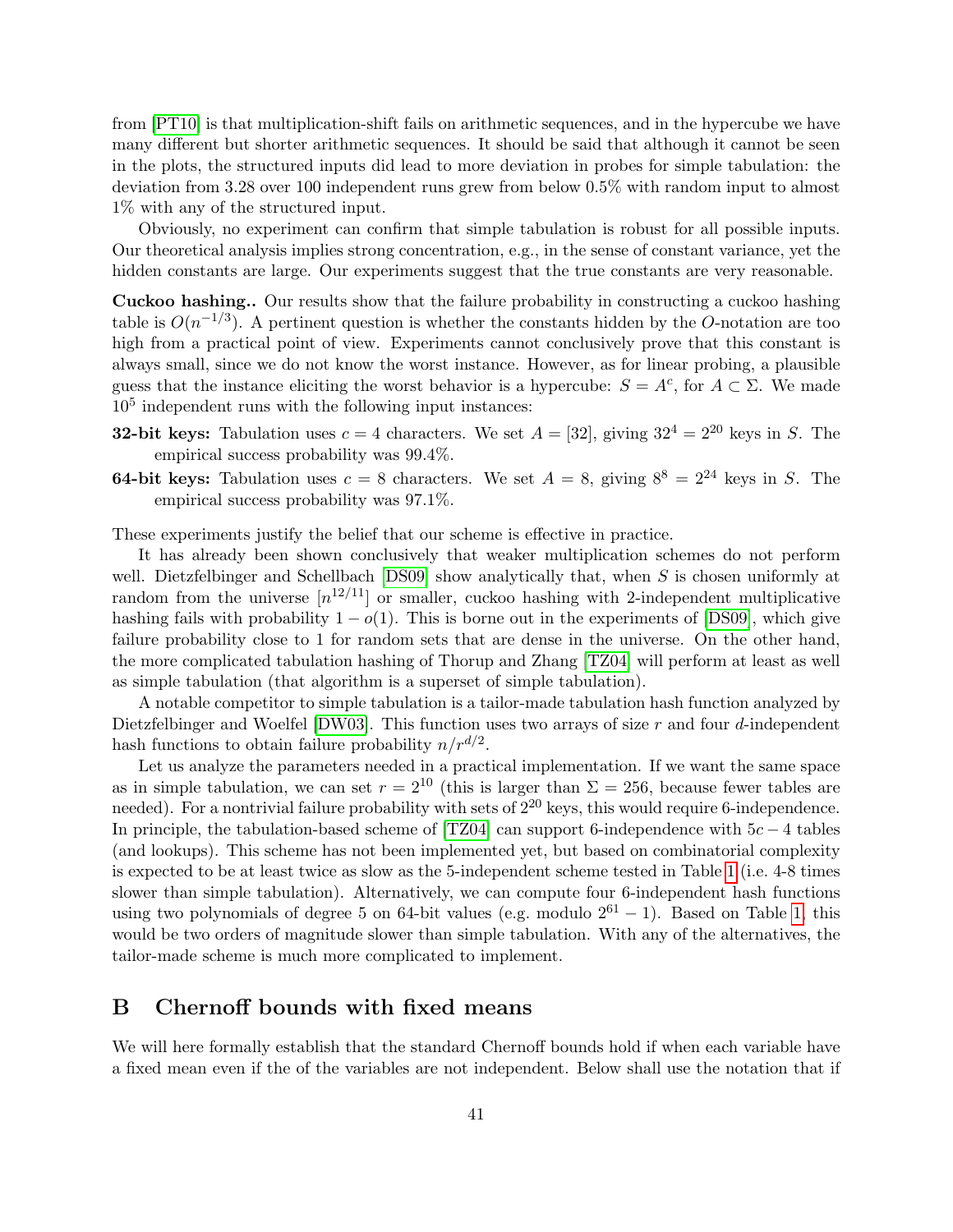we have variables  $x_1, x_2, ...,$  then  $x_{\leq i} = \{x_j\}_{j \leq i}$ . In particular,  $\sum x_{\leq i} = \sum_{j \leq i} x_j$ .

**Proposition 32.** Consider n possibly dependent random variables  $X_1, X_2, \ldots, X_n \in [0,1]$ . Suppose for each i that  $\mathbf{E}[X_i] = \mu_i$  is fixed no matter the values of  $X_1, ..., X_{i-1}$ , that is, for any values  $x_1, ..., x_{i-1}$ ,  $\mathbf{E}[X_i | X_{\leq i} = x_{\leq i}] = \mu_i$ . Let  $X = \sum_i X_i$  and  $\mu = \mathbf{E}[X] = \sum_i \mu_i$ . Then for any  $\delta > 0$ , the bounds are:

$$
\Pr[X \ge (1+\delta)\mu] \le \left(\frac{e^{\delta}}{(1+\delta)^{(1+\delta)}}\right)^{\mu} \qquad \Pr[X \le (1-\delta)\mu] \le \left(\frac{e^{-\delta}}{(1-\delta)^{(1-\delta)}}\right)^{\mu}
$$

*Proof.* The proof is a simple generalization over the standard proof when the  $X_i$  are independent. We wish to bound the probability of  $X \geq (1 + \delta)\mu$ . To do this we will prove that

$$
\mathbf{E}[(1+\delta)^X] \le e^{\mu}.
$$

The proof will be by induction on  $n$ . Let

$$
\mathbf{E}[(1+\delta)^X] = \sum_{x_{\le n}} \langle \Pr[X_{\le n} = x_{\le n}] \times \mathbf{E} [(1+\delta)^X | X_{\le n} = x_{\le n}] \rangle
$$
  
= 
$$
\sum_{x_{\le n}} \langle \Pr[X_{\le n} = x_{\le n}] \times (1+\delta)^{\sum x_{\le n}} \times \mathbf{E} [(1+\delta)^{X_n} | X_{\le n} = x_{\le n}] \rangle.
$$

Now, for any random variable  $Y \in [0,1]$ , by convexity,

$$
\mathbf{E}\left[ (1+\delta)^Y \right] \le \mathbf{E}[Y](1+\delta) + 1 - \mathbf{E}[Y] = 1 + \delta \mathbf{E}[Y] \le e^{\delta \mathbf{E}[Y]}
$$

Therefore, since  $E[X_n|X_{\leq n} = x_{\leq n}] = \mu_n$  for any value  $x_{\leq n}$  of  $X_{\leq n}$ ,

$$
\mathbf{E}\left[ (1+\delta)^{X_n} \,|\, X_{<} n = x_{<} n \right] \leq e^{\delta \mu_n}.
$$

Thus

$$
\mathbf{E}[(1+\delta)^{X}] = \sum_{x_{\leq n}} \left\langle \Pr[X_{\leq n} = x_{\leq n}] \times (1+\delta)^{\sum x_{\leq n}} \times \mathbf{E} \left[ (1+\delta)^{X_{n}} | X_{\leq n} = x_{\leq n} \right] \right\rangle.
$$
  
\n
$$
\leq \sum_{x_{\leq n}} \left\langle \Pr[X_{\leq n} = x_{\leq n}] \times (1+\delta)^{\sum x_{\leq n}} \times e^{\delta \mu_{n}} \right\rangle
$$
  
\n
$$
= \mathbf{E} \left[ (1+\delta)^{\sum X_{\leq n}} \right] \times e^{\delta \mu_{n}}
$$
  
\n
$$
\leq e^{\delta \sum \mu_{\leq n}} \times e^{\delta \mu_{n}} = e^{\delta \mu}.
$$

The last inequality followed by induction. Finally, by Markov's inequality, we conclude that

$$
\Pr[X \geq (1+\delta)\mu] \leq \frac{\mathbf{E}\left[(1+\delta)^X\right]}{(1+\delta)^{(1+\delta)\mu}} \leq \frac{e^{\delta\mu}}{(1+\delta)^{(1+\delta)\mu}} = \left(\frac{e^{\delta}}{(1+\delta)^{(1+\delta)}}\right)^{\mu}
$$

The case  $X \leq (1 - \delta)\mu$  follows by a symmetric argument.

 $\Box$ 

.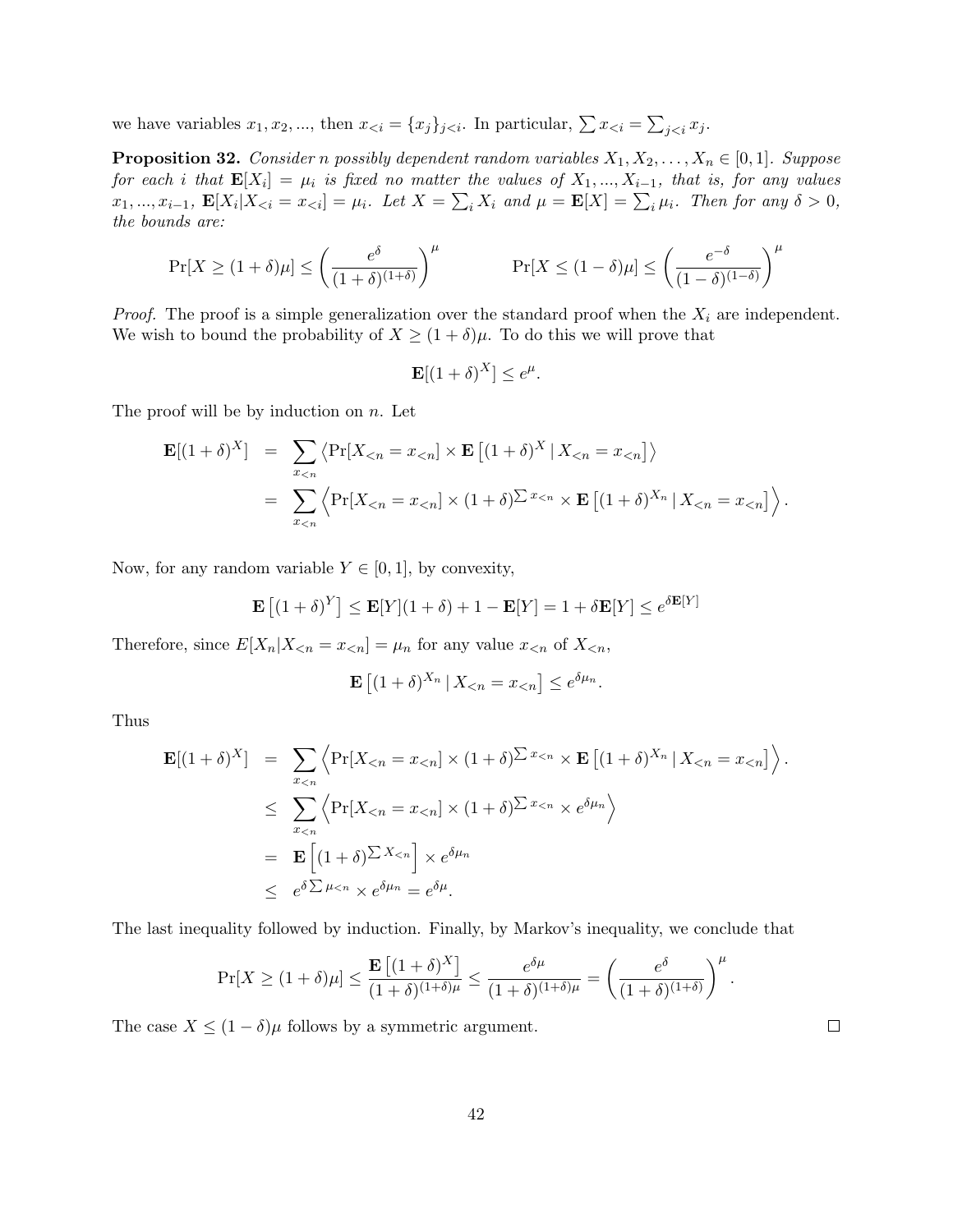# References

- <span id="page-43-7"></span>[BCL+10] Vladimir Braverman, Kai-Min Chung, Zhenming Liu, Michael Mitzenmacher, and Rafail Ostrovsky. AMS without 4-wise independence on product domains. In Proc. 27th Symposium on Theoretical Aspects of Computer Science (STACS), pages 119–130, 2010.
- <span id="page-43-2"></span>[CK09] Jeffery S. Cohen and Daniel M. Kane. Bounds on the independence required for cuckoo hashing. Manuscript, 2009.
- <span id="page-43-12"></span>[CW79] Larry Carter and Mark N. Wegman. Universal classes of hash functions. Journal of Computer and System Sciences, 18(2):143–154, 1979. See also STOC'77.
- <span id="page-43-10"></span>[DHKP97] Martin Dietzfelbinger, Torben Hagerup, Jyrki Katajainen, and Martti Penttonen. A reliable randomized algorithm for the closest-pair problem. Journal of Algorithms,  $25(1):19-51, 1997.$
- <span id="page-43-11"></span>[Die96] Martin Dietzfelbinger. Universal hashing and k-wise independent random variables via integer arithmetic without primes. In Proc. 13th Symposium on Theoretical Aspects of Computer Science (STACS), pages 569–580, 1996.
- <span id="page-43-4"></span>[DR09] Martin Dietzfelbinger and Michael Rink. Applications of a splitting trick. In Proc. 36th International Colloquium on Automata, Languages and Programming (ICALP), pages 354–365, 2009.
- <span id="page-43-13"></span>[DS09] Martin Dietzfelbinger and Ulf Schellbach. On risks of using cuckoo hashing with simple universal hash classes. In Proc. 20th ACM/SIAM Symposium on Discrete Algorithms (SODA), pages 795–804, 2009.
- <span id="page-43-5"></span>[DW03] Martin Dietzfelbinger and Philipp Woelfel. Almost random graphs with simple hash functions. In Proc. 25th ACM Symposium on Theory of Computing (STOC), pages 629–638, 2003.
- <span id="page-43-9"></span>[Ger68] Leon Gerber. An extension of Bernoulli's inequality. American Mathematical Monthly, 75:875–876, 1968.
- <span id="page-43-3"></span>[Ind01] Piotr Indyk. A small approximately min-wise independent family of hash functions. Journal of Algorithms, 38(1):84–90, 2001. See also SODA'99.
- <span id="page-43-0"></span>[Knu63] Donald E. Knuth. Notes on open addressing. Unpublished memorandum. See [http:](http://citeseer.ist.psu.edu/knuth63notes.html) [//citeseer.ist.psu.edu/knuth63notes.html](http://citeseer.ist.psu.edu/knuth63notes.html), 1963.
- <span id="page-43-8"></span>[KR93] Howard J. Karloff and Prabhakar Raghavan. Randomized algorithms and pseudorandom numbers. Journal of the ACM, 40(3):454–476, 1993.
- <span id="page-43-6"></span>[MR95] Rajeev Motwani and Prabhakar Raghavan. Randomized algorithms. Cambridge University Press, 1995.
- <span id="page-43-1"></span>[MV08] Michael Mitzenmacher and Salil P. Vadhan. Why simple hash functions work: exploiting the entropy in a data stream. In Proc. 19th ACM/SIAM Symposium on Discrete Algorithms (SODA), pages 746–755, 2008.